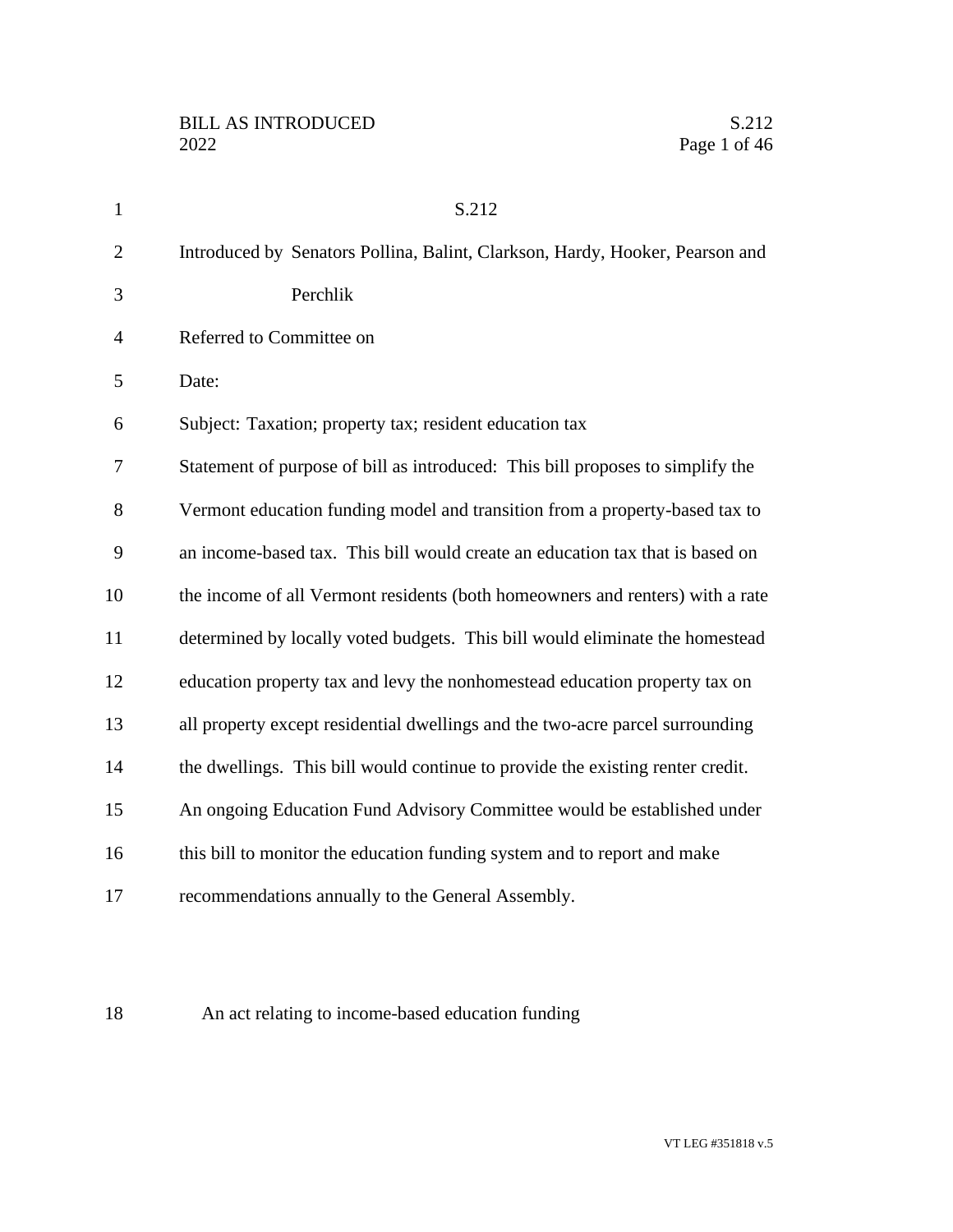| $\mathbf{1}$   | It is hereby enacted by the General Assembly of the State of Vermont:               |
|----------------|-------------------------------------------------------------------------------------|
| $\overline{2}$ | *** Education Taxes ***                                                             |
| 3              | Sec. 1. 32 V.S.A. chapter 135 is redesignated to read:                              |
| $\overline{4}$ | CHAPTER 135. EDUCATION PROPERTY TAX TAXES                                           |
| 5              | Sec. 2. 32 V.S.A. § 5401 is amended to read:                                        |
| 6              | § 5401. DEFINITIONS                                                                 |
| 7              | As used in this chapter:                                                            |
| 8              | * * *                                                                               |
| 9              | (3) "Common level of appraisal" means the ratio of the aggregate value              |
| 10             | of the local education property tax grand list to the aggregate value of the        |
| 11             | equalized education property tax grand list.                                        |
| 12             | * * *                                                                               |
| 13             | (5) "Education property tax grand list" means the list of property                  |
| 14             | determined pursuant to section 5404 of this title. When the listed value of real    |
| 15             | property for school tax purposes is credited by a board of civil authority or a     |
| 16             | court, that board or court shall make a corresponding credit to the listed value    |
| 17             | for purposes of taxation under this chapter.                                        |
| 18             | (6) "Equalized education property $\frac{1}{4}$ grand list" means one percent of    |
| 19             | the aggregate fair market value of all nonhomestead and homestead property          |
| 20             | that is required to be listed at fair market value as certified during that year by |
| 21             | the Director of Property Valuation and Review under section 5406 of this title,     |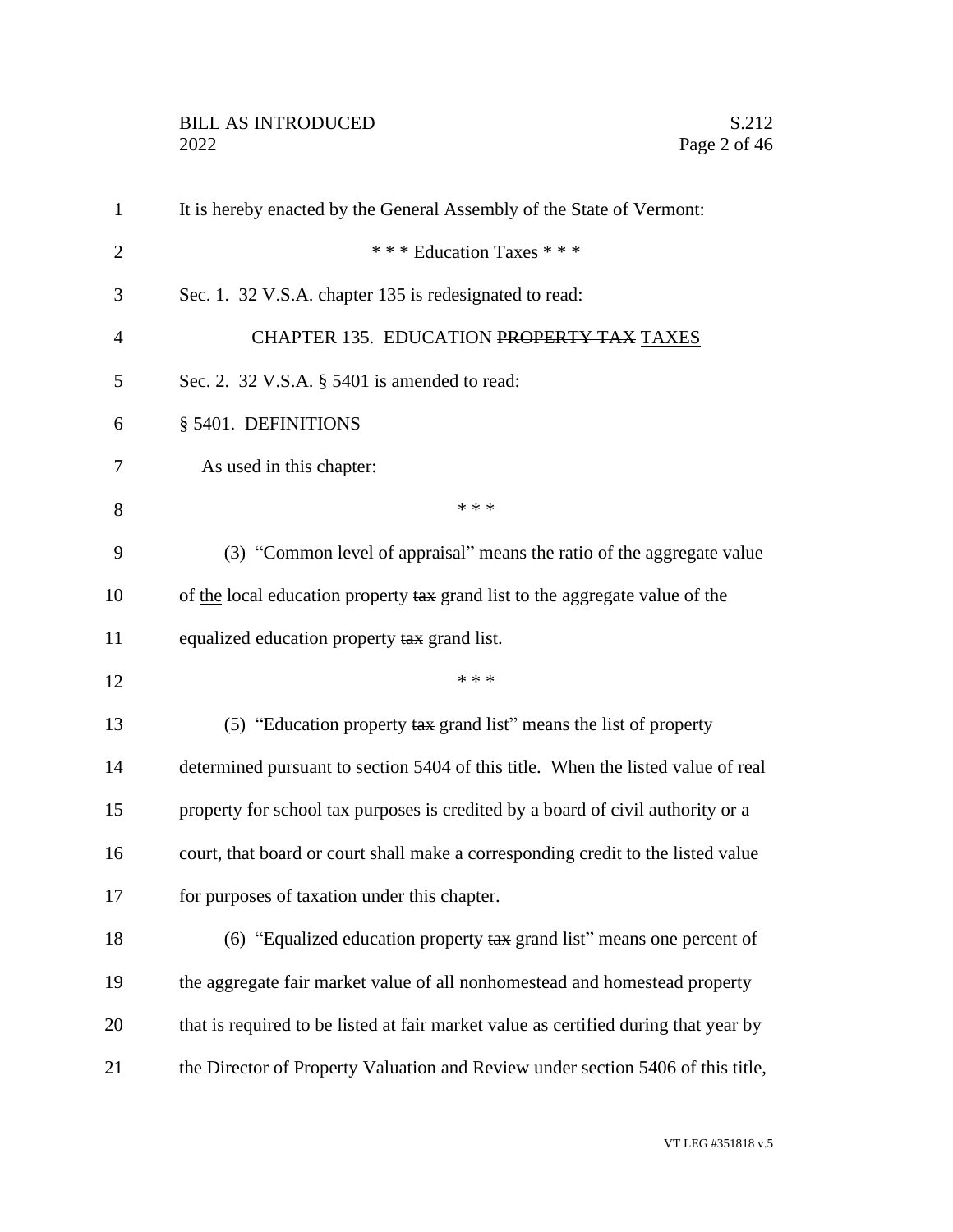## BILL AS INTRODUCED<br>2022 Page 3 of 46

| $\mathbf{1}$   | plus one percent of the aggregate value of property required to be listed at a     |
|----------------|------------------------------------------------------------------------------------|
| $\overline{2}$ | value established under a stabilization agreement described under section          |
| 3              | 5404a of this title, plus one percent of the aggregate use value established       |
| $\overline{4}$ | under chapter 124 of this title of all nonhomestead property that is enrolled in   |
| 5              | the use value appraisal program.                                                   |
| 6              | (7) "Homestead":                                                                   |
| 7              | (A) "Homestead" means the principal dwelling and parcel of land                    |
| 8              | surrounding the dwelling, that is owned and occupied by a resident individual      |
| 9              | as the individual's domicile or owned and fully leased on April 1, provided the    |
| 10             | property is not leased for more than 182 days out of the calendar year or, for     |
| 11             | purposes of the renter property tax credit under subsection 6066(b) of this title, |
| 12             | is rented and occupied by a resident individual as the individual's domicile.      |
| 13             | As used in this subdivision (7), the "parcel of land surrounding the dwelling"     |
| 14             | means the portion of a homestead that is reasonably necessary for use of the       |
| 15             | dwelling as a residence, but in no event more than two acres per dwelling unit     |
| 16             | and, in the case of multiple dwelling units, not more than two acres per           |
| 17             | dwelling unit up to a maximum of 10 acres per parcel.                              |
| 18             | $(B)(i)$ The parcel of land surrounding the dwelling shall be                      |
| 19             | determined without regard to any road that intersects the land. If the parcel of   |
| 20             | land surrounding the dwelling is owned by a cooperative housing corporation        |
| 21             | incorporated under 11 V.S.A. chapter 14 or owned by a nonprofit land               |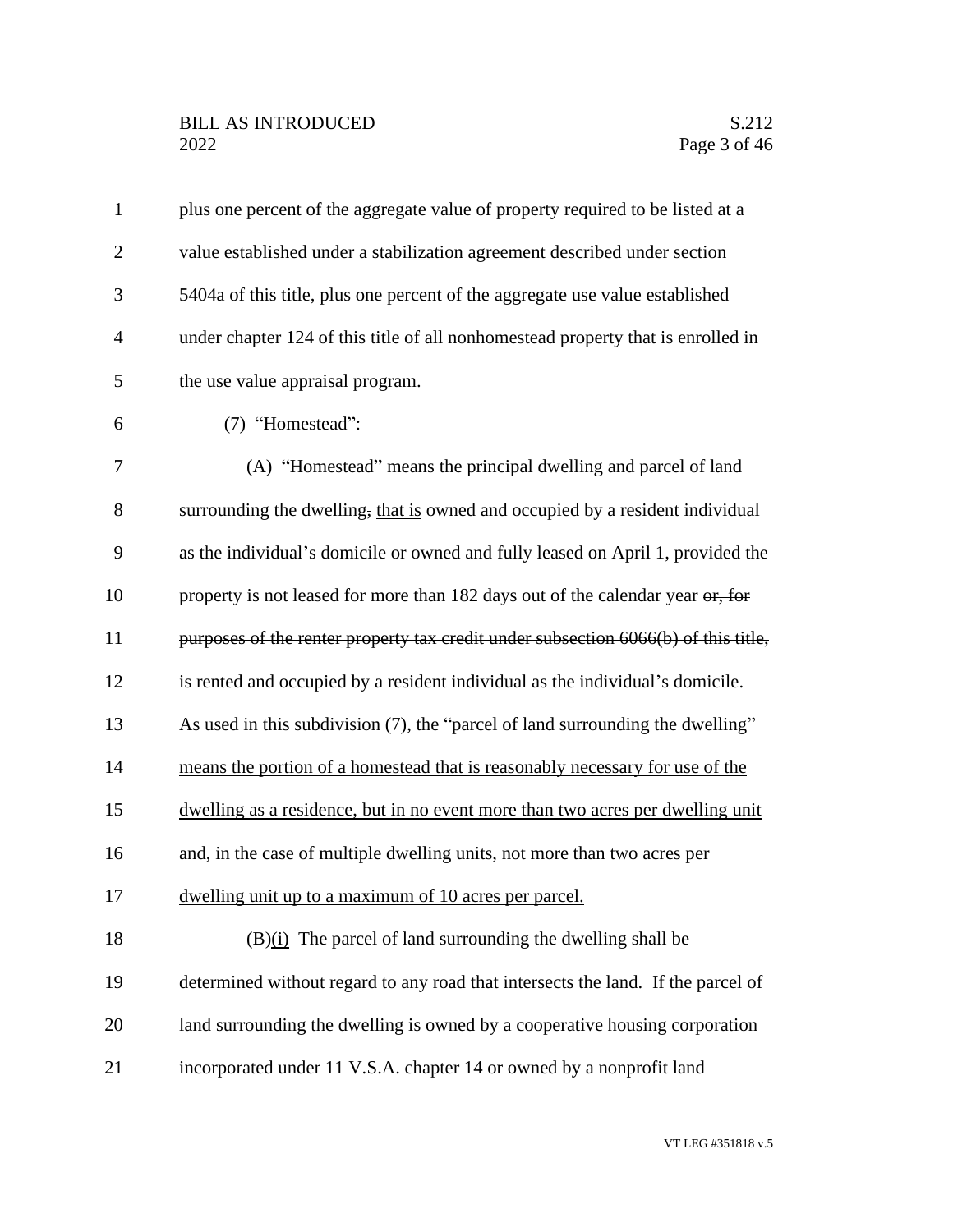| $\mathbf{1}$   | conservation corporation or community land trust with exempt status under        |
|----------------|----------------------------------------------------------------------------------|
| $\overline{2}$ | 20 U.S.C $\S$ 501(c)(3), the homestead includes a pro rata part of the land upon |
| 3              | which the dwelling is built, as determined by the cooperative corporation,       |
| $\overline{4}$ | nonprofit corporation, or land trust. Property owned by a cooperative, not       |
| 5              | including a mobile home park cooperative, and declared as a domicile may         |
| 6              | only include the homestead and a pro rata share of any common land owned or      |
| 7              | leased by the cooperative, not to exceed the two-acre homestead limitation.      |
| 8              | The share of the cooperative's assessed value attributable to the homestead      |
| 9              | shall be determined by the cooperative and specified annually in a notice to the |
| 10             | co-op member.                                                                    |
| 11             | (ii) Property owned by a mobile home park cooperative and                        |
| 12             | declared as a homestead may only include common property of the cooperative      |
| 13             | contiguous with at least one mobile home lot in the park, not to exceed the      |
| 14             | two-acre homestead limitation. The share attributable to any mobile home lot     |
| 15             | shall be determined by the cooperative and specified in the cooperative          |
| 16             | agreement.                                                                       |
| 17             | * * *                                                                            |
| 18             | (G) For purposes of homestead the resident declaration and                       |
| 19             | application of the homestead property tax rate of domicile, "homestead" also     |
| 20             | means a residence that was the homestead of the decedent at the date of death    |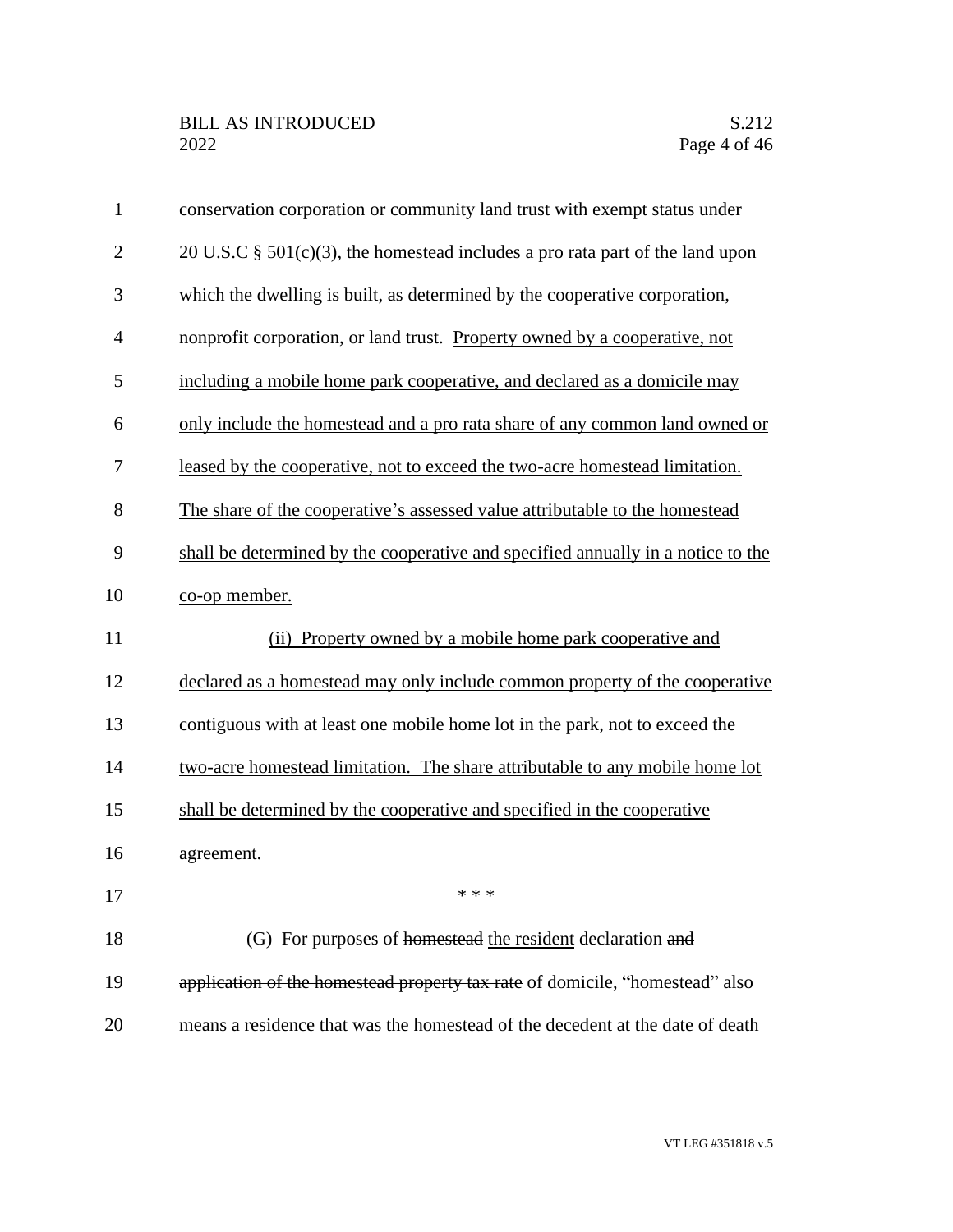| $\mathbf{1}$   | and, from the date of death through the next April 1, is held by the estate of the |
|----------------|------------------------------------------------------------------------------------|
| $\overline{2}$ | decedent and not rented.                                                           |
| 3              | * * *                                                                              |
| $\overline{4}$ | (10) "Nonhomestead property" means all property except:                            |
| 5              | * * *                                                                              |
| 6              | (C) Homesteads as defined under subdivision (7) of this section and                |
| 7              | declared in accordance with section 5410 of this title.                            |
| 8              | * * *                                                                              |
| 9              | $(13)(A)$ "Education property tax spending adjustment" means the                   |
| 10             | greater of one or a fraction in which the numerator is the district's education    |
| 11             | spending plus excess spending, per equalized pupil, for the school year, and the   |
| 12             | denominator is the property dollar equivalent yield for the school year, as        |
| 13             | defined in subdivision (15) of this section.                                       |
| 14             | (B) "Education income tax spending adjustment" means the greater                   |
| 15             | of one or a fraction in which the numerator is the district's education spending   |
| 16             | plus excess spending, per equalized pupil, for the school year, and the            |
| 17             | denominator is the income dollar equivalent yield for the school year, as          |
| 18             | defined in subdivision (16) of this section. [Repealed.]                           |
| 19             | * * *                                                                              |
| 20             | (15) "Property dollar equivalent yield" means the amount of spending               |
| 21             | per equalized pupil that would result if the homestead tax rate were \$1.00 per    |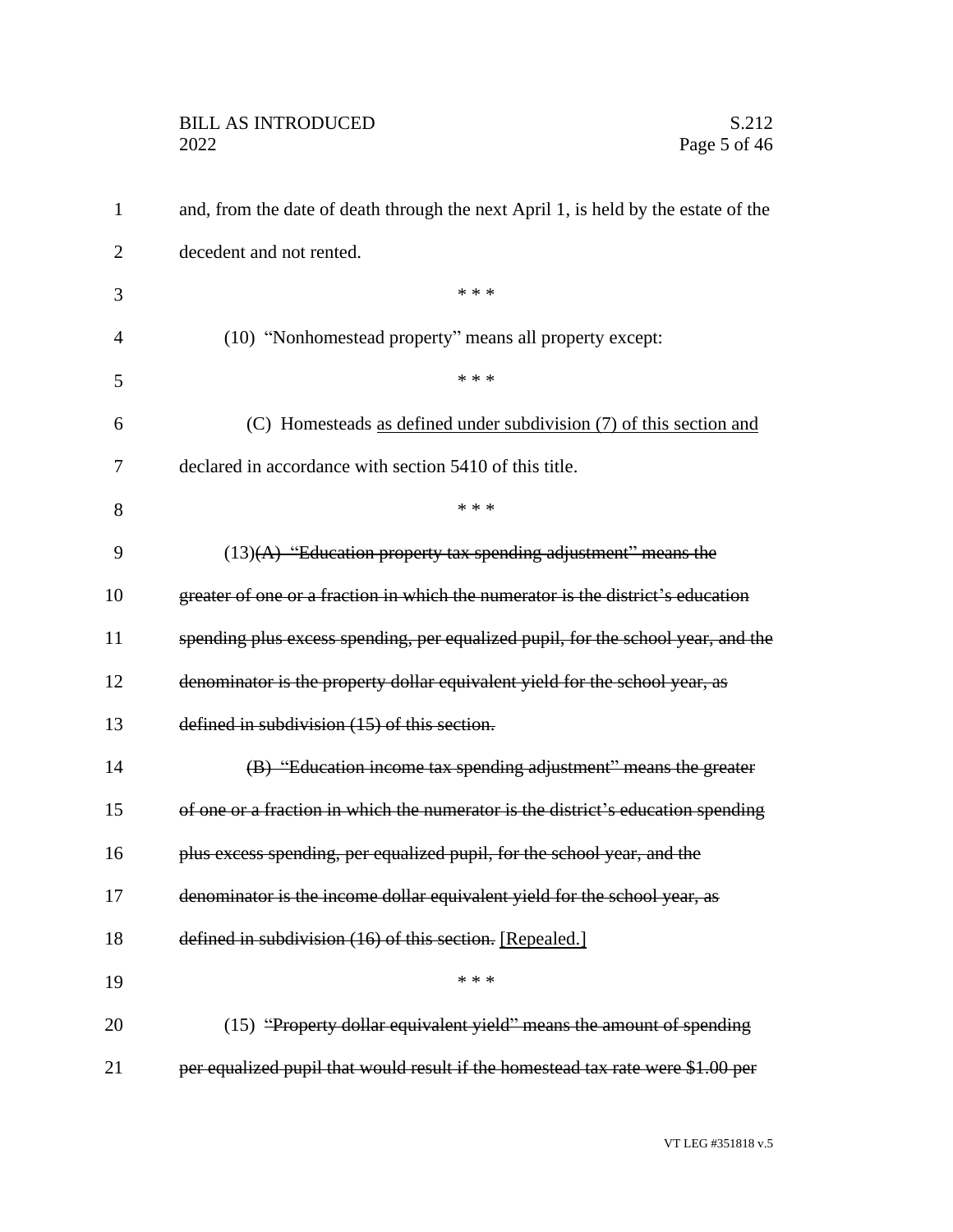| $\mathbf{1}$   | \$100.00 of equalized education property value, and the statutory reserves         |
|----------------|------------------------------------------------------------------------------------|
| $\overline{2}$ | under 16 V.S.A. § 4026 and section 5402b of this title were maintained.            |
| 3              | [Repealed.]                                                                        |
| $\overline{4}$ | (16) "Income dollar equivalent yield Yield" means the amount of                    |
| 5              | spending per equalized pupil that would result if the income percentage in         |
| 6              | subdivision $6066(a)(2)$ of this title were 2.0 resident education tax rate in the |
| 7              | school district were 1.0 percent, and the statutory reserves under 16 V.S.A.       |
| 8              | § 4026 and section 5402b of this title were maintained.                            |
| 9              | Sec. 3. 32 V.S.A. § 5402 is amended to read:                                       |
| 10             | § 5402. NONHOMESTEAD EDUCATION PROPERTY TAX LIABILITY                              |
| 11             | (a) A An equalized statewide education tax is imposed on all                       |
| 12             | nonhomestead and homestead property at the following rates:                        |
| 13             | $(1)$ The tax rate for nonhomestead property shall be rate of \$1.59 per           |
| 14             | \$100.00 of equalized education property value as most recently determined         |
| 15             | under section 5405 of this title, unless set otherwise by the General Assembly.    |
| 16             | $(2)$ The tax rate for homestead property shall be \$1.00 multiplied by the        |
| 17             | education property tax spending adjustment for the municipality per \$100.00 of    |
| 18             | equalized education property value as most recently determined under section       |
| 19             | 5405 of this title. The homestead property tax rate for each municipality which    |
| 20             | is a member of a union or unified union school district shall be calculated as     |
| 21             | required under subsection (e) of this section.                                     |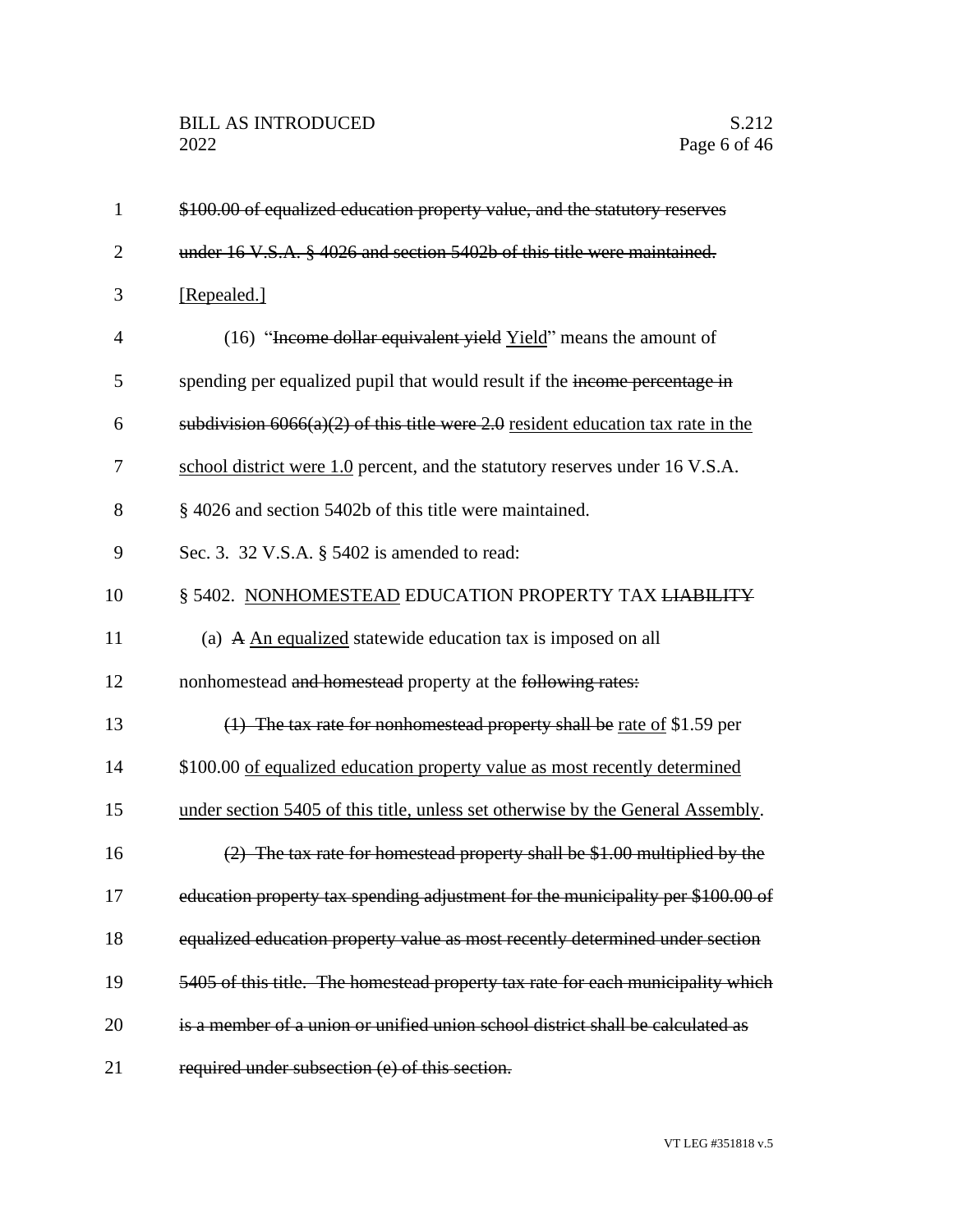(b) The statewide nonhomestead education property tax shall be calculated as follows:

| (1) The Commissioner of Taxes shall determine for each municipality               |
|-----------------------------------------------------------------------------------|
| the nonhomestead equalized education property tax rates rate under                |
| subsection (a) of this section, divided by the municipality's most recent         |
| common level of appraisal. The legislative body in each municipality shall        |
| then bill each nonhomestead property taxpayer at the homestead or                 |
| nonhomestead rate determined by the Commissioner under this subdivision,          |
| multiplied by the education property tax grand list value of the property,        |
| properly classified as homestead or nonhomestead property and without regard      |
| to any other tax classification of the property. Statewide education property     |
| tax bills shall show the tax due and the calculation of the rate determined under |
| subsection (a) of this section, divided by the municipality's most recent         |
| common level of appraisal, multiplied by the current grand list value of the      |
| property to be taxed. Statewide education property tax bills shall also include   |
| language provided by the Commissioner pursuant to subsection $5405(g)$ of this    |
| title.                                                                            |
| * * *                                                                             |
| (3) If a district has not voted a budget by June 30, an interim homestead         |
|                                                                                   |

(a)(2) of this section, divided by the municipality's most recent common level

education tax shall be imposed at the base rate determined under subdivision

VT LEG #351818 v.5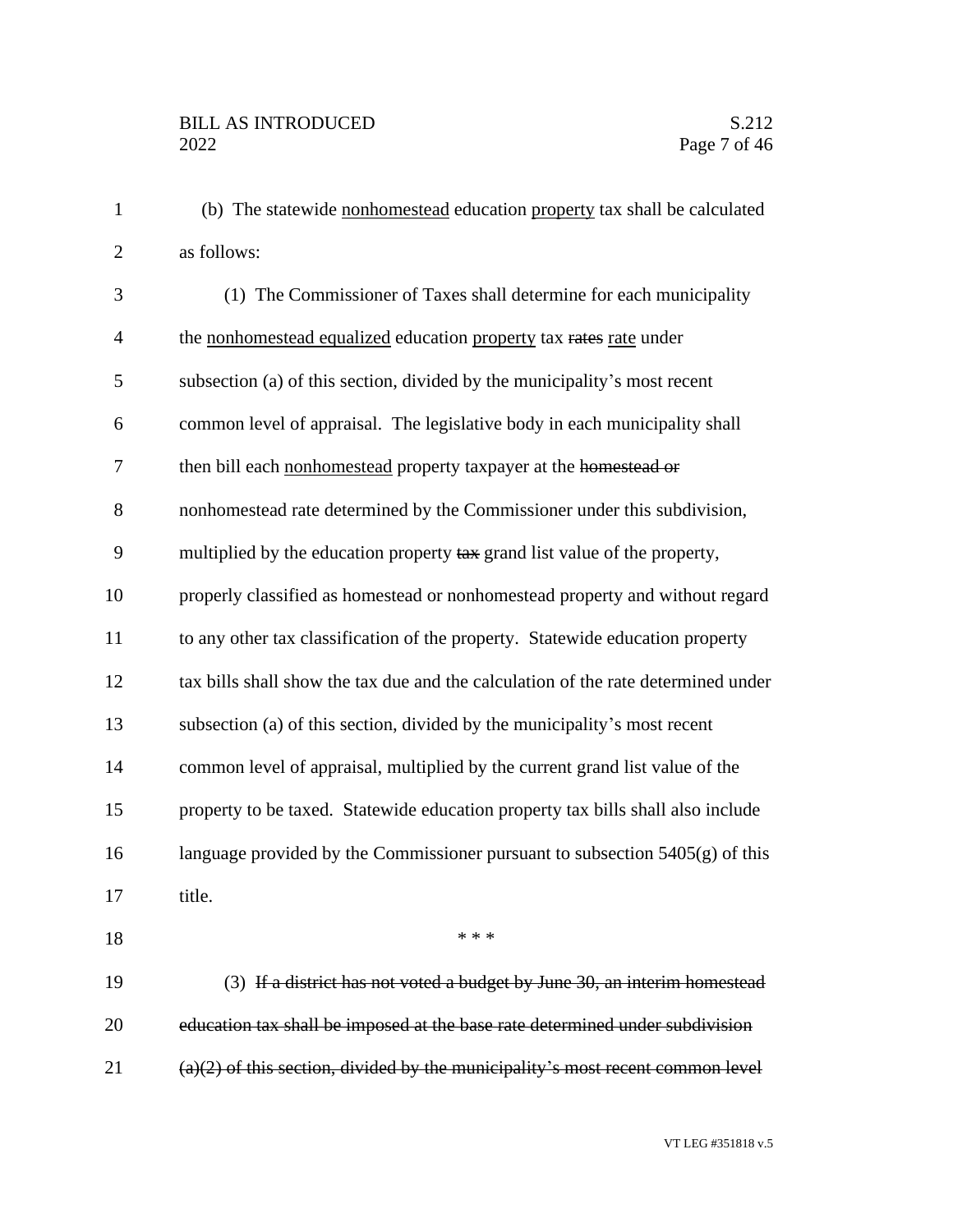| $\mathbf{1}$   | of appraisal, but without regard to any spending adjustment under subdivision     |
|----------------|-----------------------------------------------------------------------------------|
| $\overline{2}$ | 5401(13) of this title. Within 30 days after a budget is adopted and the deadline |
| 3              | for reconsideration has passed, the Commissioner shall determine the              |
| $\overline{4}$ | municipality's homestead tax rate as required under subdivision (1) of this       |
| 5              | subsection. [Repealed.]                                                           |
| 6              | (c) The treasurer of each municipality shall by December 1 of the year in         |
| 7              | which the tax is levied and on June 1 of the following year pay to the State      |
| 8              | Treasurer for deposit in the education fund one-half of the municipality's        |
| 9              | statewide nonhomestead tax and one-half of the municipality's homestead           |
| 10             | education tax, as determined under subdivision $(b)(1)$ of this section. The      |
| 11             | Secretary of Education shall determine the municipality's net nonhomestead        |
| 12             | education tax payment and its net homestead education tax payment to the          |
| 13             | State based on grand list information received by the Secretary no not later      |
| 14             | than the March 15 prior to the June 1 net payment. Payment shall be               |
| 15             | accompanied by a return prescribed by the Secretary of Education. The             |
| 16             | municipality may retain 0.225 of one percent of the total nonhomestead            |
| 17             | education property tax collected, only upon timely remittance of net payment      |
| 18             | to the State Treasurer. The municipality may also retain \$15.00 for each late    |
| 19             | property tax credit claim filed after April 15 and before September 2, as         |
| 20             | notified by the Department of Taxes, for the cost of issuing a new property tax   |
| 21             | bill.                                                                             |

VT LEG #351818 v.5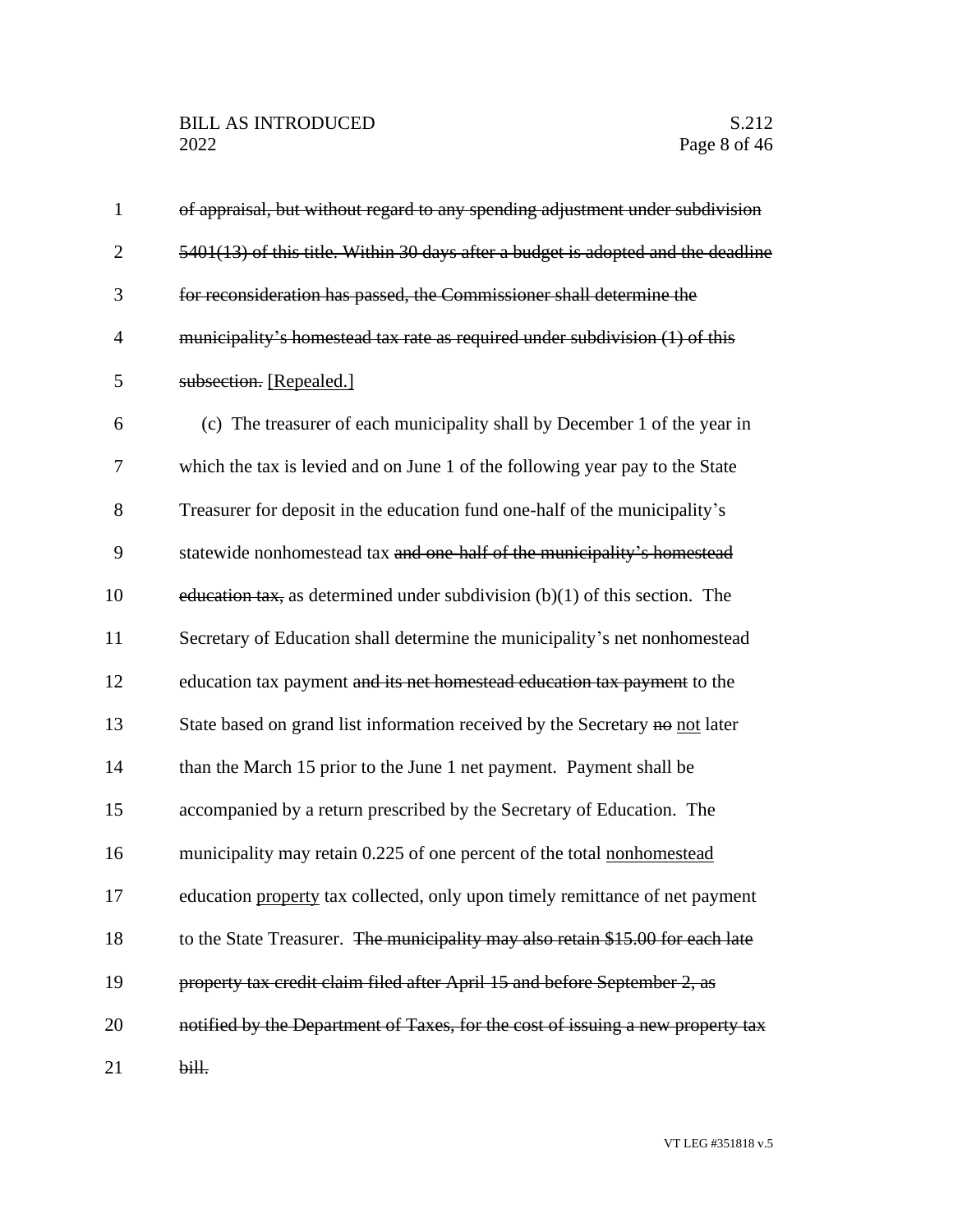(d) [Repealed.]

| $\overline{2}$ | (e) The Commissioner of Taxes shall determine a homestead education tax           |
|----------------|-----------------------------------------------------------------------------------|
| 3              | rate for each municipality that is a member of a union or unified union school    |
| 4              | district as follows:                                                              |
| 5              | (1) For a municipality that is a member of a unified union school                 |
| 6              | district, use the base rate determined under subdivision $(a)(2)$ of this section |
| 7              | and a spending adjustment under subdivision $5401(13)$ of this title based upon   |
| 8              | the education spending per equalized pupil of the unified union.                  |
| 9              | (2) For a municipality that is a member of a union school district:               |
| 10             | (A) Determine the municipal district homestead tax rate using the                 |
| 11             | base rate determined under subdivision $(a)(2)$ of this section and a spending    |
| 12             | adjustment under subdivision 5401(13) of this title based on the education        |
| 13             | spending per total equalized pupil in the municipality who attends a school       |
| 14             | other than the union school.                                                      |
| 15             | (B) Determine the union district homestead tax rate using the base                |
| 16             | rate determined under subdivision $(a)(2)$ of this section and a spending         |
| 17             | adjustment under subdivision 5401(13) of this title based on the education        |
| 18             | spending per equalized pupil of the union school district.                        |
| 19             | (C) Determine a combined homestead tax rate by calculating the                    |
| 20             | weighted average of the rates determined under subdivisions $(A)$ and $(B)$ of    |
| 21             | this subdivision (2), with weighting based upon the ratio of union school         |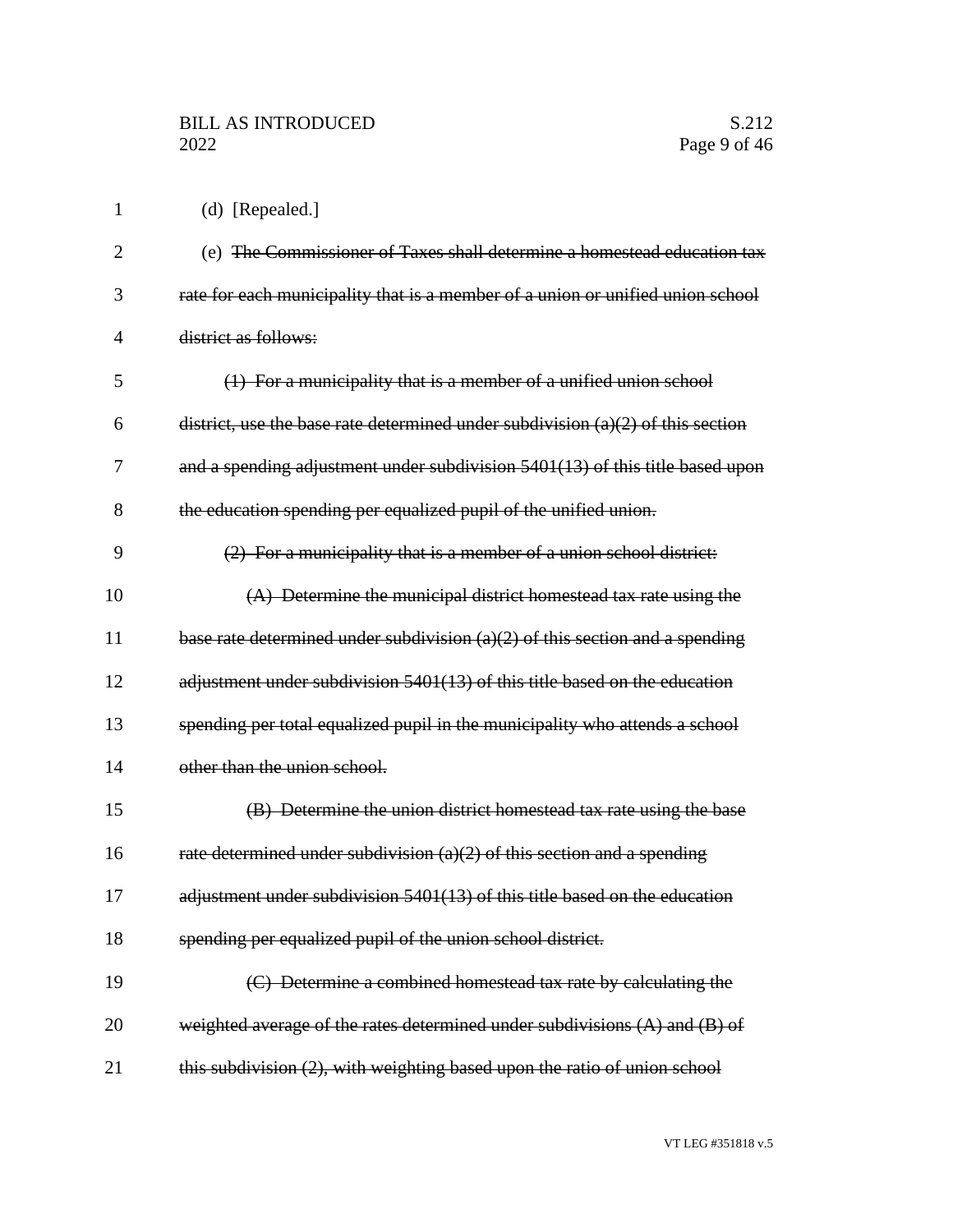| $\mathbf{1}$   | equalized pupils from the member municipality to total equalized pupils of the        |
|----------------|---------------------------------------------------------------------------------------|
| $\overline{2}$ | member municipality; and the ratio of equalized pupils attending a school other       |
| 3              | than the union school to total equalized pupils of the member municipality.           |
| $\overline{4}$ | Total equalized pupils of the member municipality is based on the number of           |
| 5              | pupils who are legal residents of the municipality and attending school at            |
| 6              | public expense. If necessary, the Commissioner may adopt a rule to clarify            |
| 7              | and facilitate implementation of this subsection. [Repealed.]                         |
| 8              | Sec. 4. 32 V.S.A. § 5402a is added to read:                                           |
| 9              | § 5402a. RESIDENT EDUCATION TAX                                                       |
| 10             | (a) Resident education tax imposed. There is imposed an education tax on              |
| 11             | all resident taxpayers of this State. The resident education tax rate imposed         |
| 12             | under this section shall be calculated by dividing the per equalized pupil            |
| 13             | amount of the education spending as defined in 16 V.S.A. $\S$ 4001(6) of the          |
| 14             | school district in which the taxpayer resides by the yield as defined in              |
| 15             | $32 \text{ V.S.A. }$ \$5401(16), and then multiplying the result by one percent. This |
| 16             | rate shall then be multiplied by the taxpayer's federal adjusted gross income in      |
| 17             | the taxable year. A taxpayer whose federal adjusted gross income in the               |
| 18             | taxable year is less than or equal to the income limits established in                |
| 19             | subdivisions (1) and (2) of this subsection shall be entitled to a reduction in the   |
| 20             | resident education tax rate of the school district in which the taxpayer resides      |
| 21             | by a percentage not to exceed 80 percentage points as follows:                        |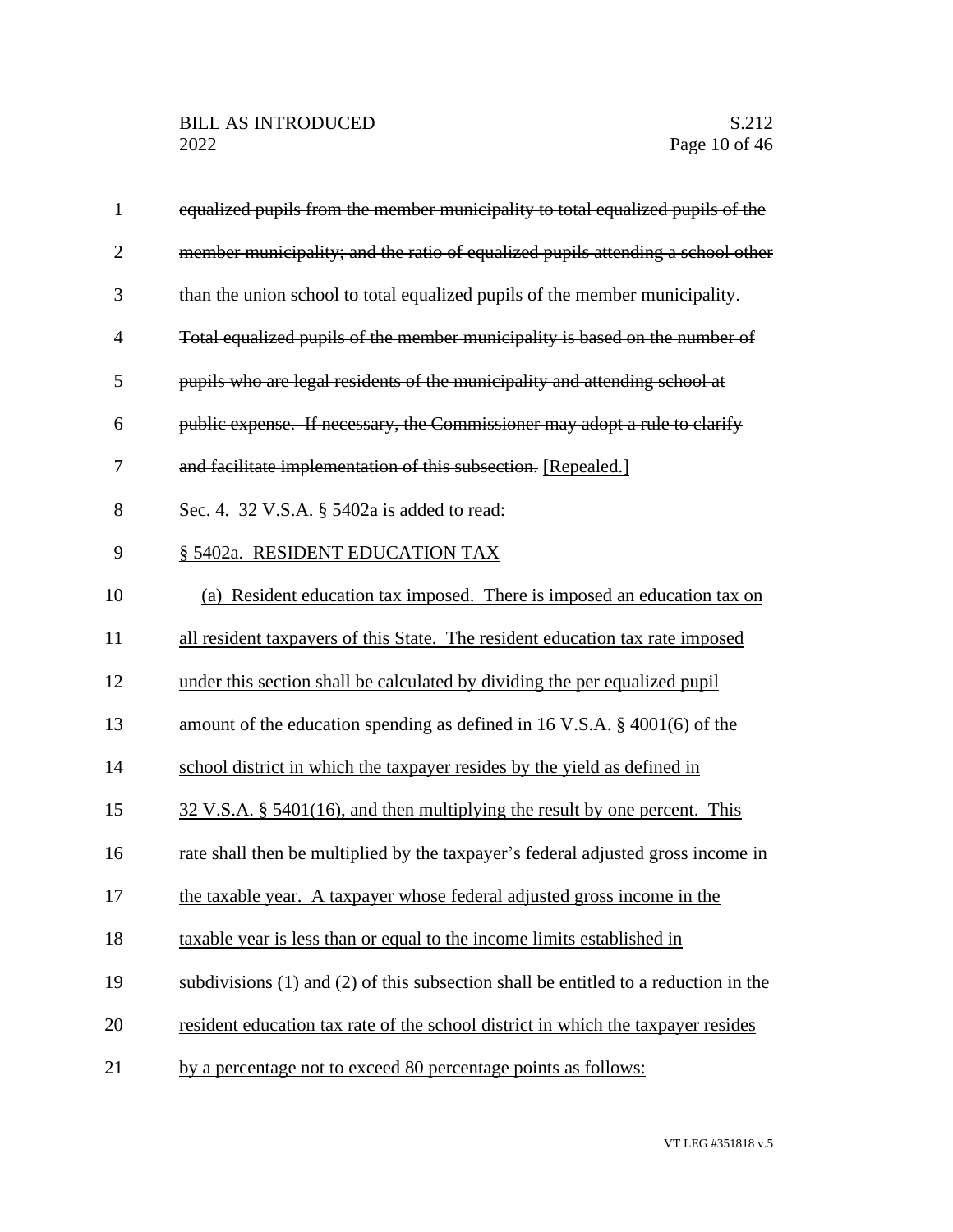| $\mathbf{1}$   | (1) For a taxpayer whose filing status is single, married filing separately,    |
|----------------|---------------------------------------------------------------------------------|
| $\overline{2}$ | head of household, or surviving spouse and whose federal adjusted gross         |
| 3              | income in the taxable year is less than or equal to \$25,000.00, the resident   |
| 4              | education tax rate shall be reduced by a percentage that is proportional to the |
| 5              | amount of the taxpayer's federal adjusted gross income that is less than        |
| 6              | \$25,000.00, determined by:                                                     |
| 7              | (A) subtracting the taxpayer's federal adjusted gross income from               |
| 8              | \$25,000.00;                                                                    |
| 9              | (B) dividing the result of subdivision (A) of this subdivision (a)(1) by        |
| 10             | 5,000; and                                                                      |
| 11             | (C) multiplying the result of subdivision $(B)$ of this subdivision $(a)(1)$    |
| 12             | by 20 percent.                                                                  |
| 13             | (2) For a taxpayer whose filing status is married filing jointly and whose      |
| 14             | federal adjusted gross income in the taxable year is less than or equal to      |
| 15             | \$50,000.00, the resident education tax rate shall be reduced by a percentage   |
| 16             | that is proportional to the amount of the taxpayer's federal adjusted gross     |
| 17             | income that is less than \$50,000.00, determined by:                            |
| 18             | (A) subtracting the taxpayer's federal adjusted gross income from               |
| 19             | \$50,000.00;                                                                    |
| 20             | (B) dividing the result of subdivision (A) of this subdivision (a)(2) by        |
| 21             | 5,000; and                                                                      |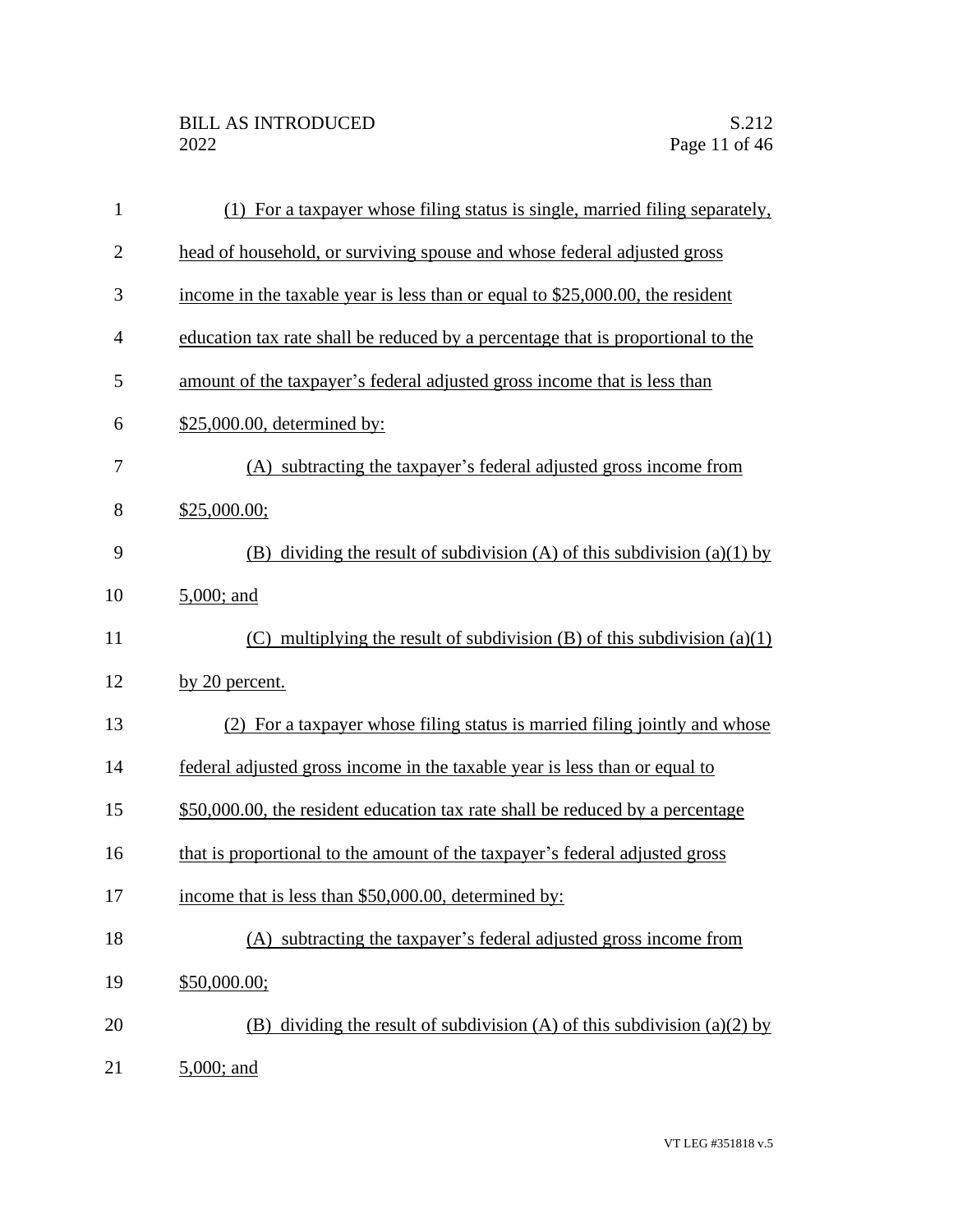| $\mathbf{1}$   | (C) multiplying the result of subdivision (B) of this subdivision $(a)(2)$      |
|----------------|---------------------------------------------------------------------------------|
| $\overline{2}$ | by 20 percent.                                                                  |
| 3              | (b) Rate and requirement of withholding.                                        |
| $\overline{4}$ | (1) The Commissioner shall annually establish three statewide                   |
| 5              | withholding rates for the resident education tax imposed under this section.    |
| 6              | The annual withholding rates shall equal 75 percent, 100 percent, and           |
| 7              | 125 percent of the statewide average resident education tax rate in the prior   |
| 8              | year.                                                                           |
| 9              | (2) Every person who is required under the laws of the United States to         |
| 10             | withhold federal income tax from payments that are also subject to the resident |
| 11             | education tax shall deduct and withhold during the calendar year from the       |
| 12             | payments made by such person the amount of resident education tax elected by    |
| 13             | the taxpayer. Every person required to deduct and withhold under this           |
| 14             | subdivision shall file returns and pay over the amounts to the Commissioner     |
| 15             | pursuant to section 5842 of this title.                                         |
| 16             | (3) Every resident taxpayer shall elect one of the rates established by the     |
| 17             | Commissioner under subdivision (1) of this subsection at which the resident     |
| 18             | education tax shall be withheld from any payments made to the taxpayer          |
| 19             | during the taxable year. The taxpayer's election to withhold under this         |
| 20             | subdivision shall continue until revoked by the taxpayer.                       |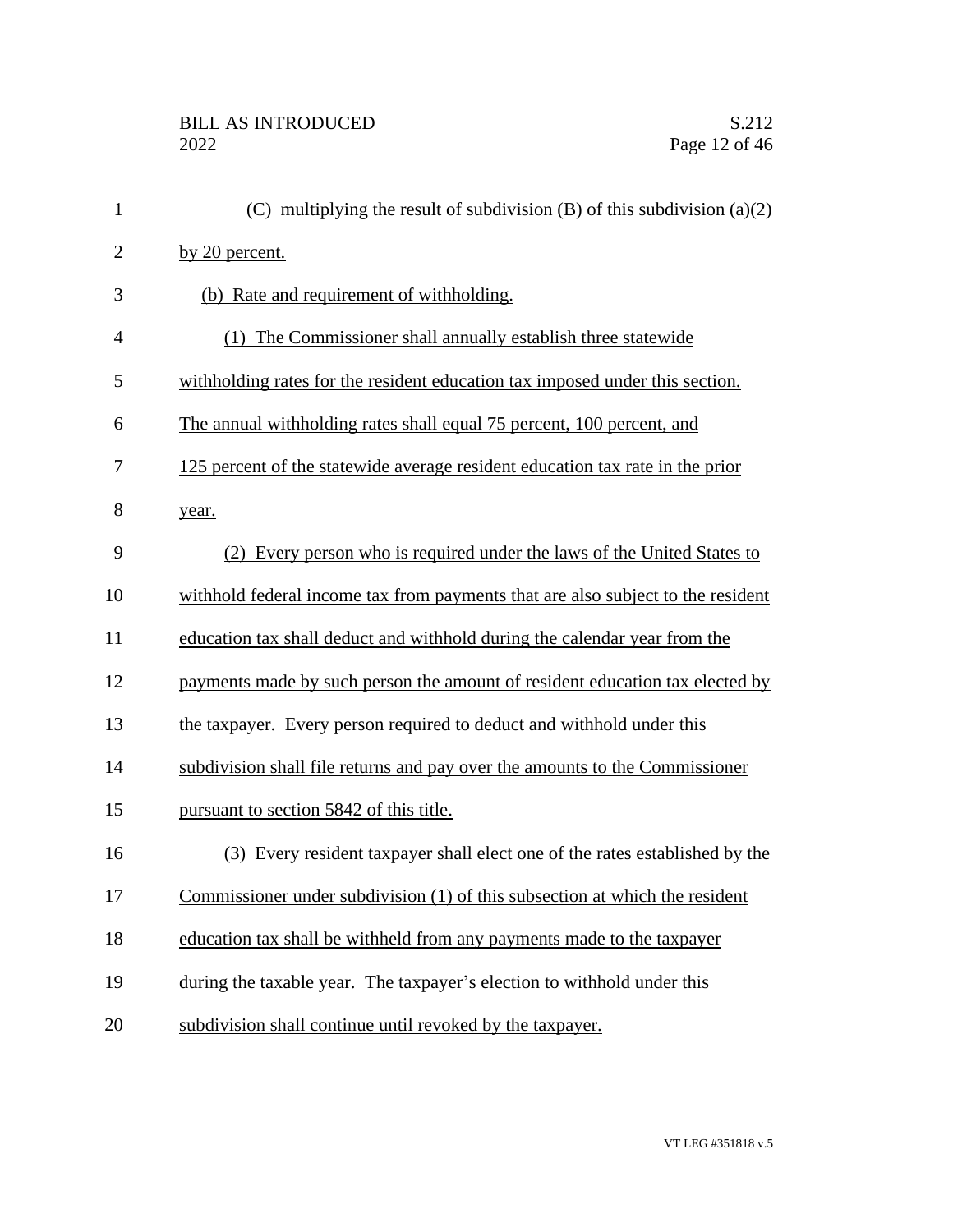| $\mathbf{1}$   | (c) Estimated payments.                                                          |
|----------------|----------------------------------------------------------------------------------|
| $\overline{2}$ | (1) Every resident subject to the resident education tax under this section      |
| 3              | who earns or receives income that is not subject to withholding under            |
| 4              | subsection (b) of this section shall make installment payments of the taxpayer's |
| 5              | estimated resident education tax liability each taxable year. The amount of      |
| 6              | each payment shall equal 25 percent of the required annual payment as            |
| 7              | provided in subdivision (2) of this subsection. For any taxable year, payments   |
| 8              | shall be made on or before April 15, June 15, and September 15 of the taxable    |
| 9              | year and January 15 of the following taxable year.                               |
| 10             | (2) As used in this subsection, "required annual payment" means the              |
| 11             | lesser of:                                                                       |
| 12             | (A) 90 percent of the taxpayer's resident education tax liability                |
| 13             | shown on the taxpayer's return for the taxable year; or                          |
| 14             | (B) 100 percent of the taxpayer's resident education tax liability               |
| 15             | shown on the taxpayer's return for the preceding taxable year.                   |
| 16             | (d) Annual reconciliation.                                                       |
| 17             | Any taxpayer subject to the resident education tax under this section<br>(1)     |
| 18             | shall file an annual return on the forms and in the manner prescribed by the     |
| 19             | Commissioner to reconcile the payments made under subsection (b) or (c) of       |
| 20             | this section with the final resident education tax due. In case of overpayment   |
| 21             | by a taxpayer who has an income tax liability under chapter 151 of this title    |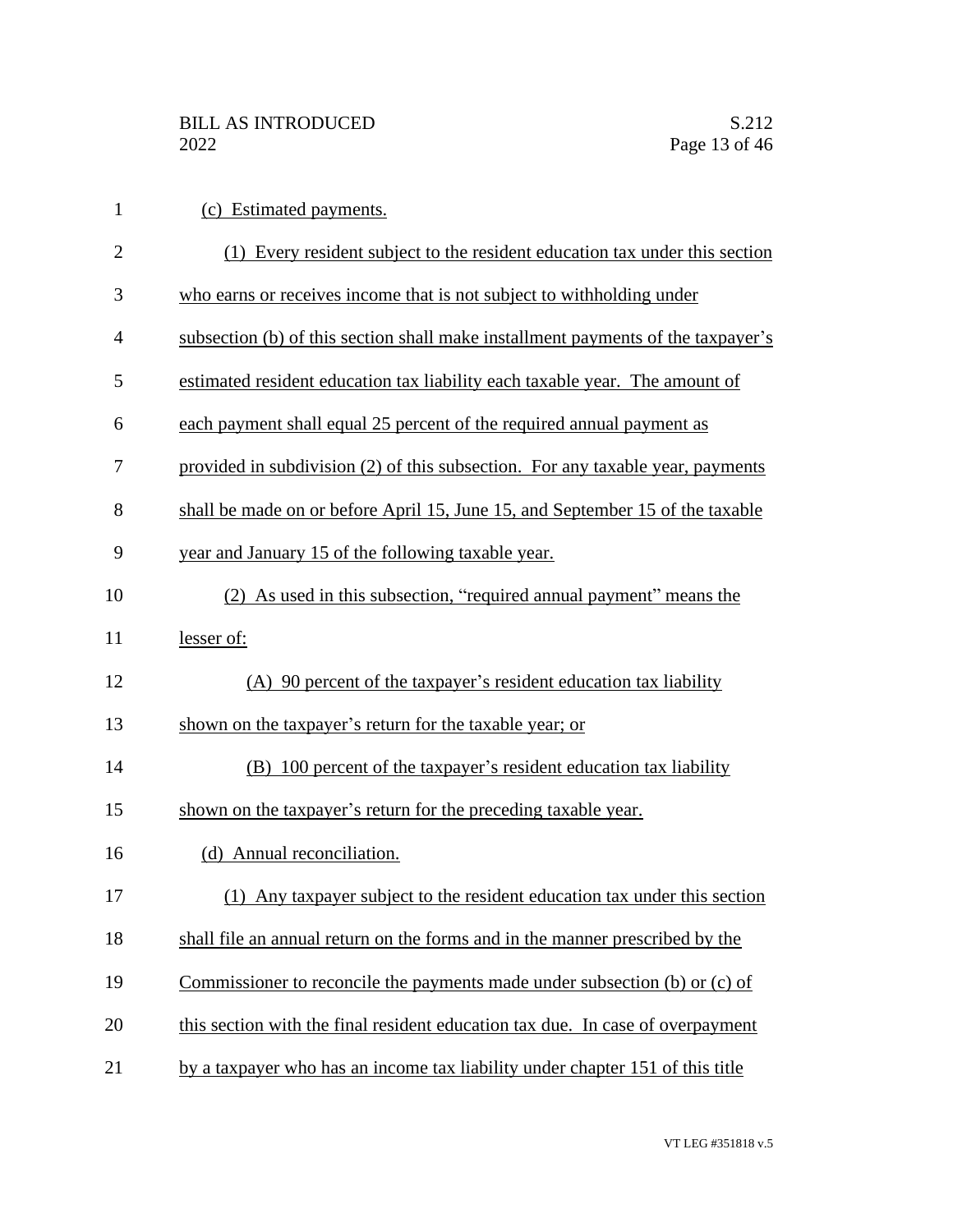| $\mathbf{1}$   | and a resident education tax liability under this section, a refund of the      |
|----------------|---------------------------------------------------------------------------------|
| $\mathbf{2}$   | overpayment shall be deemed to be a refund of income tax for purposes of debt   |
| 3              | set off under chapter 151, subchapter 12 of this title.                         |
| $\overline{4}$ | (2) In addition to the payments required under subdivision $(b)(2)$ of this     |
| 5              | section, every person required to deduct and withhold the resident education    |
| 6              | tax due under this section shall, on or before January 31 of each year, file an |
| 7              | annual return covering the aggregate amount deducted and withheld during the    |
| 8              | entire preceding year. At the time of filing the return required under this     |
| 9              | subdivision, the person shall pay over to the Commissioner any amount           |
| 10             | deducted and withheld during the preceding calendar year and not previously     |
| 11             | paid. The person shall further make an annual report to payees and to the       |
| 12             | Commissioner of amounts paid and withheld as prescribed by the                  |
| 13             | Commissioner.                                                                   |
| 14             | (e) Deposit of payments. Notwithstanding section 435 of this title, the         |
| 15             | Commissioner shall deposit all withholding and estimated payments               |
| 16             | attributable to a resident education tax liability under this section into the  |
| 17             | Education Fund established in 16 V.S.A. § 4025.                                 |
| 18             | (f) Interim rate. If a school district has not voted a school budget by         |
| 19             | June 30, an interim resident education tax shall be imposed at the school       |
| 20             | district's prior year rate, divided by the municipality's most recent common    |
| 21             | level of appraisal. Within 30 days after a budget is adopted and the deadline   |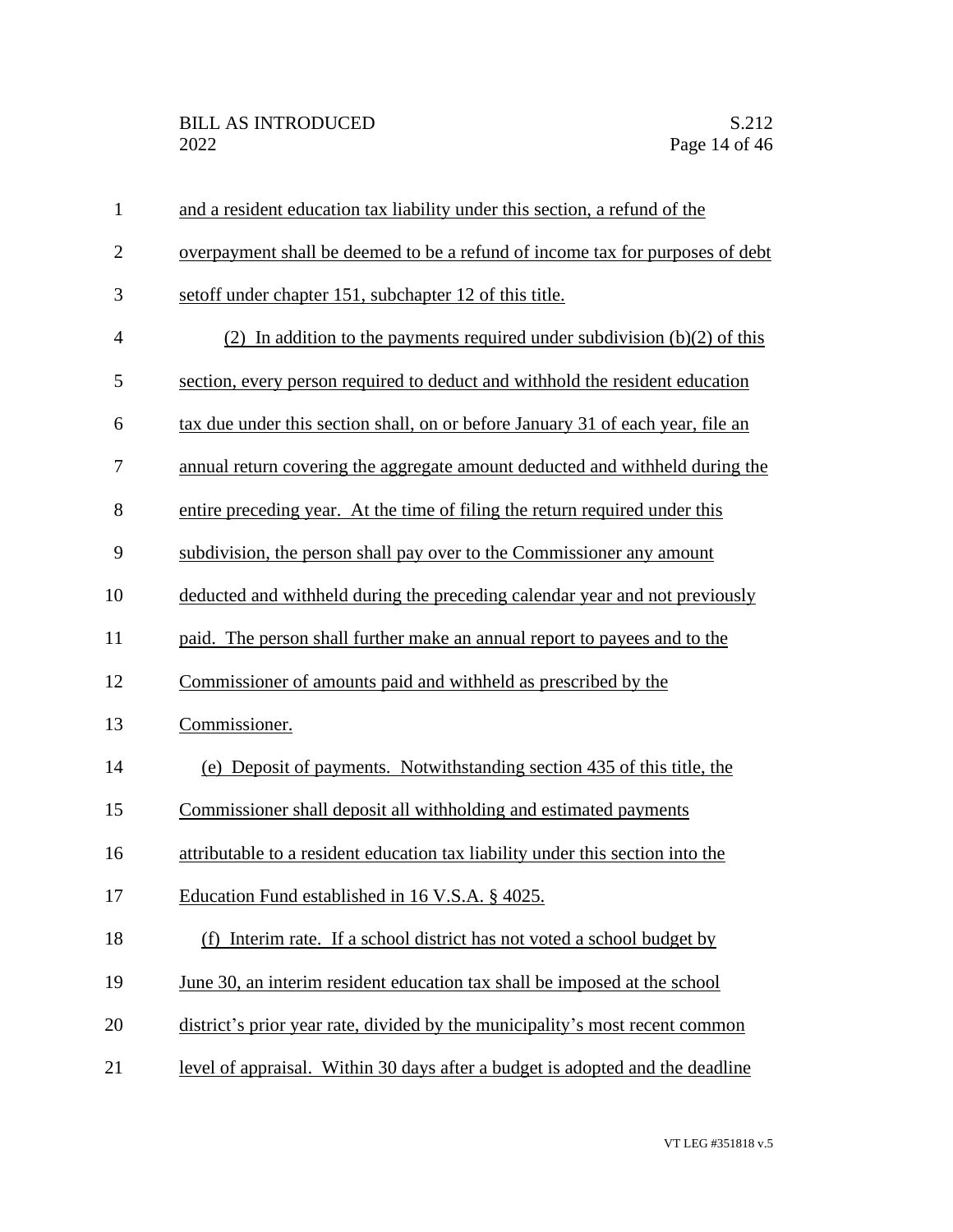| $\mathbf{1}$   | for reconsideration has passed, the Commissioner shall determine the              |
|----------------|-----------------------------------------------------------------------------------|
| $\overline{2}$ | municipality's resident education tax rate as required under subsection (a) of    |
| 3              | this section.                                                                     |
| $\overline{4}$ | (g) Union or unified union school district tax rate. The Commissioner of          |
| 5              | Taxes shall determine a resident education tax rate for each municipality that is |
| 6              | a member of a union or unified union school district as follows:                  |
| 7              | (1) For a municipality that is a member of a unified union school                 |
| 8              | district, the Commissioner shall use the resident education rate determined       |
| 9              | under subsection (a) of this section based upon the education spending per        |
| 10             | equalized pupil of the unified union.                                             |
| 11             | (2) For a municipality that is a member of a union school district, the           |
| 12             | Commissioner shall:                                                               |
| 13             | (A) Determine the municipal district resident education tax rate                  |
| 14             | determined under subsection (a) of this section based on the education            |
| 15             | spending per total equalized pupil in the municipality who attends a school       |
| 16             | other than the union school.                                                      |
| 17             | (B) Determine the union district resident education tax rate                      |
| 18             | determined under subsection (a) of this section based on the education            |
| 19             | spending per equalized pupil of the union school district.                        |
| 20             | (C) Determine a combined resident education tax rate by calculating               |
| 21             | the weighted average of the rates determined under subdivisions (A) and (B) of    |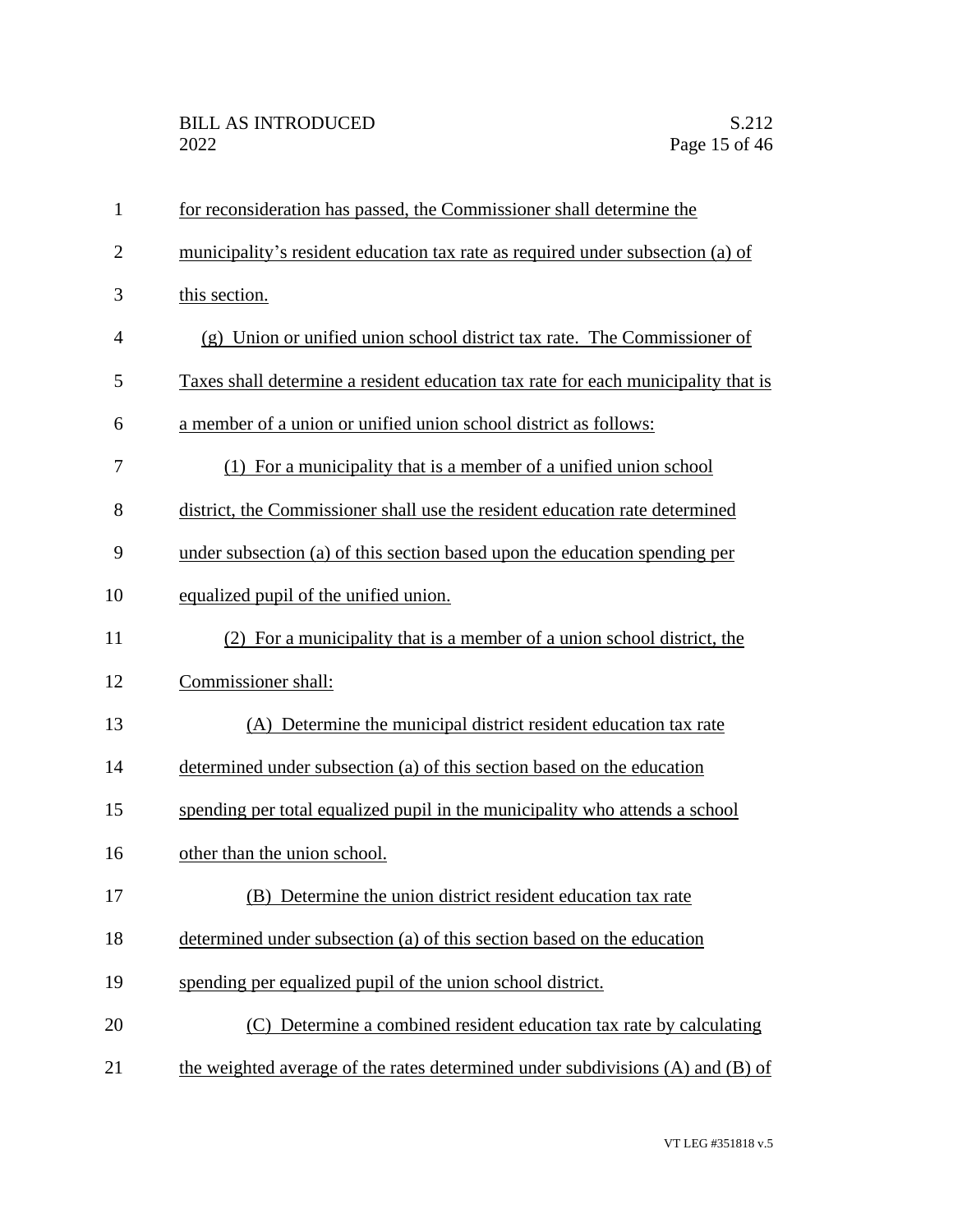| $\mathbf{1}$   | this subdivision (2), with weighting based upon the ratio of union school          |
|----------------|------------------------------------------------------------------------------------|
| $\overline{2}$ | equalized pupils from the member municipality to total equalized pupils of the     |
| 3              | member municipality, and the ratio of equalized pupils attending a school other    |
| 4              | than the union school to total equalized pupils of the member municipality.        |
| 5              | The total equalized pupils of the member municipality shall be based on the        |
| 6              | number of pupils who are legal residents of the municipality and attending         |
| 7              | school at public expense.                                                          |
| 8              | Sec. 5. 32 V.S.A. § 5402b is amended to read:                                      |
| 9              | § 5402b. STATEWIDE EDUCATION TAX YIELDS;                                           |
| 10             | RECOMMENDATION OF THE COMMISSIONER                                                 |
| 11             | (a) Annually, $\overline{ho}$ not later than December 1, the Commissioner of Taxes |
| 12             | Education Fund Advisory Committee, after consultation with the Secretary of        |
| 13             | Education, the Secretary of Administration, and the Joint Fiscal Office, shall     |
| 14             | calculate and recommend a property dollar equivalent yield, an income dollar       |
| 15             | equivalent resident education yield, and a nonhomestead property tax rate for      |
| 16             | the following fiscal year. In making these calculations, the Commissioner          |
| 17             | Committee shall assume:                                                            |
| 18             | (1) the homestead base tax rate in subdivision $5402(a)(2)$ of this title is       |
| 19             | \$1.00 per \$100.00 of equalized education property value; [Repealed.]             |
| 20             | (2) the applicable percentage in subdivision $6066(a)(2)$ of this title is         |
| 21             | $2.0$ ; [Repealed.]                                                                |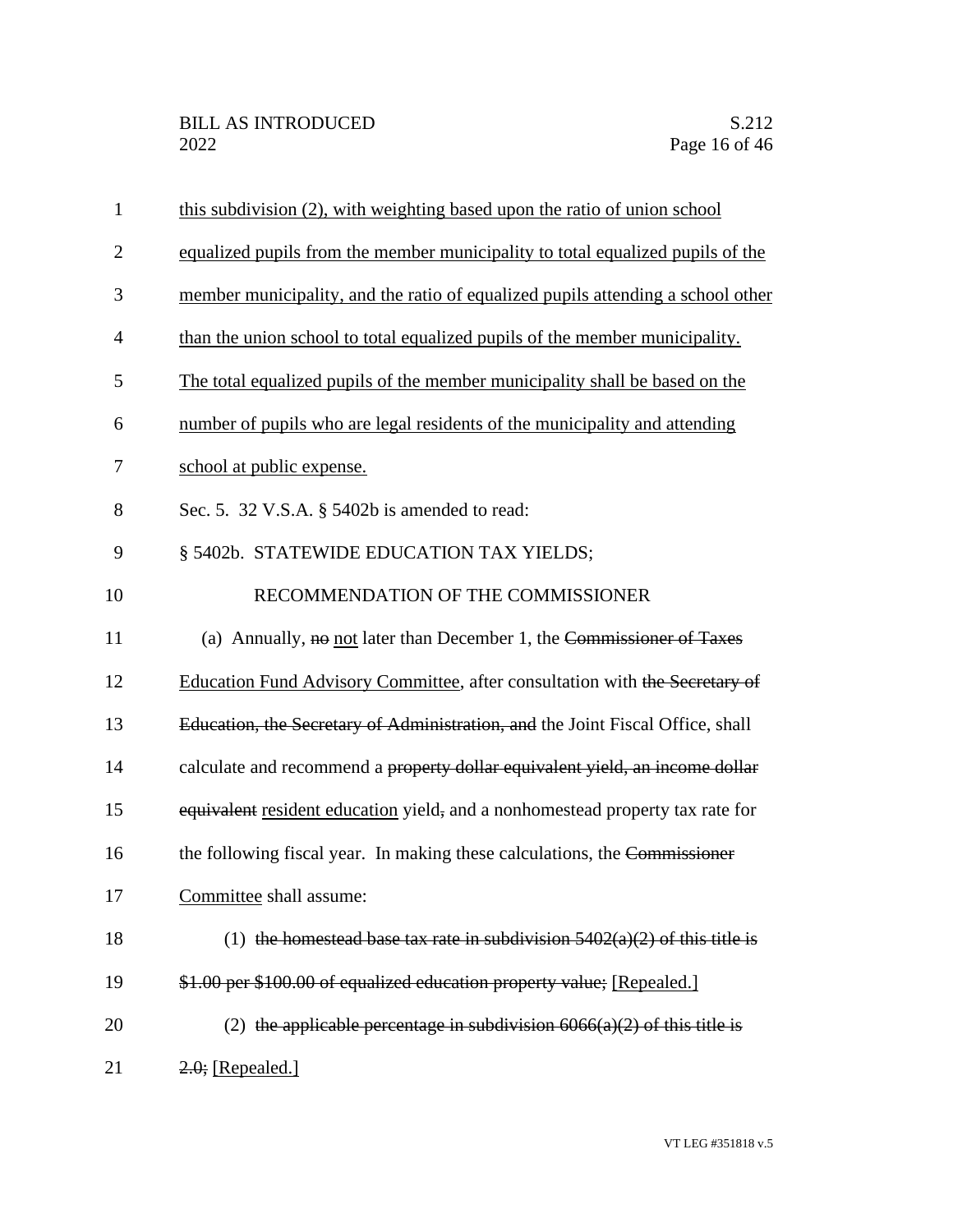| $\mathbf{1}$   | (3) the statutory reserves under 16 V.S.A. $\S$ 4026 and this section were      |
|----------------|---------------------------------------------------------------------------------|
| $\overline{2}$ | maintained at five percent; and                                                 |
| 3              | $(4)$ the percentage change in the average education tax bill bills applied     |
| $\overline{4}$ | to nonhomestead property and the percentage change in the average education     |
| 5              | tax bill of homestead property and the percentage change in the average         |
| 6              | education tax bill for taxpayers who claim a credit under subsection 6066(a) of |
| 7              | this title applied to residents are equal.                                      |
| 8              | (b) For each fiscal year, the property dollar equivalent yield and the income   |
| 9              | dollar equivalent resident education yield and the nonhomestead tax rate shall  |
| 10             | be the same as in the prior fiscal year, unless set otherwise by the General    |
| 11             | Assembly.                                                                       |
| 12             | (c) Annually, on or before December 1, the Education Fund Advisory              |
| 13             | Committee, with the assistance of the Joint Fiscal Office, shall prepare and    |
| 14             | publish an official, annotated copy of the Education Fund Outlook. The          |
| 15             | Emergency Board shall review the Outlook at its meetings. As used in this       |
| 16             | section, "Education Fund Outlook" means the projected revenues and expenses     |
| 17             | associated with the Education Fund for the following fiscal year, including     |
| 18             | projections of different categories of educational expenses and costs.          |
| 19             | Sec. 6. 32 V.S.A. § 5404 is amended to read:                                    |
| 20             | § 5404. DETERMINATION OF EDUCATION PROPERTY TAX GRAND                           |
| 21             | <b>LIST</b>                                                                     |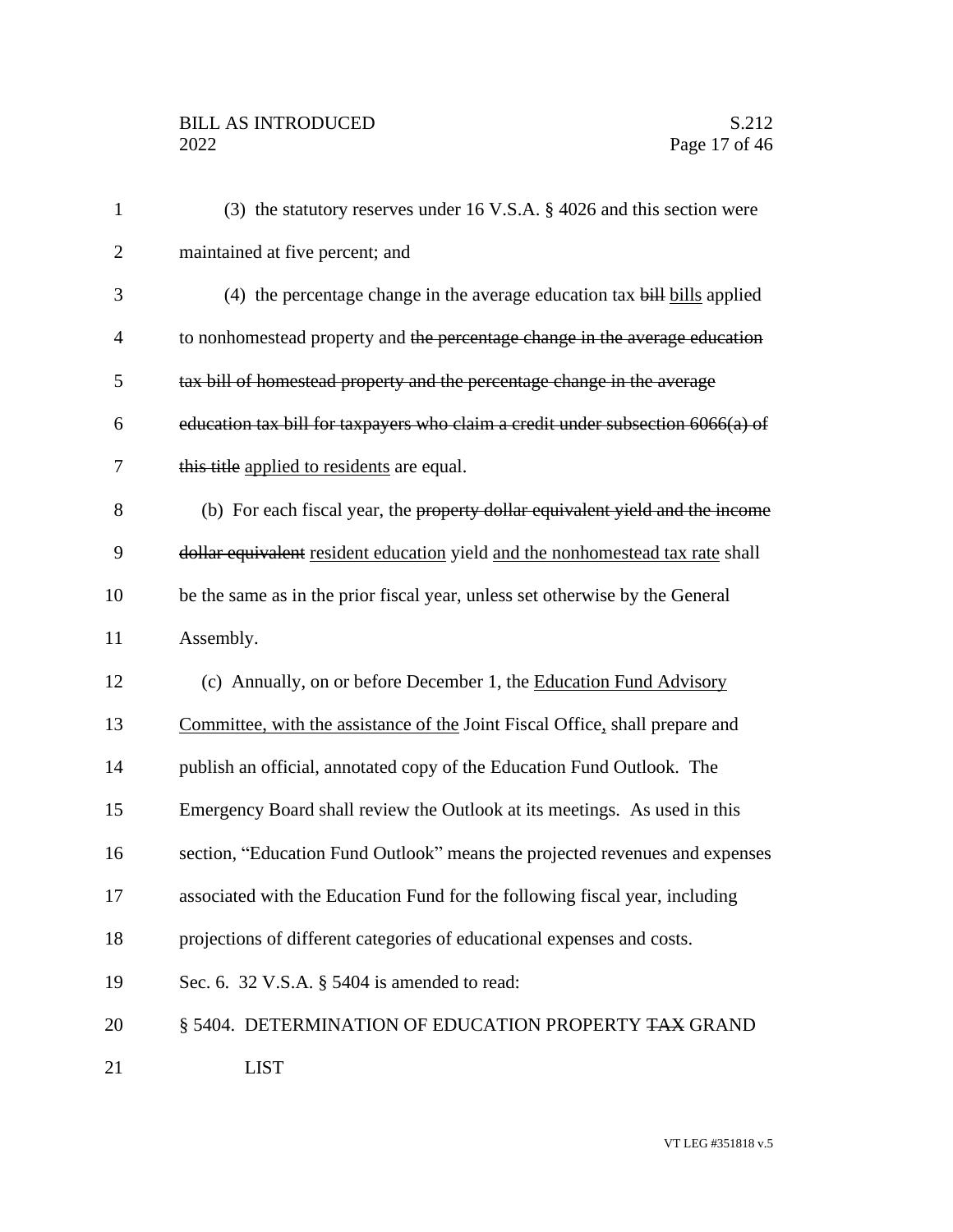## BILL AS INTRODUCED<br>2022 Page 18 of 46

| $\mathbf{1}$   | (a) Municipalities shall determine the education property tax grand list by       |
|----------------|-----------------------------------------------------------------------------------|
| $\overline{2}$ | calculating one percent of the listed value of nonhomestead and homestead real    |
| 3              | property as provided in this section. The listed value of all nonhomestead and    |
| $\overline{4}$ | homestead real property in a municipality shall be its fair market value, its     |
| 5              | value established under a stabilization agreement described in section 5404a of   |
| 6              | this title, or the use value of property enrolled in a Use Value Program under    |
| 7              | chapter 124 of this title. If a homestead is located on a parcel of less than or  |
| $8\,$          | equal to two acres, then the entire parcel shall be classified as homestead       |
| 9              | property that shall not be subject to the nonhomestead tax imposed under this     |
| 10             | chapter. If a homestead is located on a parcel of greater than two acres, the     |
| 11             | entire parcel shall be appraised at fair market value; the housesite homestead    |
| 12             | shall then be appraised as if it were situated on a separate parcel and the value |
| 13             | of the housesite homestead shall be subtracted from the value of the total        |
| 14             | parcel to determine the value of the remainder of the parcel that shall be        |
| 15             | subject to the nonhomestead tax imposed under this chapter.                       |
| 16             | (b) Annually, on or before August 15, the clerk of a municipality, or the         |
| 17             | supervisor of an unorganized town or gore, shall transmit to the Director in an   |
| 18             | electronic or other format as prescribed by the Director: education and           |
| 19             | municipal grand list data, including exemption and homestead information and      |
| 20             | grand list abstracts; tax rates; and the total amount of taxes assessed in the    |
| 21             | town or unorganized town or gore. The data transmitted shall identify each        |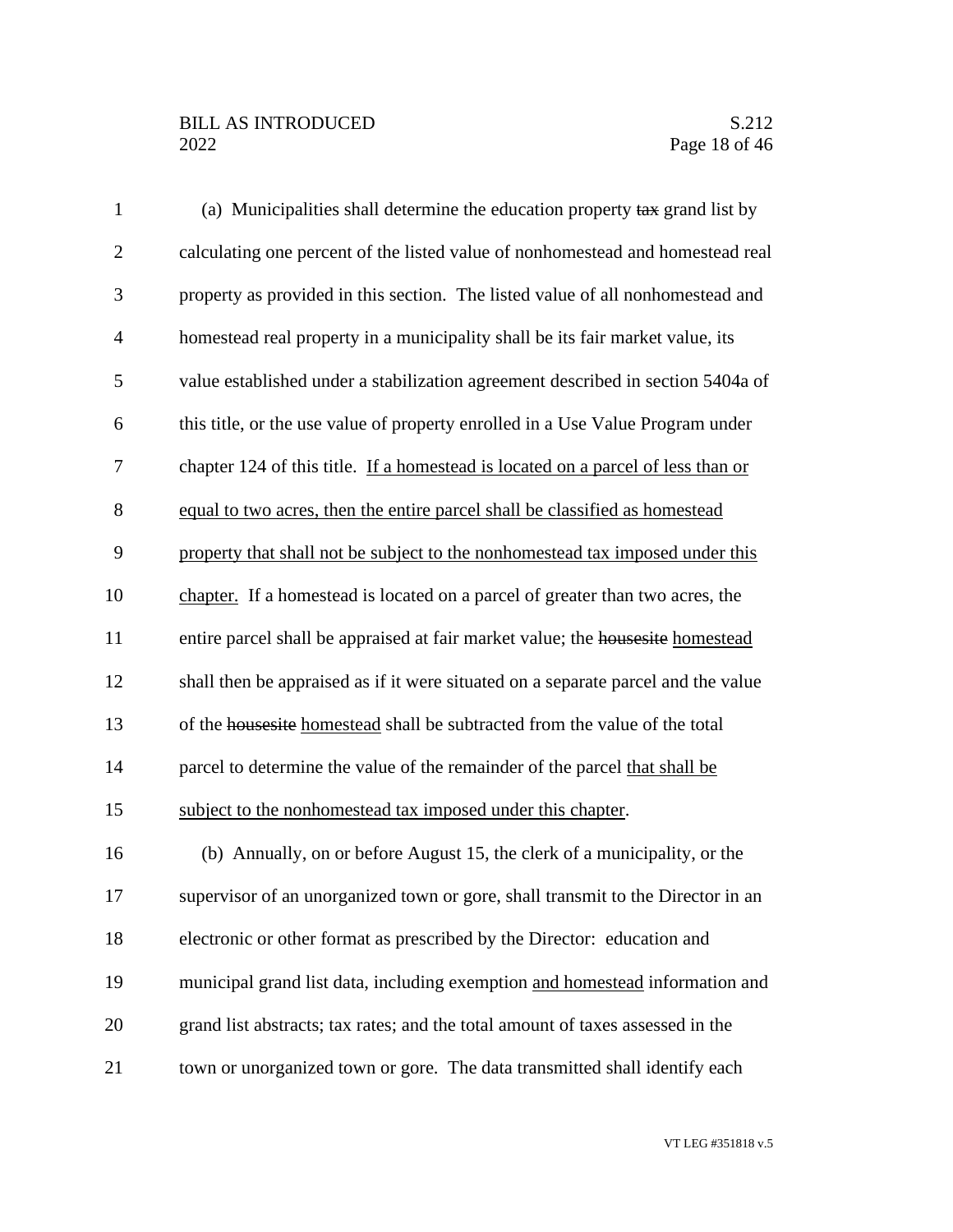| prescribed by the Director. Municipalities may continue to use existing          |
|----------------------------------------------------------------------------------|
|                                                                                  |
| numbering systems in addition to, but not in substitution for, the parcel        |
| identification system prescribed by the Director. If changes or additions to the |
| grand list are made by the listers or other officials authorized to do so after  |
| such abstract has been so transmitted, such clerks shall forthwith certify the   |
|                                                                                  |
|                                                                                  |
|                                                                                  |
| § 5404a. TAX STABILIZATION AGREEMENTS; TAX INCREMENT                             |
|                                                                                  |
| (a) A tax agreement or exemption shall affect the education property tax         |
| grand list of the municipality in which the property subject to the agreement is |
|                                                                                  |
|                                                                                  |
| (b) An agreement affecting the education property tax grand list defined         |
|                                                                                  |
| nonhomestead education property tax liability under this chapter for the         |
| duration of the agreement or exemption without extension or renewal, and for a   |
| maximum of 10 years. A municipality's nonhomestead property tax liability        |
| under this chapter shall be reduced by any difference between the amount of      |
|                                                                                  |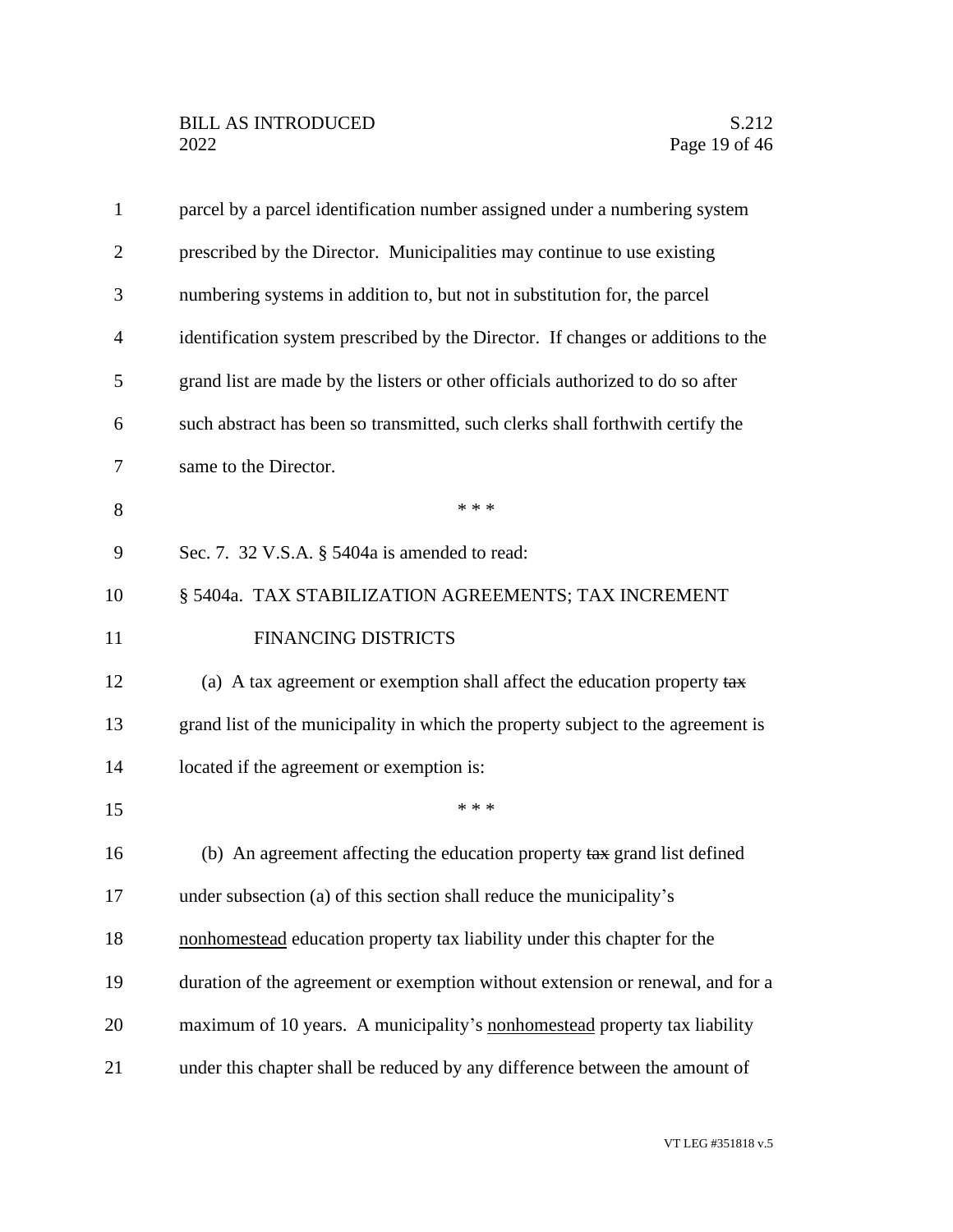| $\mathbf{1}$   | the nonhomestead education property taxes collected on the subject property        |
|----------------|------------------------------------------------------------------------------------|
| $\overline{2}$ | and the amount of nonhomestead education property taxes that would have            |
| 3              | been collected on such property if its fair market value were taxed at the         |
| 4              | equalized nonhomestead rate for the tax year.                                      |
| 5              | (c) Tax agreements not affecting the education property tax grand list. A          |
| 6              | tax agreement shall not affect the education property tax grand list if it is:     |
| 7              | * * *                                                                              |
| 8              | (d) Tax agreements not affecting the education property tax grand list as          |
| 9              | defined in subsection (c) of this section shall not reduce the total               |
| 10             | nonhomestead education property tax liability of the municipality to the State     |
| 11             | under this chapter. However, such agreements shall reduce the nonhomestead         |
| 12             | education property tax liability of the owner of the property subject to the       |
| 13             | agreement to the extent provided in the agreement. A municipality shall assess     |
| 14             | a tax on its municipal grand list at a rate sufficient to raise an amount equal to |
| 15             | the difference between the municipality's total nonhomestead education             |
| 16             | property tax liability to the State under this chapter and the amount collected    |
| 17             | from nonhomestead education property taxes in the municipality after               |
| 18             | reductions for all tax agreements in effect in the municipality as defined in      |
| 19             | subsection (c) of this section. Any such tax assessed under this section shall be  |
| 20             | identified on the tax bill of the municipality as a separate tax for municipally   |
| 21             | voted tax agreements.                                                              |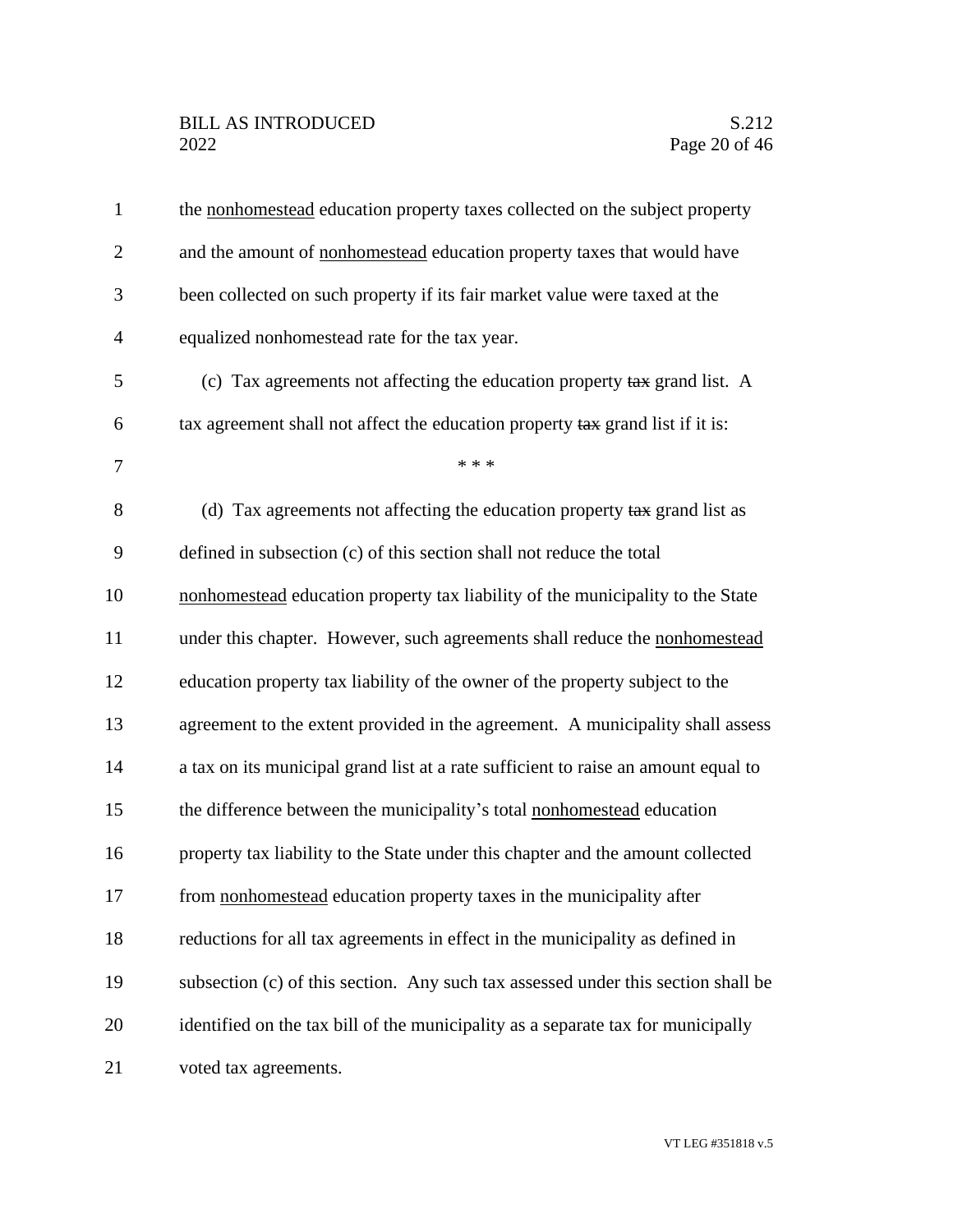|  |  | (e) [Repealed.] |  |
|--|--|-----------------|--|
|--|--|-----------------|--|

| $\overline{2}$ | (f) A municipality that establishes a tax increment financing district under         |
|----------------|--------------------------------------------------------------------------------------|
| 3              | 24 V.S.A. chapter 53, subchapter 5 shall collect all property taxes on               |
| $\overline{4}$ | nonhomestead properties contained within the district and apply not more than        |
| 5              | 70 percent of the State education property tax increment, and not less than          |
| 6              | 85 percent of the municipal property tax increment, to repayment of financing        |
| 7              | of the improvements and related costs for up to 20 years pursuant to 24 V.S.A.       |
| 8              | § 1894, if approved by the Vermont Economic Progress Council pursuant to             |
| 9              | this section, subject to the following:                                              |
| 10             | * * *                                                                                |
| 11             | Sec. 8. $32$ V.S.A. $\S$ 5405 is amended to read:                                    |
| 12             | § 5405. DETERMINATION OF EQUALIZED EDUCATION PROPERTY                                |
| 13             | TAX GRAND LIST AND COEFFICIENT OF DISPERSION                                         |
| 14             | (a) Annually, on or before April 1, the Commissioner shall determine the             |
| 15             | equalized education property tax grand list, the equalized value of homestead        |
| 16             | property, the common level of appraisal, and the coefficient of dispersion for       |
| 17             | each municipality in the State; provided, however, that for purposes of              |
| 18             | equalizing grand lists pursuant to this section, the equalized education property    |
| 19             | tax grand list of a municipality that establishes a tax increment financing          |
| 20             | district shall include the fair market value of the property in the district and not |
| 21             | the original taxable value of the property, and further provided that the            |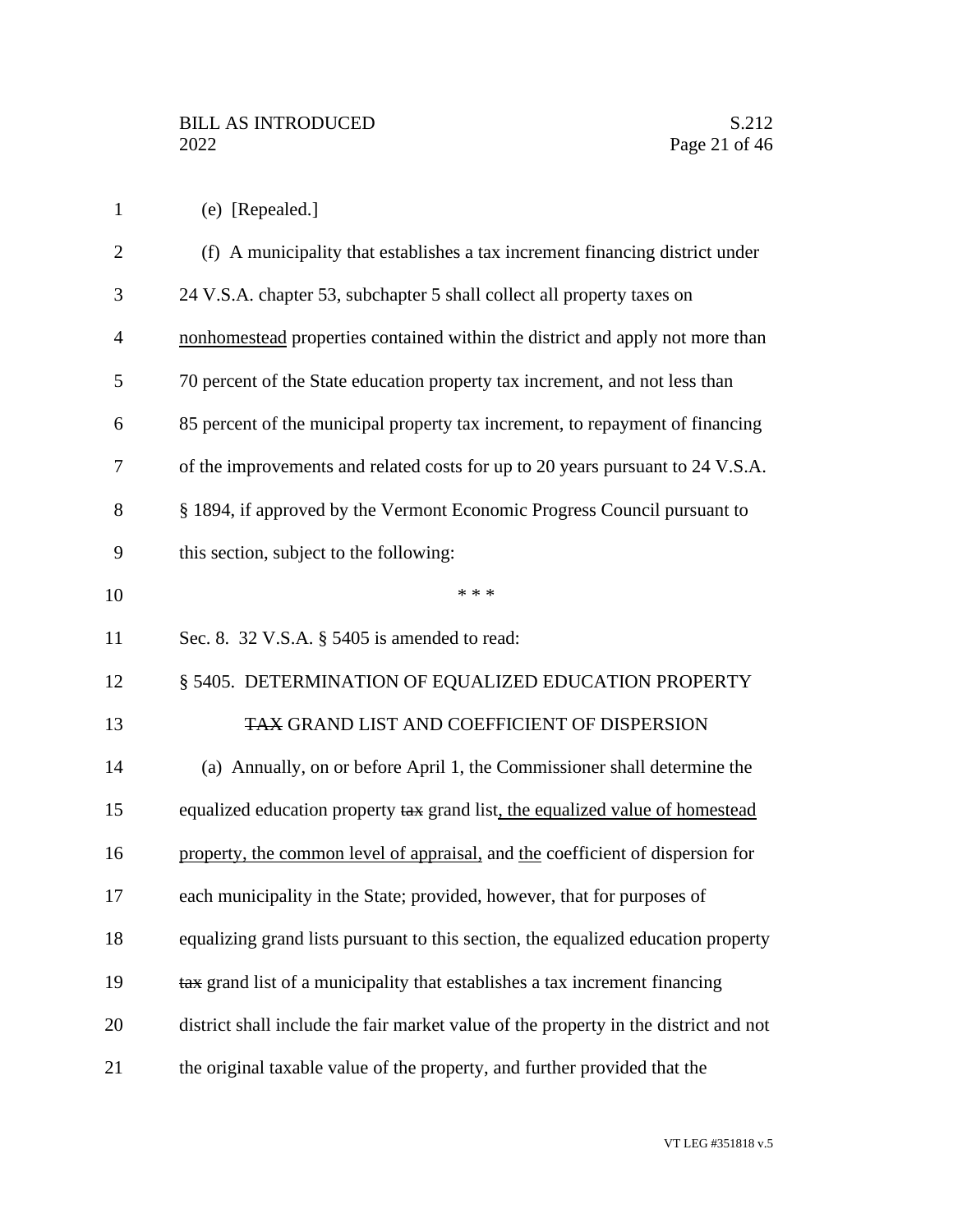| $\mathbf{1}$   | common level of appraisal shall be determined by using the equalized               |
|----------------|------------------------------------------------------------------------------------|
| $\overline{2}$ | education property grand list, the equalized homestead grand list, and the fair    |
| 3              | market value of land enrolled in the use value appraisal program or subject to a   |
| $\overline{4}$ | tax stabilization agreement. The unified towns and gores of Essex County may       |
| 5              | be treated as one municipality for the purpose of determining an equalized         |
| 6              | education property grand list and a coefficient of dispersion if the Director      |
| 7              | determines that all such entities have a uniform appraisal schedule and uniform    |
| 8              | appraisal practices.                                                               |
| 9              | (b) The sum of all municipal equalized education property tax grand lists          |
| 10             | shall be the equalized education property tax grand list for the State.            |
| 11             | * * *                                                                              |
| 12             | (g) The Commissioner shall provide to municipalities for the front of              |
| 13             | property tax bills the district homestead property tax rate before equalization,   |
| 14             | the nonresidential nonhomestead tax rate before equalization, and the              |
| 15             | calculation process that creates the equalized homestead and nonhomestead tax      |
| 16             | rates rate. The Commissioner shall further provide to municipalities for the       |
| 17             | back of property tax bills an explanation of the common level of appraisal,        |
| 18             | including its origin and purpose, and of the resident education tax, including its |
| 19             | payment to the State.                                                              |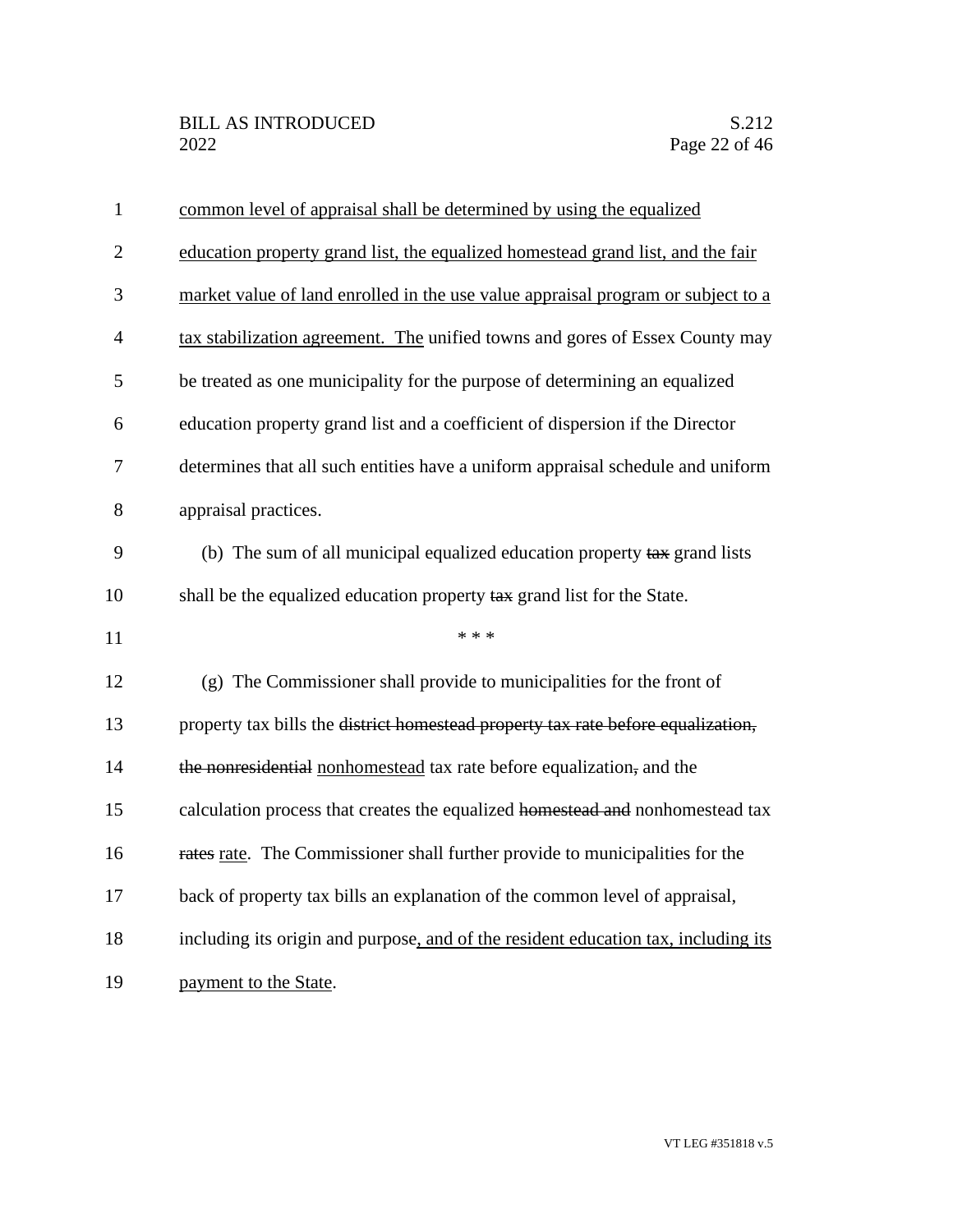| $\mathbf{1}$   | Sec. 9. 32 V.S.A. § 5406 is amended to read:                                       |
|----------------|------------------------------------------------------------------------------------|
| $\overline{2}$ | § 5406. NOTICE OF FAIR MARKET VALUE AND COEFFICIENT OF                             |
| 3              | <b>DISPERSION</b>                                                                  |
| $\overline{4}$ | (a) Not later than January 1 of each year, the Director of Property                |
| 5              | Valuation and Review shall notify the town clerk and chair of the board of         |
| 6              | listers of each municipality of the equalized education property value, the        |
| 7              | common level of appraisal, and the coefficient of dispersion of that town for      |
| 8              | the prior year, and of the manner by which the equalized education property        |
| 9              | value, the common level of appraisal, and the coefficient of dispersion were       |
| 10             | determined by the Director.                                                        |
| 11             | (b) Not later than April 1 of each year, the Director shall certify to the         |
| 12             | Secretary of Education the equalized education property value, the common          |
| 13             | level of appraisal, and the coefficient of dispersion for the prior year of every  |
| 14             | municipality of the State.                                                         |
| 15             | (c) If the Director of Property Valuation and Review certifies that a              |
| 16             | municipality has completed a townwide reappraisal, the common level of             |
| 17             | appraisal for that municipality shall be equal to its new grand list value divided |
| 18             | by its most recent equalized grand list value, for purposes of determining the     |
| 19             | nonhomestead education property tax rates rate.                                    |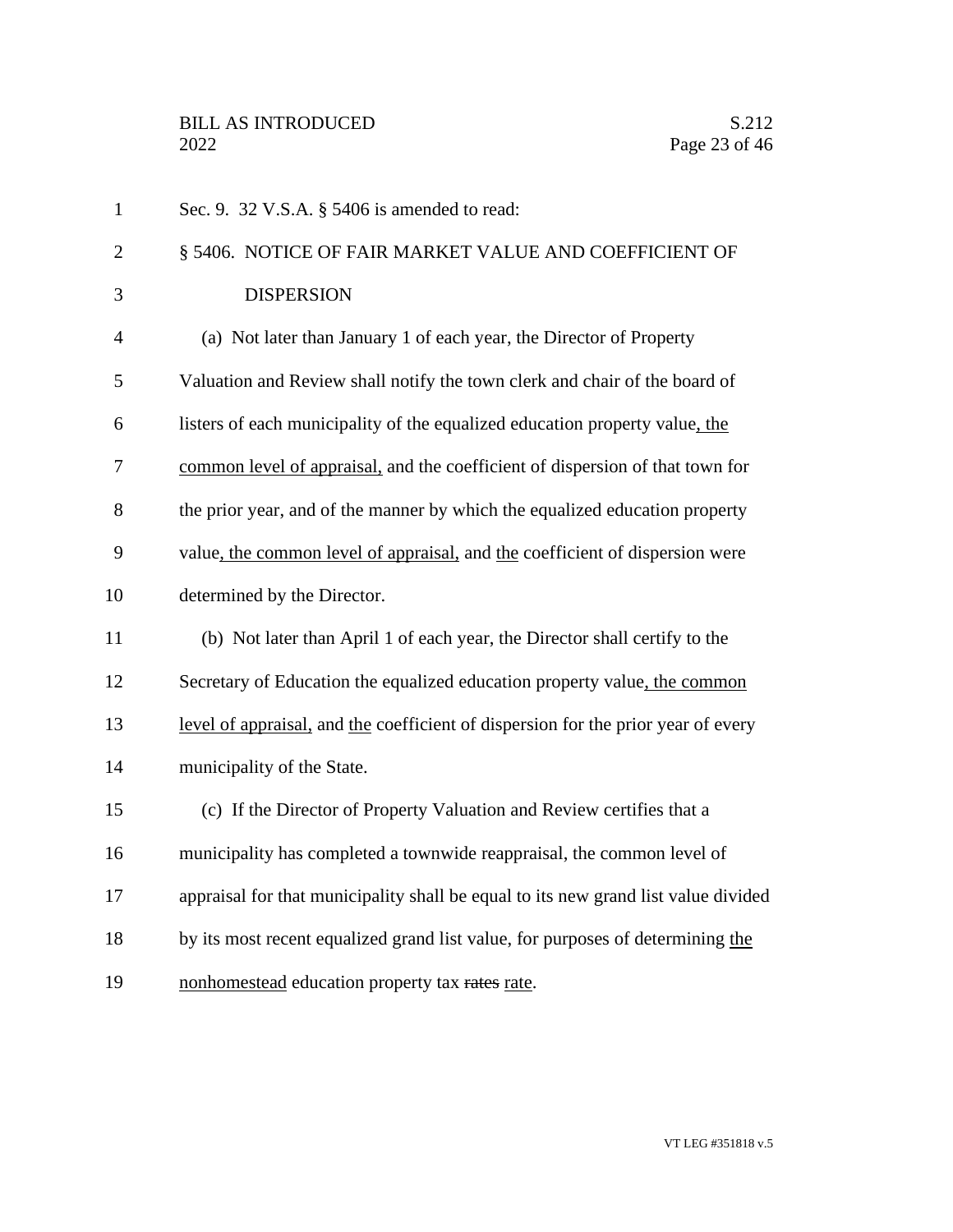| $\mathbf{1}$   | Sec. 10. 32 V.S.A. § 5409 is amended to read:                                      |
|----------------|------------------------------------------------------------------------------------|
| $\overline{2}$ | § 5409. DUTIES OF MUNICIPALITIES AND ADMINISTRATION                                |
| 3              | The following shall apply with regard to the statewide nonhomestead                |
| $\overline{4}$ | education property tax imposed under this chapter:                                 |
| 5              | * * *                                                                              |
| 6              | (2) If by August 1, a municipality has failed to issue notices of                  |
| 7              | assessment of the statewide nonhomestead education property tax; or if the         |
| 8              | municipality fails for more than 90 days after the due date for any installment    |
| 9              | payment to enforce the tax in the municipality, then the Commissioner of           |
| 10             | Taxes shall either issue notices of assessment or collect the tax, or both, or     |
| 11             | bring appropriate court action to require the municipal officials to issue notices |
| 12             | and collect the tax, as the Commissioner deems necessary.                          |
| 13             | (3) In any case of administration under subdivision (2) of this section by         |
| 14             | the Commissioner of Taxes of education property tax:                               |
| 15             | * * *                                                                              |
| 16             | (C) The Commissioner may abate in whole or in part the statewide                   |
| 17             | nonhomestead education taxes property tax of a taxpayer who has been granted       |
| 18             | an abatement of municipal taxes under 24 V.S.A. § 1535.                            |
| 19             | $(4)$ [Repealed.]                                                                  |
| 20             | (5) In case of insufficient property tax payment by a taxpayer to a                |
| 21             | municipality, payments shall be allocated first to municipal property tax, and     |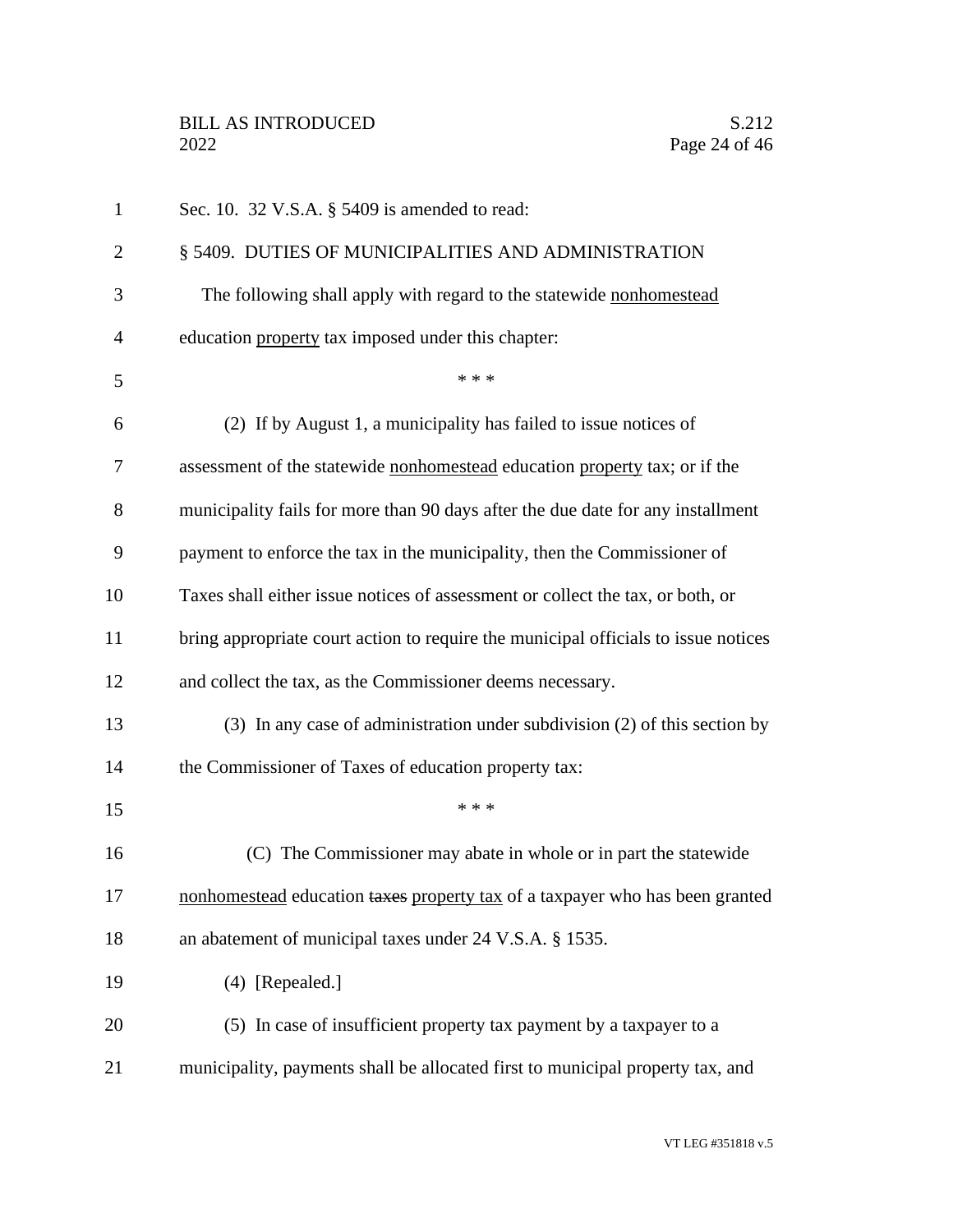| $\mathbf{1}$   | next to statewide nonhomestead education property tax. In case of insufficient      |
|----------------|-------------------------------------------------------------------------------------|
| $\overline{2}$ | payment by a taxpayer to the Department of Taxes, payments shall be allocated       |
| 3              | first to liabilities other than the nonhomestead education taxes property tax,      |
| $\overline{4}$ | and next to the nonhomestead education property tax.                                |
| 5              | (6) In case of overpayment by a taxpayer who has an income tax                      |
| 6              | liability under chapter 151 of this title and a homestead property tax liability, a |
| 7              | refund of the overpayment, after accounting for any benefit amount allowed          |
| 8              | under chapter 154 of this title, shall be deemed to be a refund of income tax for   |
| 9              | purposes of debt setoff under subchapter 12 of chapter 151 of this title.           |
| 10             | [Repealed.]                                                                         |
| 11             | (7) Notwithstanding section 435 of this title, the Commissioner shall               |
| 12             | deposit the revenue from taxes imposed under this chapter in the education          |
| 13             | fund Education Fund established in 16 V.S.A. § 4025.                                |
| 14             | (8) A municipality's liability to the State for the nonhomestead                    |
| 15             | education taxes property tax shall not be reduced by any early payment              |
| 16             | property tax discount or similar discount offered by the municipality.              |
| 17             | Sec. 11. 32 V.S.A. § 5410 is amended to read:                                       |
| 18             | § 5410. RESIDENT DECLARATION OF HOMESTEAD DOMICILE                                  |
| 19             | (a) A homestead owner All residents of this State shall declare ownership           |
| 20             | of a homestead domicile for purposes of education property tax taxes.               |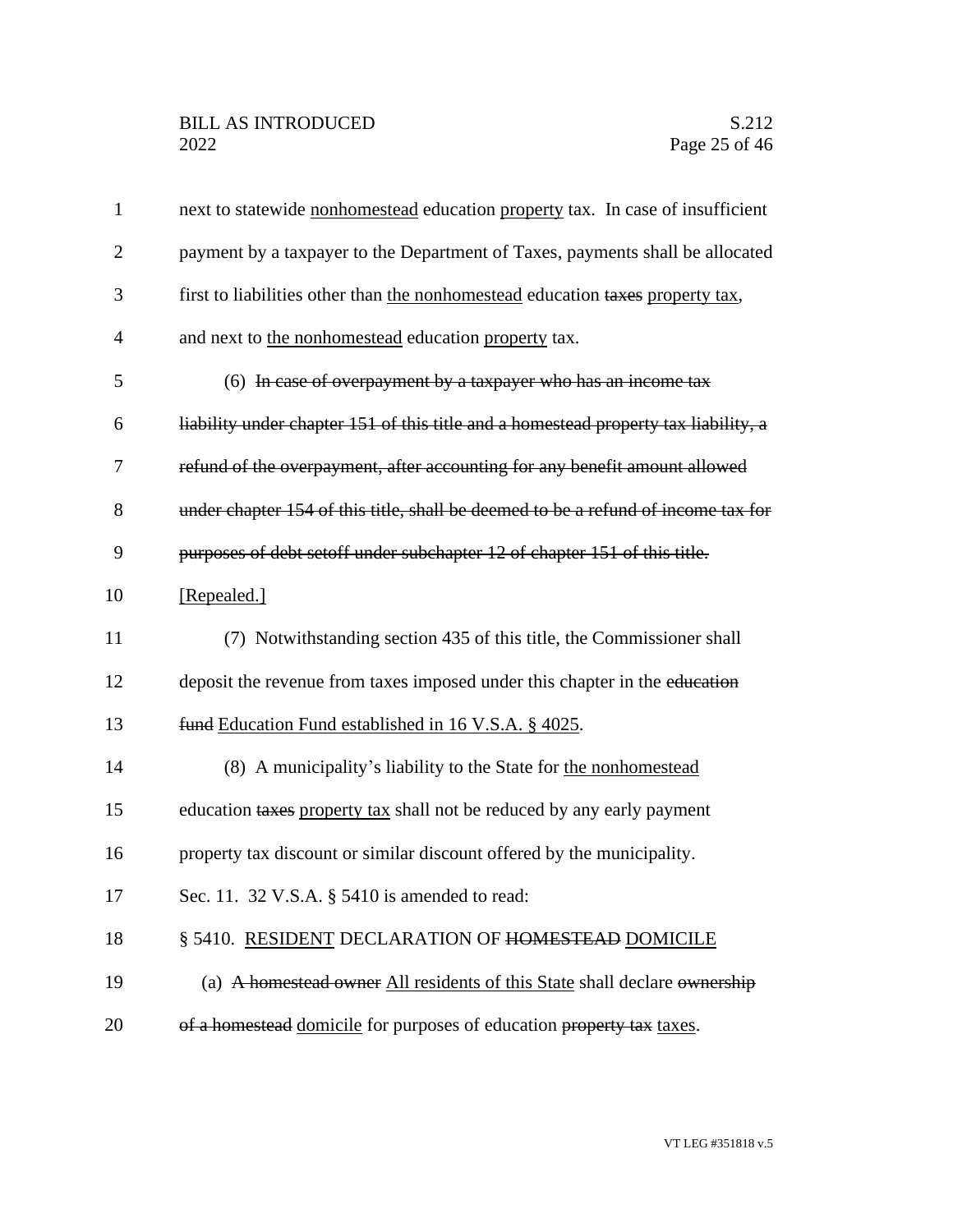## BILL AS INTRODUCED<br>2022 Page 26 of 46

| $\mathbf{1}$   | (b) Annually, on or before the due date for filing the Vermont income tax          |
|----------------|------------------------------------------------------------------------------------|
| $\overline{2}$ | return, without extension, each homestead owner resident of this State shall, on   |
| 3              | a form prescribed by the Commissioner, which that shall be verified under the      |
| $\overline{4}$ | pains and penalties of perjury, declare his or her homestead the declarant's       |
| 5              | domicile, if any, as of, or expected to be as of, April 1 of the year in which the |
| 6              | declaration is made.                                                               |
| 7              | (c) In the event that an unsigned but otherwise completed homestead                |
| 8              | resident declaration of domicile is filed with the declarant's signed State        |
| 9              | income tax return, the Commissioner may treat such the declaration as signed       |
| 10             | by the declarant.                                                                  |
| 11             | (d) The Commissioner shall provide a list of homesteads in each town to            |
| 12             | the town listers by May 15. The listers shall notify the Commissioner by           |
| 13             | June 1 of any residences on the Commissioner's list that do not qualify as         |
| 14             | homesteads. The listers shall separately identify homesteads in the grand list.    |
| 15             | (e) The Commissioner shall adopt rules governing the eligibility                   |
| 16             | requirements for declaring a homestead domicile.                                   |
| 17             | (f) [Repealed.]                                                                    |
| 18             | (g) If the property identified in a declaration under subsection (b) of this       |
| 19             | section is not the taxpayer's homestead or if the owner of a homestead fails to    |
| 20             | declare a homestead as required under this section domicile, the Commissioner      |
| 21             | shall notify the municipality, and the municipality shall issue a corrected tax    |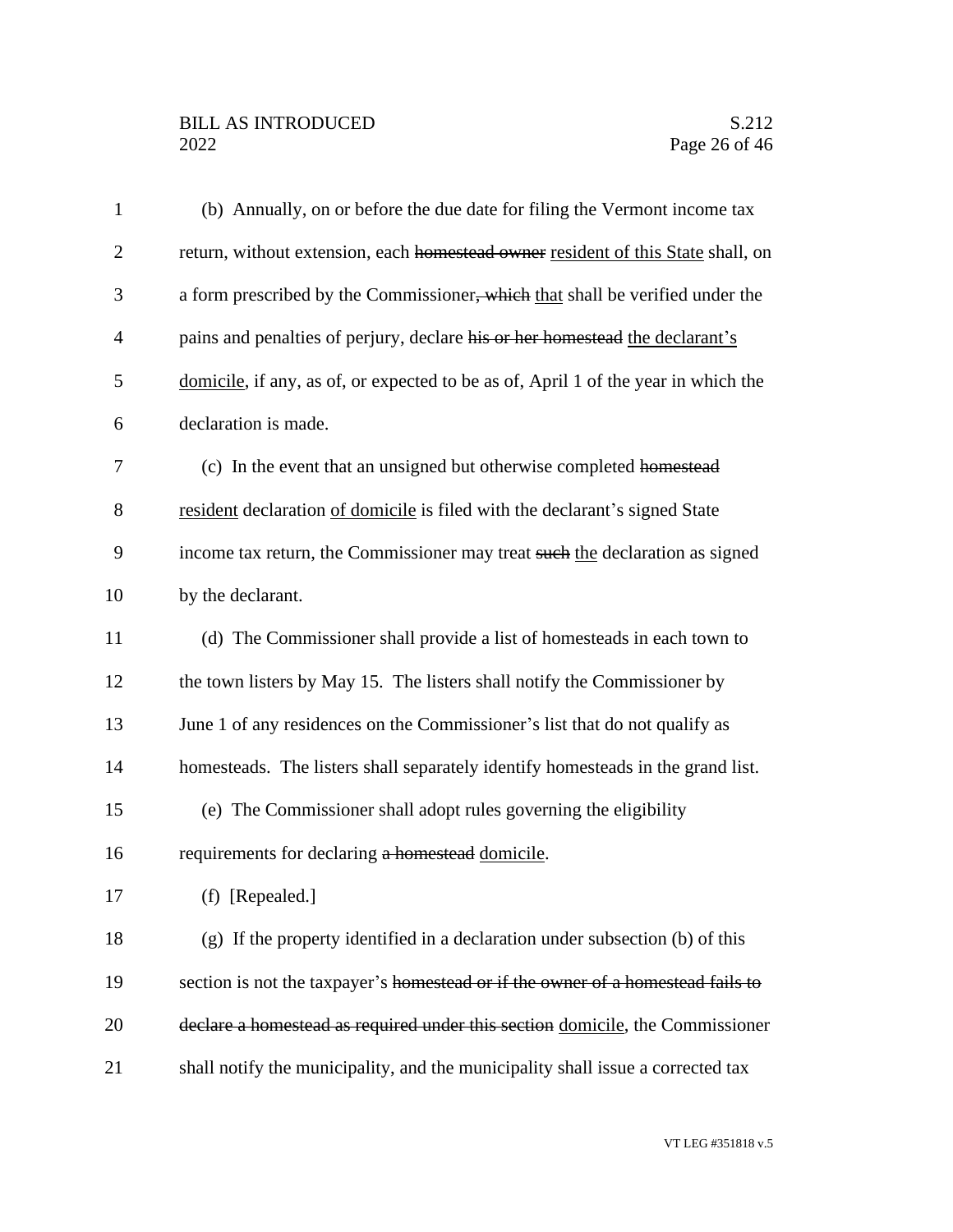| $\mathbf{1}$   | bill that may, as determined by the governing body of the municipality, include    |
|----------------|------------------------------------------------------------------------------------|
| $\overline{2}$ | a penalty of up to three percent of the nonhomestead education tax on the          |
| 3              | property. However, if the property incorrectly declared as a homestead is          |
| $\overline{4}$ | located in a municipality that has a lower homestead tax rate than the             |
| 5              | nonhomestead tax rate, or if an undeclared homestead is located in a               |
| 6              | municipality that has a lower nonhomestead tax rate than the homestead tax         |
| 7              | rate, then the governing body of the municipality may include a penalty of up      |
| 8              | to eight percent of the education tax liability on the property. If a resident who |
| 9              | owns and occupies a homestead fails to declare domicile as required under this     |
| 10             | section, the Commissioner shall determine the resident education tax liability     |
| 11             | and issue a corrected resident education tax bill. If the Commissioner             |
| 12             | determines that the declaration or failure to declare was with fraudulent intent,  |
| 13             | then the municipality Commissioner shall assess the taxpayer a penalty in an       |
| 14             | amount equal to 100 percent of the nonhomestead education tax on the               |
| 15             | property or resident education tax owed by the taxpayer, plus any interest and     |
| 16             | late-payment fee or commission that may be due. Any penalty imposed under          |
| 17             | this section and any additional property tax interest and late-payment fee or      |
| 18             | commission shall be assessed and collected by the municipality in the same         |
| 19             | manner as a property tax under chapter 133 of this title. Notwithstanding          |
| 20             | section 4772 of this title, issuance of a corrected bill issued under this section |
| 21             | does not extend the time for payment of the original bill nor relieve the          |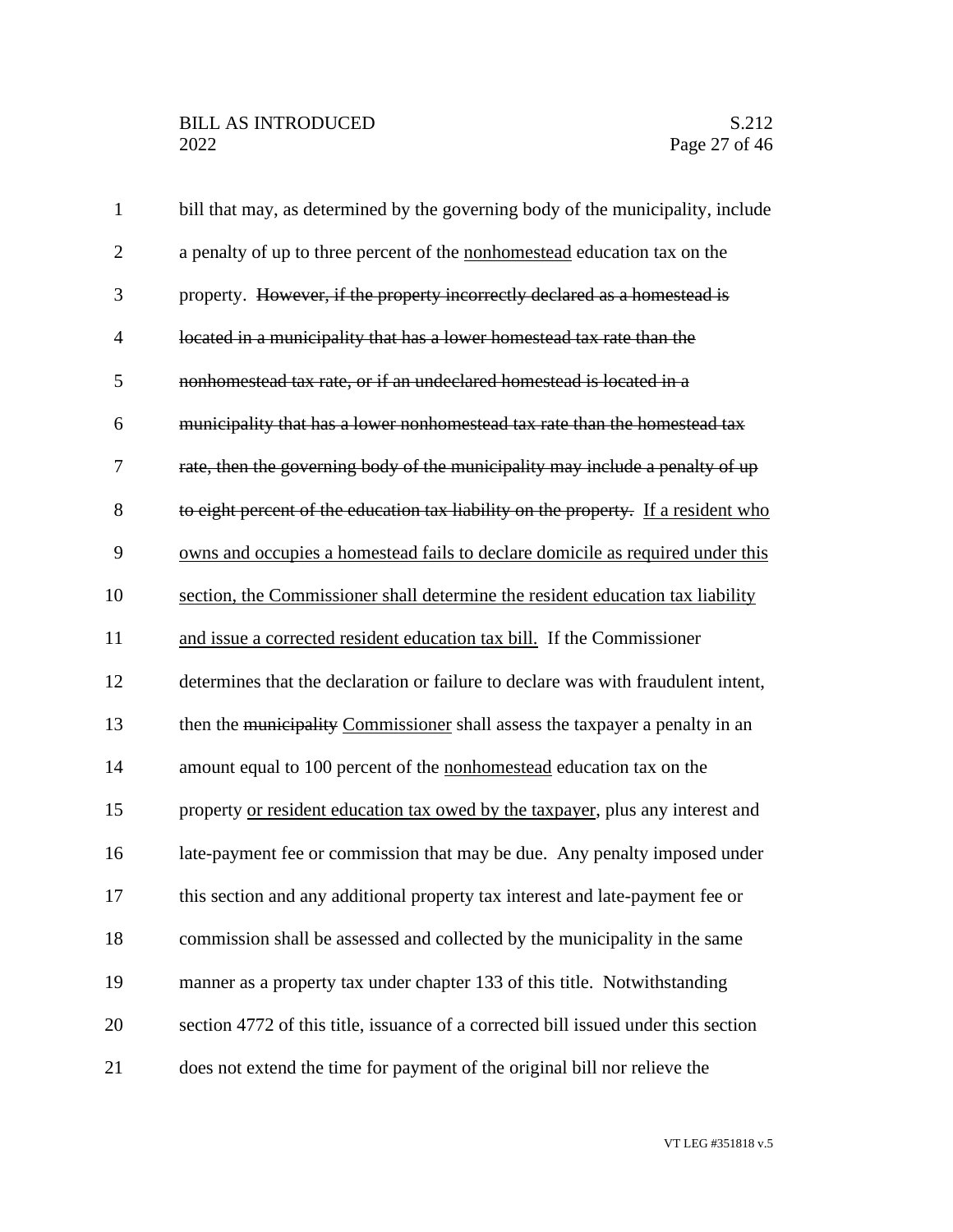| $\mathbf{1}$   | taxpayer of any interest or penalties associated with the original bill. If the     |
|----------------|-------------------------------------------------------------------------------------|
| $\overline{2}$ | corrected bill is less than the original bill and there are also no unpaid current  |
| 3              | year taxes, interest, or penalties and no past year delinquent taxes or penalties   |
| $\overline{4}$ | and interest charges, any overpayment shall be reflected on the corrected tax       |
| 5              | bill and refunded to the taxpayer.                                                  |
| 6              | * * *                                                                               |
| $\overline{7}$ | (j) A taxpayer may appeal a determination of domicile for purposes of a             |
| 8              | homestead resident declaration or an assessment of fraud penalty under this         |
| 9              | section to the Commissioner, in the same manner as an appeal under                  |
| 10             | chapter 151 of this title. A taxpayer may appeal an assessment of any other         |
| 11             | penalty under this section to the listers within 14 days after the date of mailing  |
| 12             | of notice of the penalty, and from the listers to the board of civil authority, and |
| 13             | thereafter to the courts, in the same manner as an appraisal appeal under           |
| 14             | chapter 131 of this title. The legislative body of a municipality shall have        |
| 15             | authority in cases of hardship to abate all or any portion of a penalty             |
| 16             | appealable to the listers under this section and any tax, penalty, and interest     |
| 17             | arising out of a corrected property classification under this section, and shall    |
| 18             | state in detail in writing the reasons for its grant or denial of the requested     |
| 19             | abatement. The legislative body may delegate this abatement authority to the        |
| 20             | board of civil authority or the board of abatement for the municipality.            |
| 21             | Requests for abatement shall be made to the municipal treasurer or other            |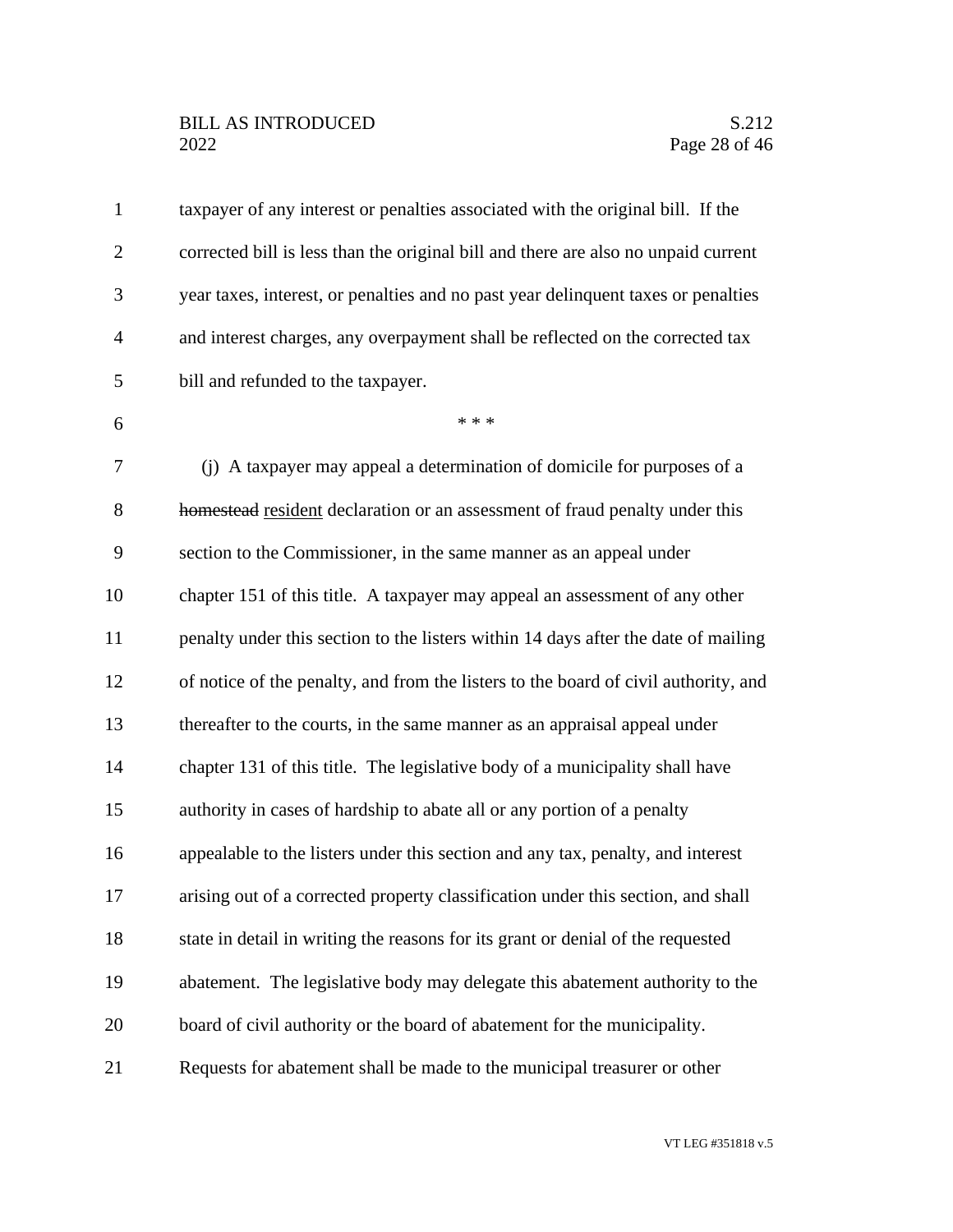| $\mathbf{1}$   | person designated to collect current taxes, and that person shall forward all      |
|----------------|------------------------------------------------------------------------------------|
| $\overline{2}$ | requests, with his or her the treasurer's or other designated person's             |
| 3              | recommendation, to the body authorized to grant or deny abatement.                 |
| $\overline{4}$ | (k) A municipality may retain any penalties and interest assessed and              |
| 5              | collected in accord with this section.                                             |
| 6              | (1) "Hardship" under this section means an owner's inability to pay as             |
| 7              | certified by the Commissioner of Taxes in his or her at the Commissioner's         |
| 8              | discretion; or means an owner's filing an incorrect, or failing to file a correct, |
| 9              | homestead resident declaration due to one or more of the following:                |
| 10             | (1) full-time active military duty of the declarant outside the State;             |
| 11             | (2) serious illness or disability of the declarant;                                |
| 12             | (3) serious illness, disability, or death of an immediate family member            |
| 13             | of the declarant; and                                                              |
| 14             | (4) fire, flood, or other disaster.                                                |
| 15             | *** Education Fund Advisory Committee ***                                          |
| 16             | Sec. 12. 32 V.S.A. § 5413 is added to read:                                        |
| 17             | § 5413. CREATION; EDUCATION FUND ADVISORY COMMITTEE                                |
| 18             | (a) Creation. There is created the Education Fund Advisory Committee to            |
| 19             | monitor Vermont's education financing system, to conduct analyses, and to          |
| 20             | make annual recommendations reporting its findings to the General Assembly.        |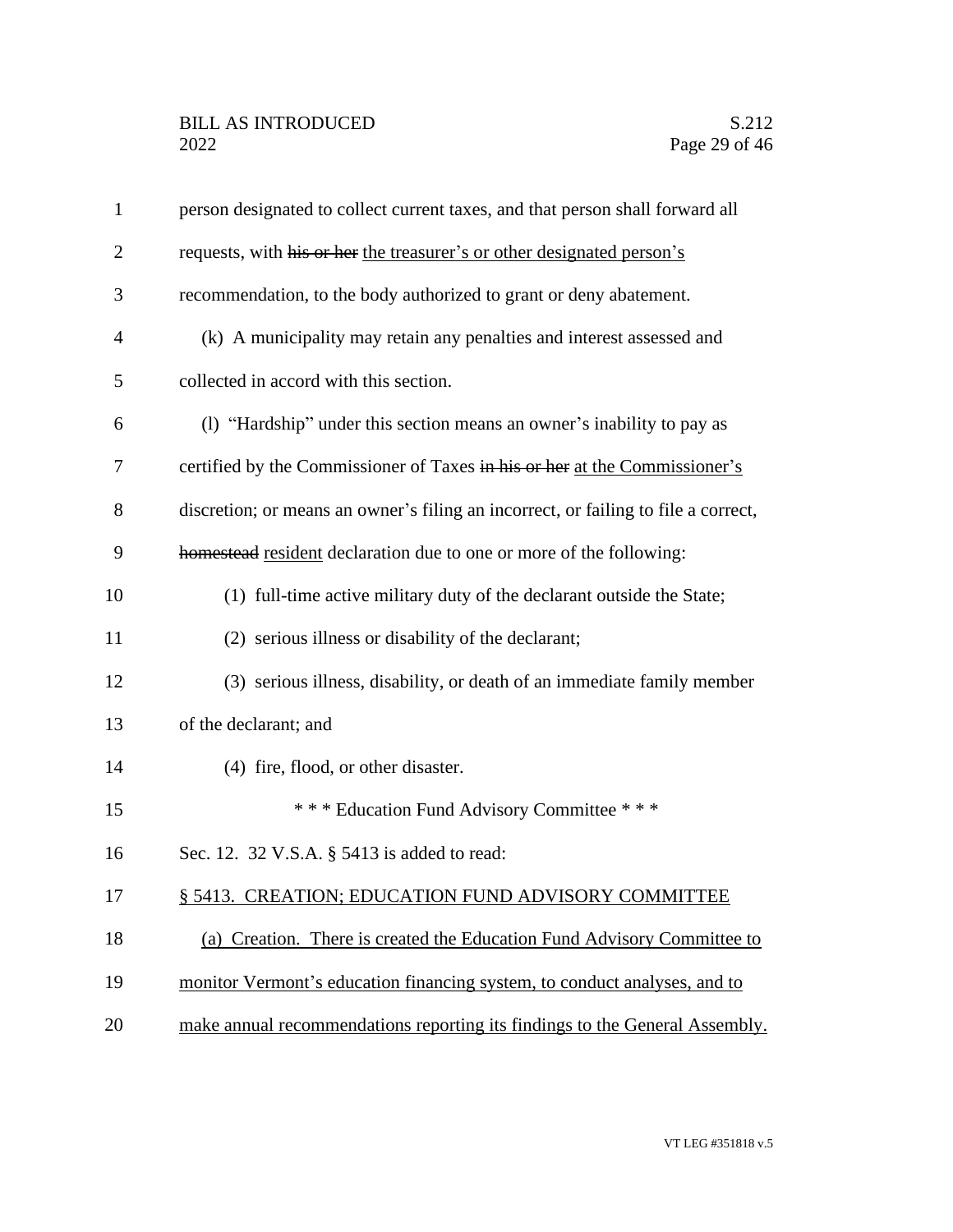| $\mathbf{1}$   | (b) Membership. The Education Fund Advisory Committee shall be                  |
|----------------|---------------------------------------------------------------------------------|
| $\overline{2}$ | composed of the following seven members:                                        |
| 3              | (1) the Commissioner of Taxes or designee;                                      |
| 4              | (2) the Secretary of Education or designee;                                     |
| 5              | (3) two members of the public with expertise in education financing,            |
| 6              | who shall be appointed by the Speaker of the House;                             |
| 7              | (4) two members of the public with expertise in education financing,            |
| 8              | who shall be appointed by the Committee on Committees; and                      |
| 9              | (5) one member of the public with expertise in education financing, who         |
| 10             | shall be appointed by the Governor.                                             |
| 11             | (c) Powers and duties. Annually, on or before January 15, the Education         |
| 12             | Fund Advisory Committee shall make recommendations to the General               |
| 13             | Assembly regarding the nonhomestead property tax rate, any proposed             |
| 14             | adjustments to the resident education tax rate and yield, and the amount of the |
| 15             | stabilization reserve.                                                          |
| 16             | (d) Assistance. The Education Fund Advisory Committee shall have the            |
| 17             | administrative, technical, and legal assistance of the Department of Taxes, the |
| 18             | Agency of Education, the Office of Legislative Operations, the Office of        |
| 19             | Legislative Counsel, and the Joint Fiscal Office.                               |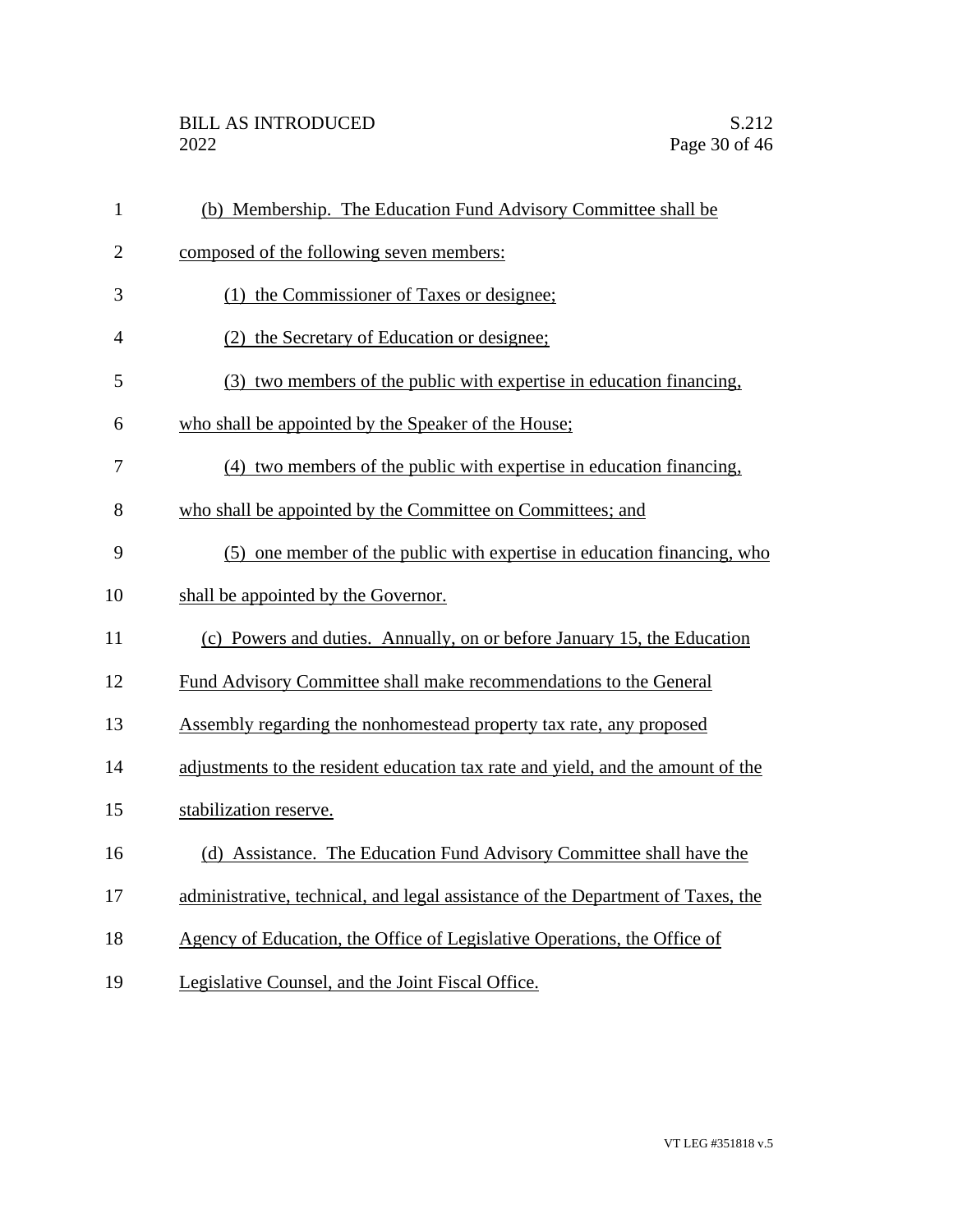| $\mathbf{1}$   | (e) Meetings.                                                                |
|----------------|------------------------------------------------------------------------------|
| $\overline{2}$ | (1) The Commissioner of Taxes shall call the first meeting of the            |
| 3              | Committee to occur on or before July 15, 2022.                               |
| $\overline{4}$ | (2) The Committee shall select a chair from among its members at the         |
| 5              | first meeting.                                                               |
| 6              | (3) A majority of the membership shall constitute a quorum.                  |
| 7              | (f) Compensation and reimbursement.                                          |
| 8              | (1) For attendance at meetings during adjournment of the General             |
| 9              | Assembly, a legislative member of the Committee serving in his or her        |
| 10             | capacity as a legislator shall be entitled to per diem compensation and      |
| 11             | reimbursement of expenses pursuant to 2 V.S.A. § 23. These payments shall    |
| 12             | be made from monies appropriated to the General Assembly.                    |
| 13             | Other members of the Committee shall be entitled to per diem<br>(2)          |
| 14             | compensation and reimbursement of expenses as permitted under section 1010   |
| 15             | of this title.                                                               |
| 16             | Sec. 13. EDUCATION FUND ADVISORY COMMITTEE; FIRST REPORT                     |
| 17             | <u>Pursuant to 32 V.S.A. § 5413(c), on or before January 15, 2023, the</u>   |
| 18             | Education Fund Advisory Committee shall submit its first report to the House |
| 19             | Committees on Education and on Ways and Means and the Senate Committees      |
| 20             | on Education and on Finance with its findings and any recommendations for    |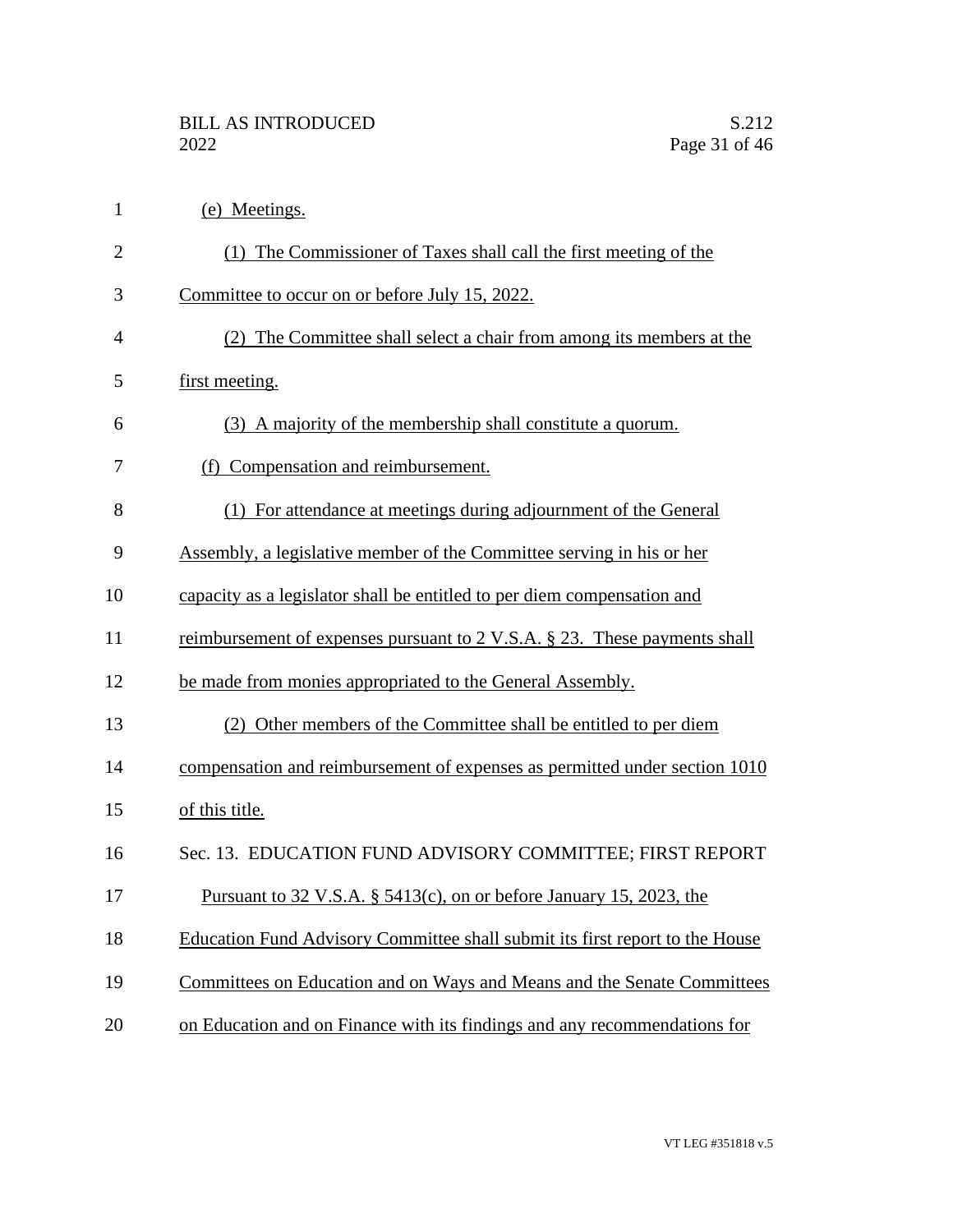| $\mathbf{1}$   | legislative action. The Committee's first report shall include recommendations    |
|----------------|-----------------------------------------------------------------------------------|
| $\overline{2}$ | regarding the following:                                                          |
| 3              | (1) Annual rates. The Committee's first report shall recommend the                |
| $\overline{4}$ | upcoming fiscal year yield, the nonhomestead education property tax rate, and     |
| 5              | the amount of the stabilization reserve under 16 V.S.A. $\S$ 4026 if it was       |
| 6              | maintained at five percent.                                                       |
| 7              | (2) Renter credit. The Committee's first report shall recommend options           |
| 8              | for restructuring the renter credit program under 32 V.S.A. chapter 154, given    |
| 9              | that the education property tax will apply to all nonhomestead properties.        |
| 10             | including rented properties that are an individual's domicile. The report shall   |
| 11             | consider transition provisions for implementing potential reforms to the renter   |
| 12             | credit during the first year in which the resident education tax will be imposed, |
| 13             | in a manner that credits all renters for the amount of their rent paid that is    |
| 14             | attributable to the nonhomestead education property tax. The report shall also    |
| 15             | include any recommendations for data collection and administration of the new     |
| 16             | credit.                                                                           |
| 17             | (3) Penalties relating to resident declarations. The Committee's first            |
| 18             | report shall consider and propose options for a new penalty structure to replace  |
| 19             | or supplement the penalty structure that applied to late homestead declaration    |
| 20             | filings or homestead declarations that were not filed.                            |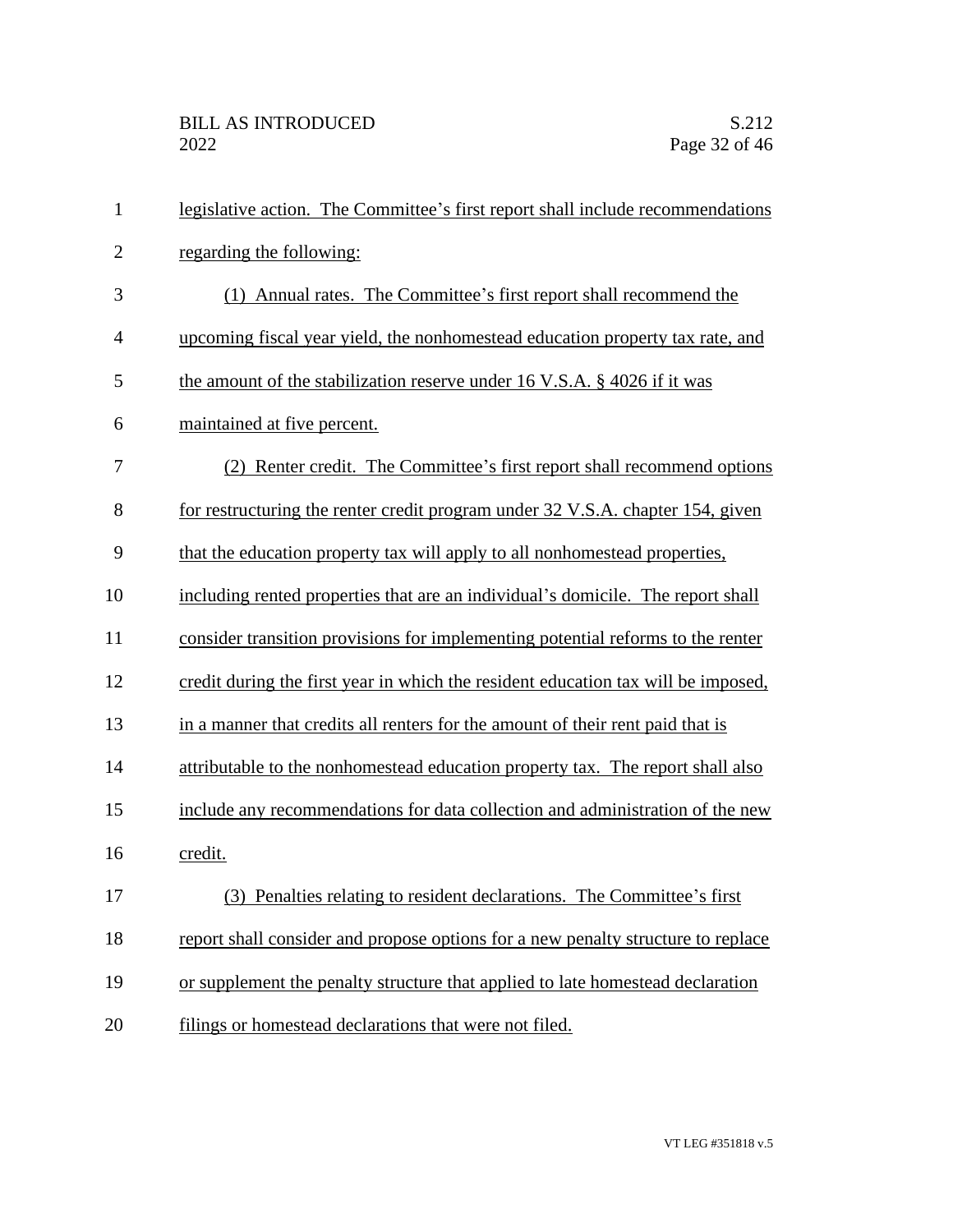| $\mathbf{1}$   | *** Renter Credit ***                                                            |
|----------------|----------------------------------------------------------------------------------|
| $\overline{2}$ | Sec. 14. 32 V.S.A. chapter 154 is redesignated to read:                          |
| 3              | CHAPTER 154. HOMESTEAD PROPERTY TAX CREDIT AND RENTER                            |
| 4              | <b>CREDIT</b>                                                                    |
| 5              | Sec. 15. 32 V.S.A. § 6061(18) is amended to read:                                |
| 6              | (18) Notwithstanding subdivisions (4) and (5) of this section, for the           |
| 7              | purposes of the renter credit, "income" "Income" means federal adjusted gross    |
| 8              | income increased by the following:                                               |
| 9              | * * *                                                                            |
| 10             | Sec. 16. 32 V.S.A. § 6063 is amended to read:                                    |
| 11             | § 6063. CLAIM AS PERSONAL; CREDIT AMOUNT AT TIME OF                              |
| 12             | <b>TRANSFER</b>                                                                  |
| 13             | (a) The right to file a claim under this chapter is personal to the claimant     |
| 14             | and shall not survive his or her the claimant's death, but the right may be      |
| 15             | exercised on behalf of a claimant by his or her the claimant's legal guardian or |
| 16             | attorney-in-fact. When a claimant dies after having filed a timely claim, the    |
| 17             | property tax credit amount shall be credited to the homestead property tax       |
| 18             | liability of the claimant's estate, as provided in section 6066a of this title.  |
| 19             | (b) In case of sale or transfer of a residence, any property tax credit          |
| 20             | amounts related to that residence shall be allocated to the seller at closing    |
| 21             | unless the parties otherwise agree. [Repealed.]                                  |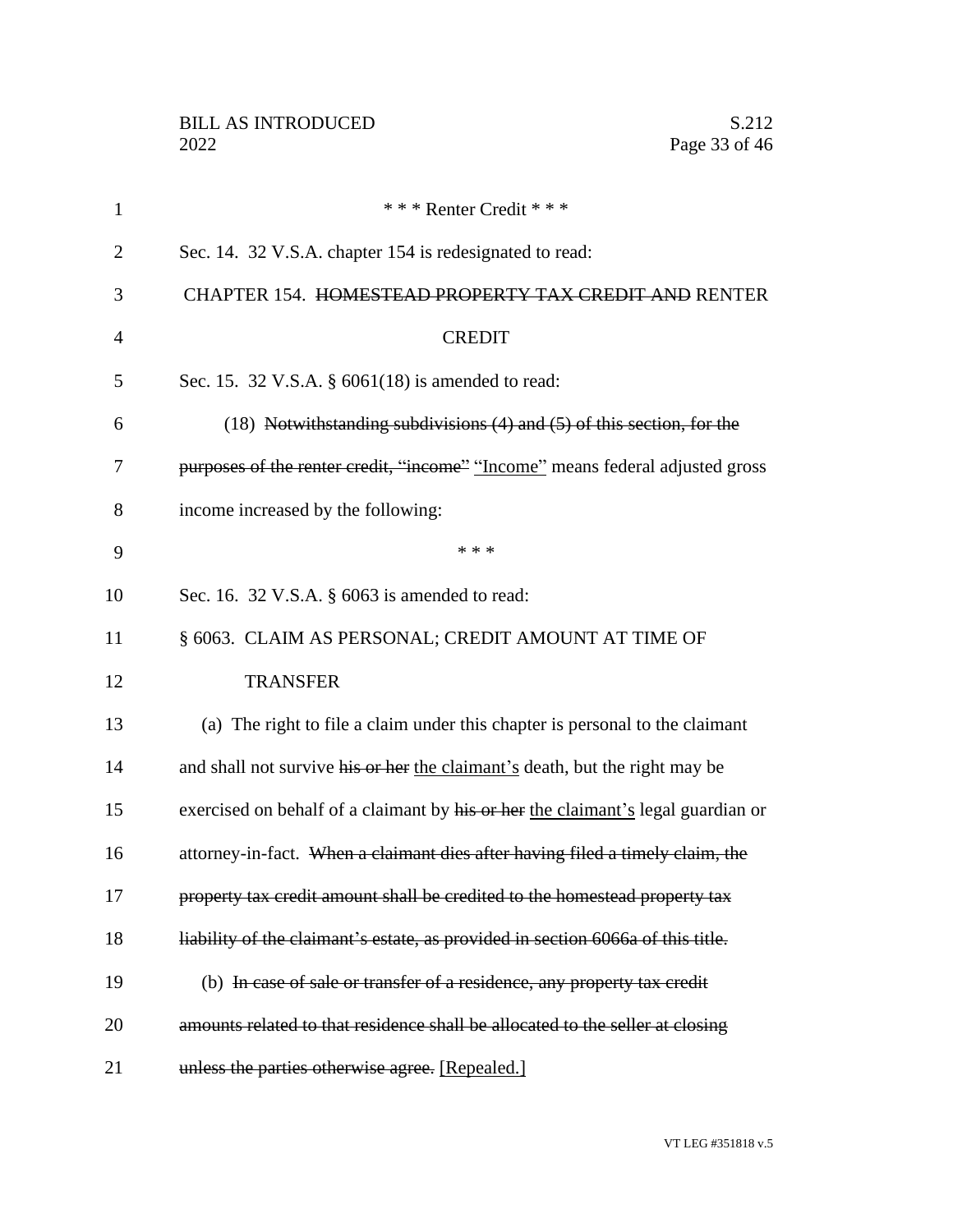| 1  | Sec. 17. 32 V.S.A. § 6064 is amended to read:                                     |
|----|-----------------------------------------------------------------------------------|
| 2  | § 6064. CLAIM APPLIED AGAINST OUTSTANDING LIABILITIES                             |
| 3  | The amount of any property tax credit resulting under this chapter may be         |
| 4  | applied by the Commissioner, beginning on July 1 of the calendar year in          |
| 5  | which the claim is filed, against any State tax liability outstanding against the |
| 6  | claimant.                                                                         |
| 7  | Sec. 18. 32 V.S.A. § 6066 is amended to read:                                     |
| 8  | § 6066. COMPUTATION OF PROPERTY TAX CREDIT                                        |
| 9  | * * *                                                                             |
| 10 | $(b)(1)$ An eligible claimant who rented the homestead shall be entitled to a     |
| 11 | credit for the taxable year in an amount not to exceed \$2,500.00, to be          |
| 12 | calculated as follows:                                                            |
| 13 | * * *                                                                             |
| 14 | (c) To be eligible for an adjustment or a credit under this chapter, the          |
| 15 | claimant:                                                                         |
| 16 | (1) must shall have been domiciled in this State during the entire taxable        |
| 17 | year;                                                                             |
| 18 | (2) may not be a person claimed as a dependent by any taxpayer under              |
| 19 | the federal Internal Revenue Code during the taxable year; and                    |
| 20 | $(3)$ in the case of a renter, shall have rented property for at least six        |
| 21 | calendar months, which need not be consecutive, during the taxable year.          |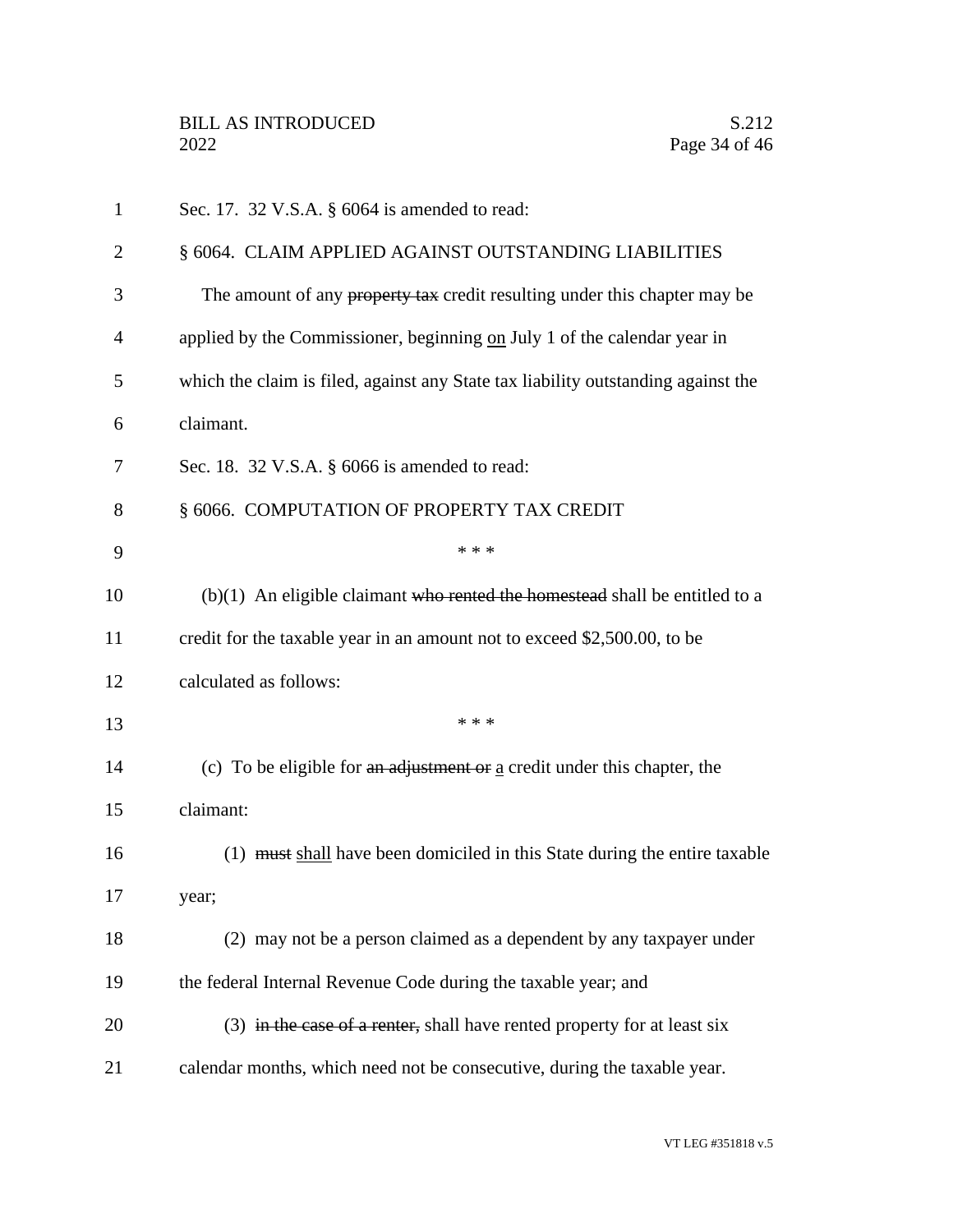| $\mathbf{1}$   | * * *                                                                            |
|----------------|----------------------------------------------------------------------------------|
| $\overline{2}$ | Sec. 19. 32 V.S.A. § 6068 is amended to read:                                    |
| 3              | § 6068. APPLICATION AND TIME FOR FILING                                          |
| $\overline{4}$ | (a) A tax credit claim or request for allocation of an income tax refund to      |
| 5              | homestead property tax payment shall be filed with the Commissioner on or        |
| 6              | before the due date for filing the Vermont income tax return, without            |
| 7              | extension, and shall describe the school district in which the homestead         |
| 8              | property is located and shall particularly describe the homestead property for   |
| 9              | which the credit or allocation is sought, including the school parcel account    |
| 10             | number prescribed in subsection 5404(b) of this title. A renter credit claim     |
| 11             | shall be filed with the Commissioner on or before the due date for filing the    |
| 12             | Vermont income tax return, without extension.                                    |
| 13             | (b) If the claimant fails to file a timely claim, the amount of the property     |
| 14             | tax credit under this chapter shall be reduced by \$15.00, but not below \$0.00, |
| 15             | which shall be paid to the municipality for the cost of issuing an adjusted      |
| 16             | homestead property tax bill. No benefit shall be allowed in the calendar year    |
| 17             | unless the claim is filed with the Commissioner on or before October 15.         |
| 18             | (e) No request for allocation of an income tax refund or for a renter credit     |
| 19             | claim may be made after October 15.                                              |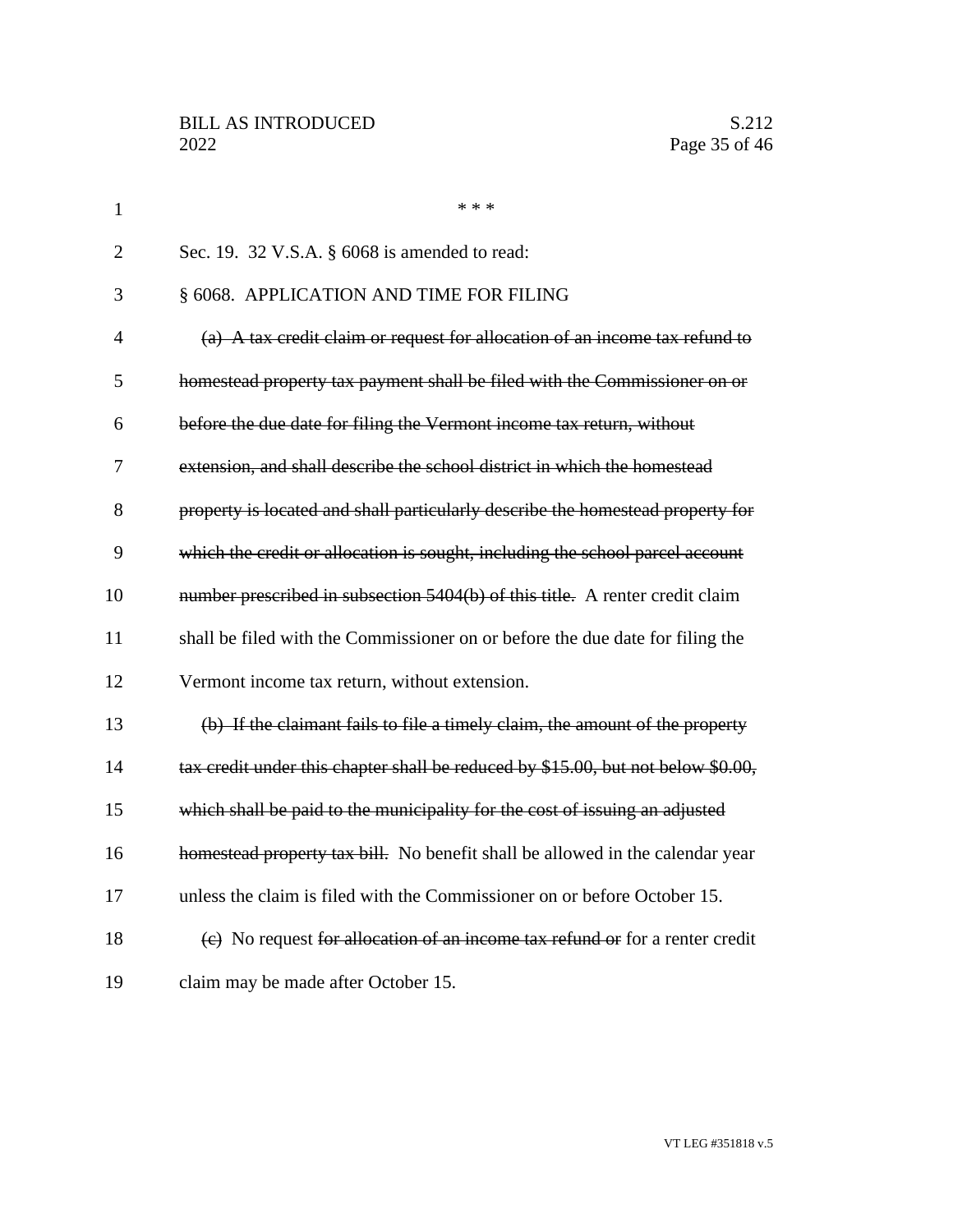Sec. 20. 32 V.S.A. § 6071 is amended to read: 2 § 6071. EXCESSIVE AND FRAUDULENT CLAIMS (a) In any case in which it is determined under the provisions of this title that a claim is or was excessive and was filed with fraudulent intent, the claim shall be disallowed in full and the Commissioner may impose a penalty equal to the amount claimed. A disallowed claim may be recovered by assessment as income taxes are assessed. The assessment, including assessment of 8 penalty, shall bear interest from the date the claim was credited against 9 property tax or income tax or paid by the State until repaid by the claimant at 10 the rate per annum established from time to time by the Commissioner pursuant to section 3108 of this title. The claimant in that case, and any person who assisted in the preparation of filing of such excessive claim or supplied information upon which the excessive claim was prepared, with fraudulent 14 intent, shall be fined not more than \$1,000.00 or be imprisoned not more than one year, or both. (b) In any case in which it is determined that a claim is or was excessive, the Commissioner may impose a 10 percent penalty on such excess, and if the 18 claim has been paid or credited against property tax or income tax otherwise **payable**, the credit shall be reduced or canceled and the proper portion of any amount paid shall be similarly recovered by assessment as income taxes are 21 assessed, and such the assessment shall bear interest at the rate per annum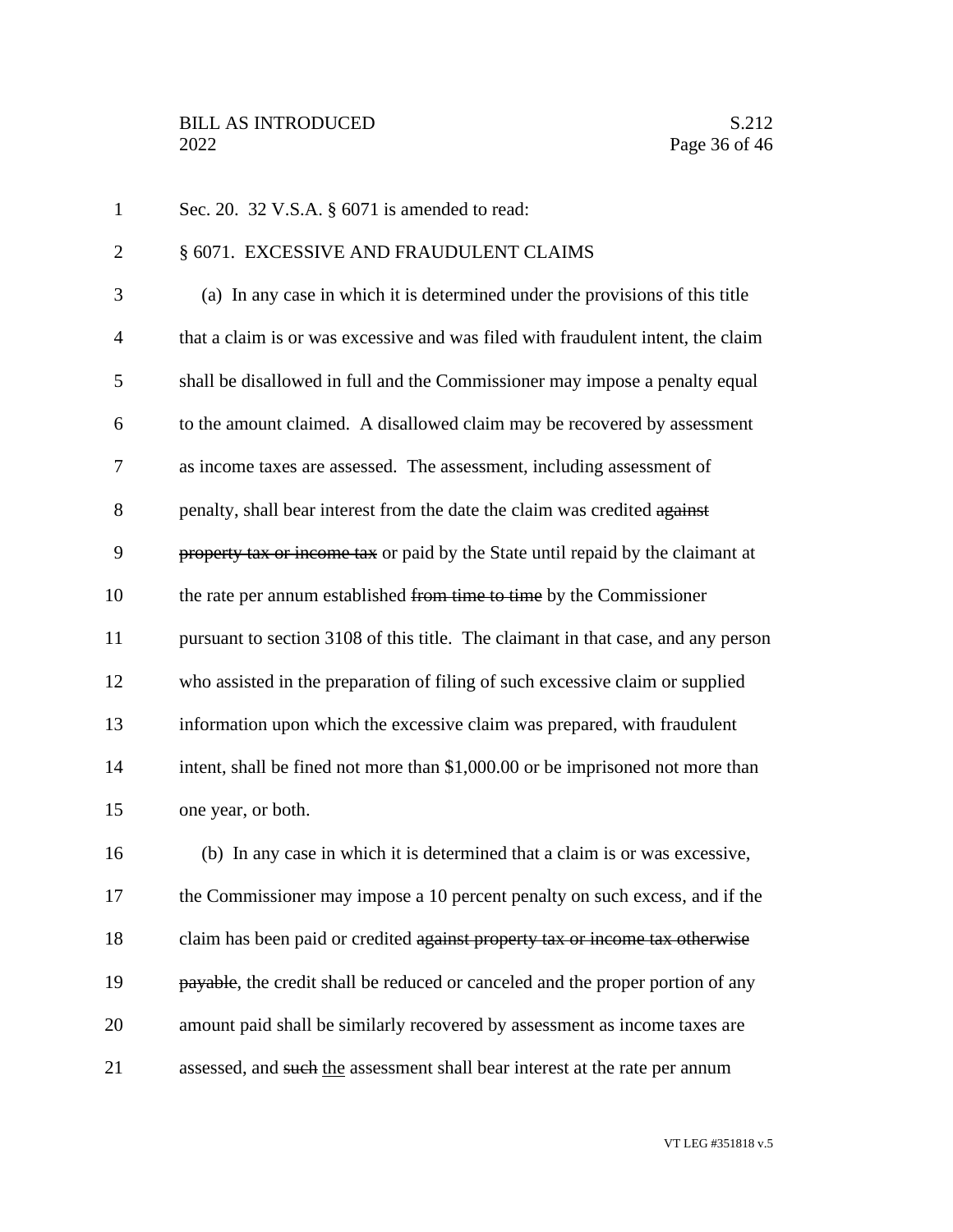| $\mathbf{1}$   | established from time to time by the Commissioner pursuant to section 3108 of        |
|----------------|--------------------------------------------------------------------------------------|
| $\overline{2}$ | this title from the date of payment or, in the case of credit of a property tax bill |
| 3              | under section 6066a of this title, from December 1 of the year in which the          |
| $\overline{4}$ | claim is filed until refunded or paid.                                               |
| 5              | (c) In any case in which a homestead is rented by a person from another              |
| 6              | person under circumstances deemed by the Commissioner to be not at arms-             |
| 7              | length, the Commissioner may determine the rent constituting property tax for        |
| 8              | purposes of this chapter. [Repealed.]                                                |
| 9              | Sec. 21. 32 V.S.A. § 6074 is amended to read:                                        |
| 10             | § 6074. AMENDMENT OF CERTAIN CLAIMS                                                  |
| 11             | At any time within three years after the date for filing claims under                |
| 12             | subsection section $6068(a)$ of this chapter, a claimant who filed a claim by        |
| 13             | October 15 may file to amend that claim with regard to housesite value,              |
| 14             | housesite education tax, housesite municipal tax, and ownership percentage or        |
| 15             | to correct the amount of household income reported on that claim.                    |
| 16             | *** Education Fund ***                                                               |
| 17             | Sec. 22. 16 V.S.A. § 4001 is amended to read:                                        |
| 18             | § 4001. DEFINITIONS                                                                  |
| 19             | As used in this chapter:                                                             |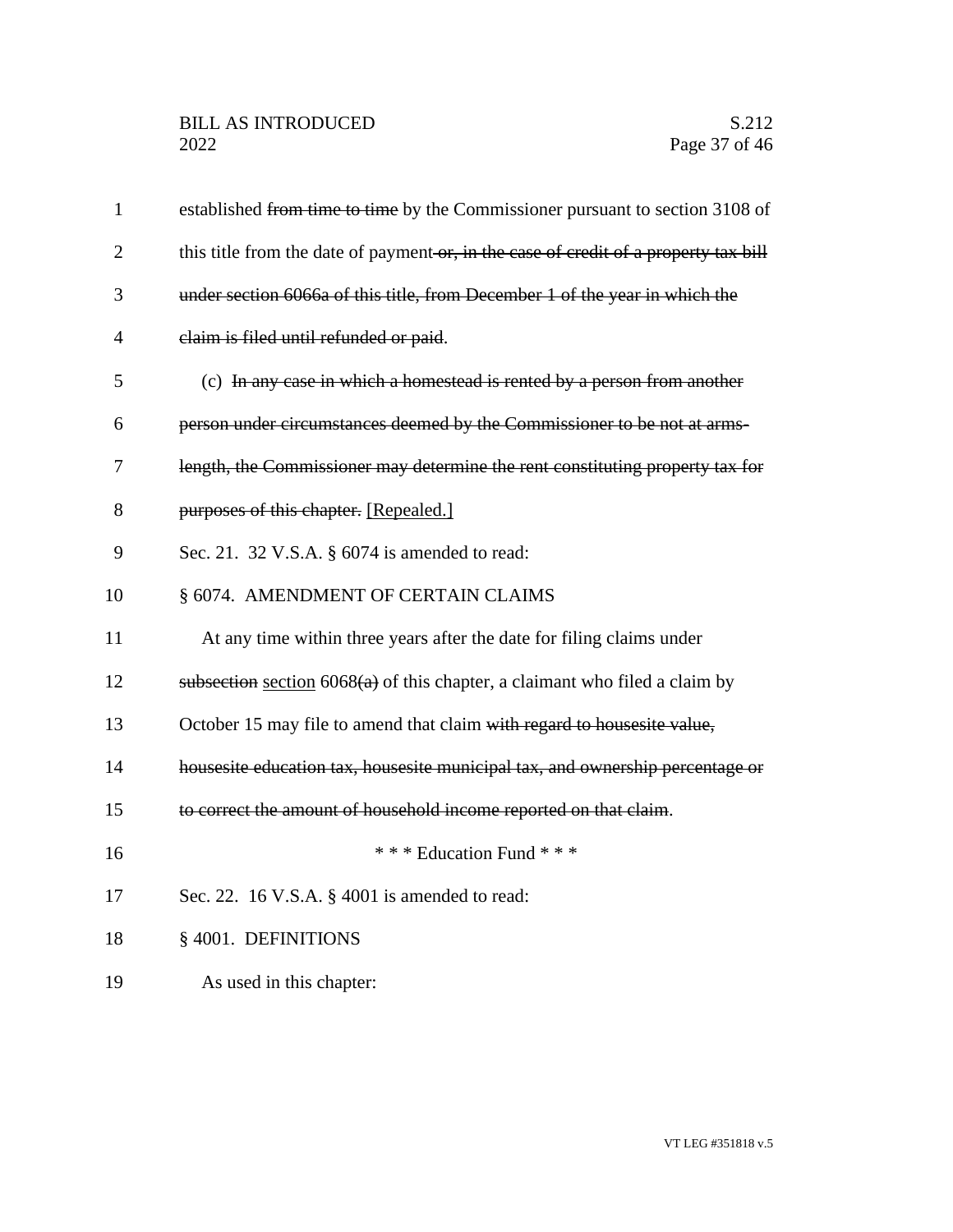## BILL AS INTRODUCED<br>2022 Page 38 of 46

| $\mathbf{1}$   | (1) "Average daily membership" of a school district or, if needed in               |
|----------------|------------------------------------------------------------------------------------|
| $\overline{2}$ | order to calculate the appropriate homestead resident education tax rate, of the   |
| 3              | municipality as defined in $32$ V.S.A. § $5401(9)$ , in any year means:            |
| $\overline{4}$ | * * *                                                                              |
| 5              | (2) "Equalized grand list" has the same meaning that as equalized                  |
| 6              | education property tax grand list has in 32 V.S.A. chapter 135.                    |
| 7              | * * *                                                                              |
| 8              | Sec. 23. 16 V.S.A. § 4025 is amended to read:                                      |
| 9              | § 4025. EDUCATION FUND                                                             |
| 10             | (a) The Education Fund is established to comprise the following:                   |
| 11             | (1) all revenue paid to the State from the statewide education $\frac{2}{x}$ taxes |
| 12             | on nonhomestead and homestead property under 32 V.S.A. chapter 135;                |
| 13             | * * *                                                                              |
| 14             | (b) Monies in the Education Fund shall be used for the following:                  |
| 15             | * * *                                                                              |
| 16             | (3) To make payments required under $32 \text{ V.S.A. }$ \$ 6066(a)(1) and only    |
| 17             | that portion attributable to education taxes, as determined by the Commissioner    |
| 18             | of Taxes, of payments required under 32 V.S.A. § 6066(a)(3). The State             |
| 19             | Treasurer shall withdraw funds from the Education Fund upon warrants issued        |
| 20             | by the Commissioner of Finance and Management based on information                 |
| 21             | supplied by the Commissioner of Taxes. The Commissioner of Finance and             |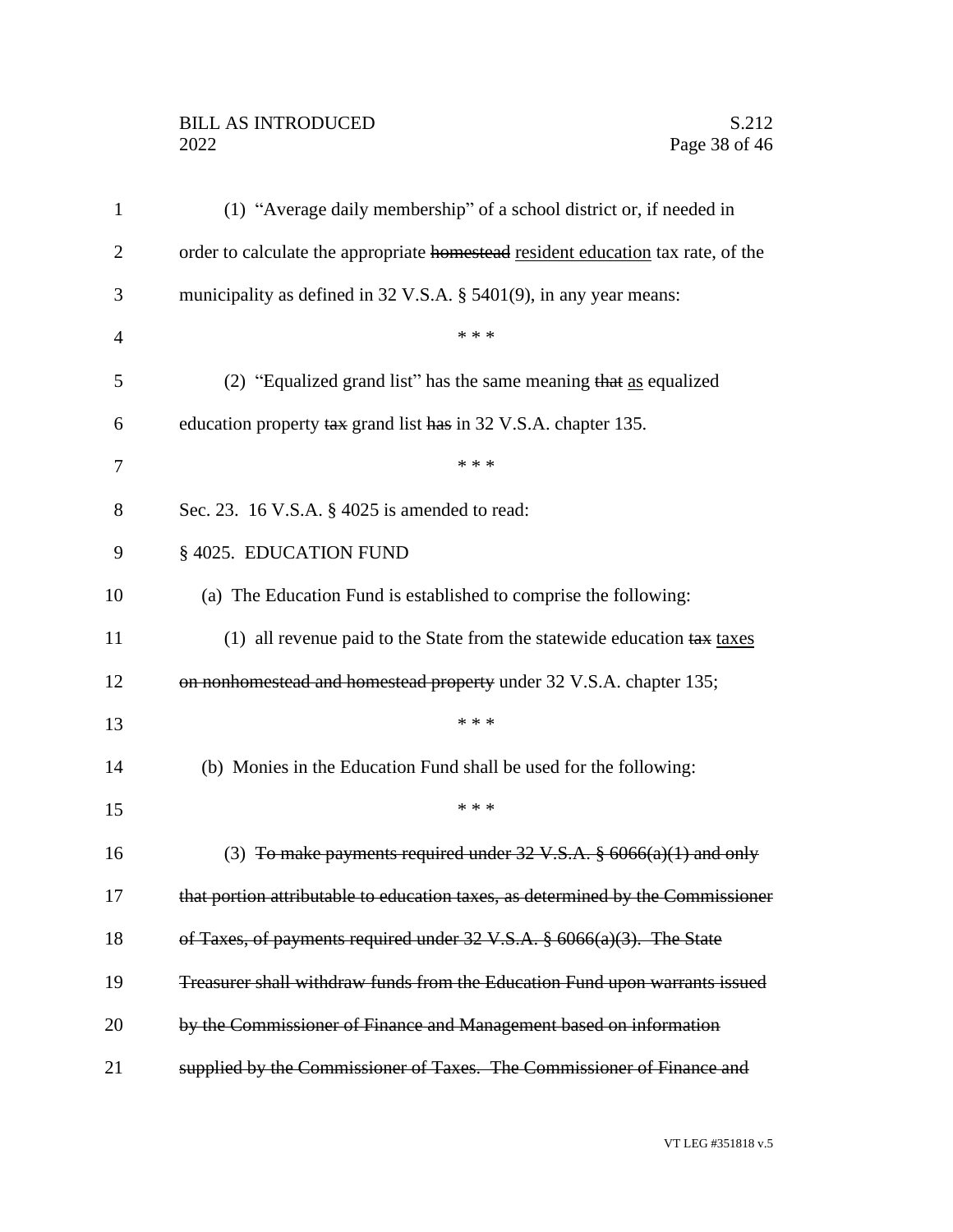| $\mathbf{1}$   | Management may draw warrants for disbursements from the Fund in                   |
|----------------|-----------------------------------------------------------------------------------|
| $\overline{2}$ | anticipation of receipts. All balances in the Fund at the end of any fiscal year  |
| 3              | shall be carried forward and remain a part of the Fund. Interest accruing from    |
| 4              | the Fund shall remain in the Fund. [Repealed.]                                    |
| 5              | * * *                                                                             |
| 6              | Sec. 24. 16 V.S.A. § 4026 is amended to read:                                     |
| 7              | § 4026. EDUCATION FUND BUDGET STABILIZATION RESERVE;                              |
| 8              | <b>CREATION AND PURPOSE</b>                                                       |
| 9              | (a) It is the purpose of this section to reduce the effects of annual variations  |
| 10             | in State revenues upon the Education Fund budget of the State by reserving        |
| 11             | certain surpluses in Education Fund revenues that may accrue for the purpose      |
| 12             | of offsetting deficits. The Education Fund Advisory Committee established         |
| 13             | under 32 V.S.A. § 5413 shall annually review and recommend measures to the        |
| 14             | General Assembly to balance the Fund.                                             |
| 15             | * * *                                                                             |
| 16             | (e) The enactment of this chapter and other provisions of the Equal               |
| 17             | Educational Opportunity Act of which it is a part have been premised upon         |
| 18             | estimates of balances of revenues to be raised and expenditures to be made        |
| 19             | under the act for such purposes as adjusted education payments, categorical       |
| 20             | State support grants, provisions for property tax income sensitivity, payments    |
| 21             | in lieu of taxes, current use value appraisals, tax stabilization agreements, the |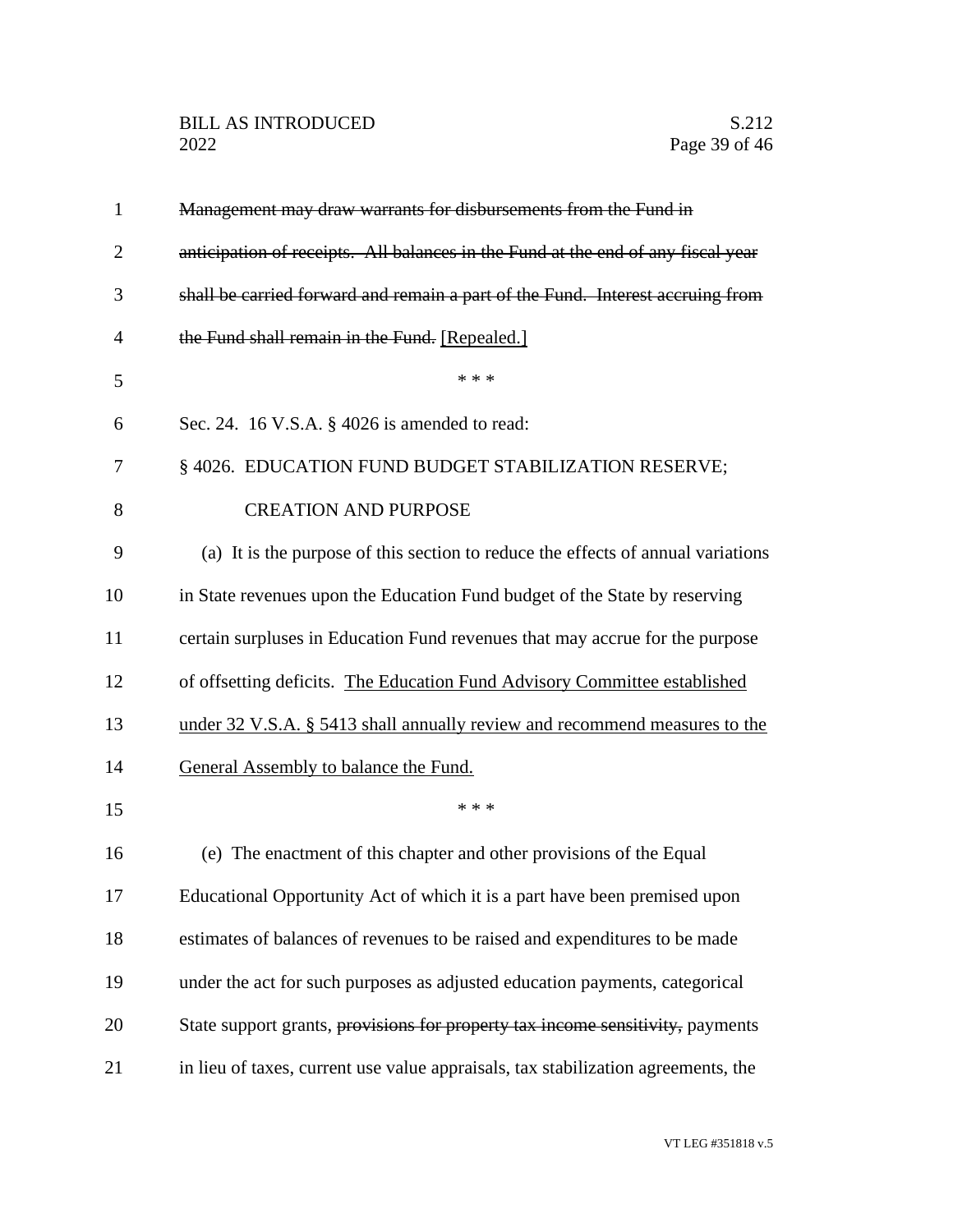| $\mathbf{1}$   | stabilization reserve established by this section, and for other purposes. If the |
|----------------|-----------------------------------------------------------------------------------|
| $\overline{2}$ | stabilization reserve established under this section should in any fiscal year be |
| 3              | less than 5.0 percent of the prior fiscal year's appropriations from the          |
| $\overline{4}$ | Education Fund, as defined in subsection (b) of this section, the Joint Fiscal    |
| 5              | Committee shall review the information provided by the Education Fund             |
| 6              | Advisory Committee pursuant to 32 V.S.A. § 5402b and provide the General          |
| 7              | Assembly its recommendations for change necessary to restore the stabilization    |
| 8              | reserve to the statutory level provided in subsection (b) of this section.        |
| 9              | Sec. 25. 16 V.S.A. § 4028(c) is amended to read:                                  |
| 10             | $(c)(1)$ Any district that has adopted a school budget that includes high         |
| 11             | spending, as defined in $32$ V.S.A. § $5401(12)$ , shall, upon timely notice, be  |
| 12             | authorized to use a portion of its high spending penalty to reduce future         |
| 13             | education spending:                                                               |
| 14             | * * *                                                                             |
| 15             | (2) To the extent approved by the Secretary, the Agency shall pay the             |
| 16             | district from the property resident education tax revenue to be generated by the  |
| 17             | high spending increase to the district's spending adjustment as estimated by the  |
| 18             | Secretary, up to a maximum of \$5,000.00. For the purposes of As used in this     |
| 19             | subsection, "timely notice" means written notice from the district to the         |
| 20             | Secretary by September 30 of the budget year. If the district enters into a       |
| 21             | contract with a consultant pursuant to this subsection, the consultant shall not  |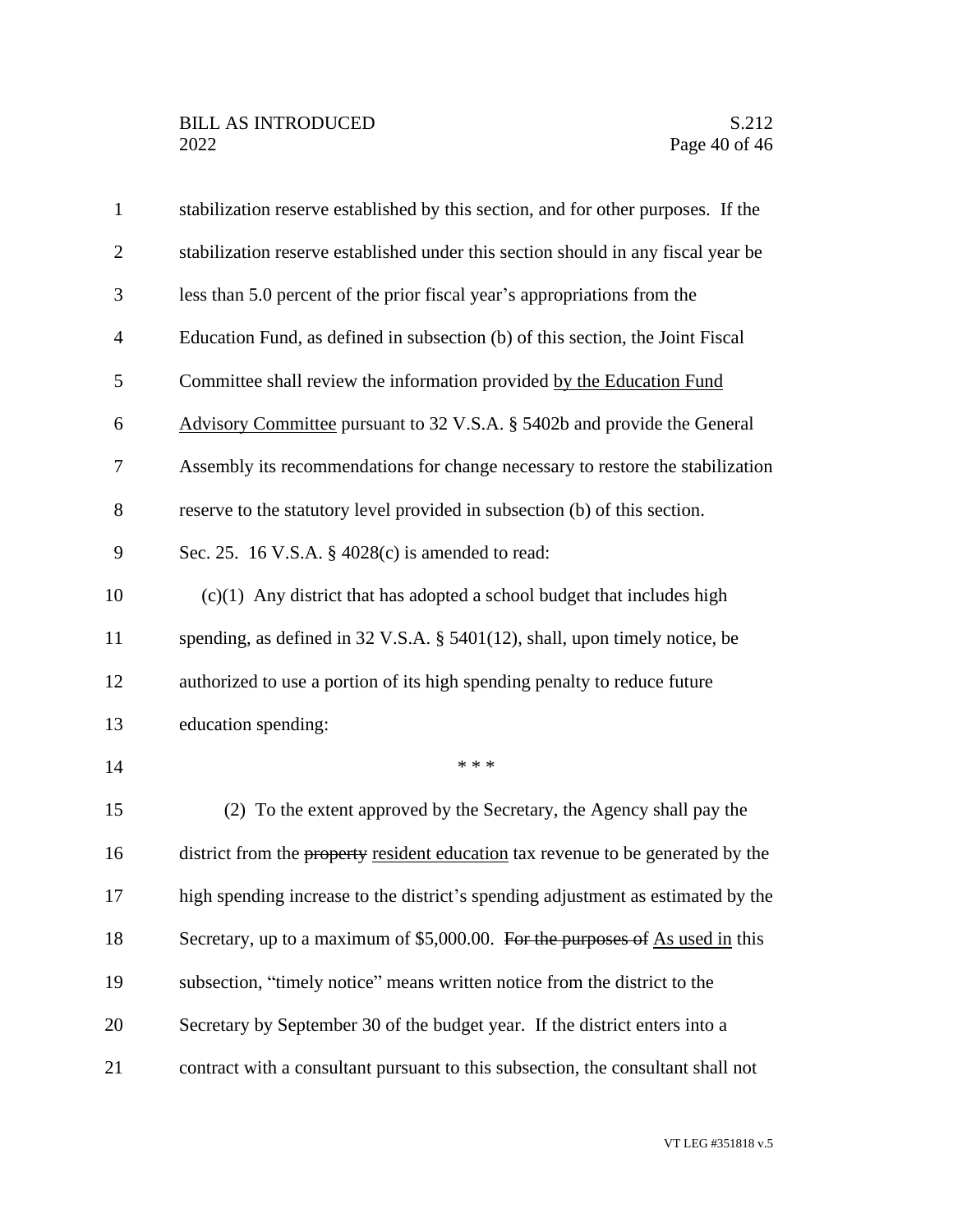| $\mathbf{1}$   | be an employee of the district or of the Agency. A copy of the consultant's      |
|----------------|----------------------------------------------------------------------------------|
| $\overline{2}$ | final recommendations or a copy of the district's recommendations regarding      |
| 3              | reorganization, as appropriate, shall be submitted to the Secretary, and each    |
| $\overline{4}$ | affected town shall include in its next town report an executive summary of the  |
| 5              | consultant's or district's final recommendations and notice of where a           |
| 6              | complete copy is available. No district is authorized to obtain funds under this |
| 7              | section more than one time in every five years.                                  |
| 8              | Sec. 26. 16 V.S.A. § 4031 is amended to read:                                    |
| 9              | § 4031. UNORGANIZED TOWNS AND GORES                                              |
| 10             | (a) For a municipality that, as of January 1, 2004, is an unorganized town       |
| 11             | or gore, its resident education property tax spending adjustment under           |
| 12             | 32 V.S.A. § 5401(13) shall be one for purposes of determining the tax rate       |
| 13             | under 32 V.S.A. § $\frac{5402(a)(2)}{2}$ 5402a shall be two percent.             |
| 14             | (b) For purposes of a claim for property tax credit under 32 V.S.A.              |
| 15             | chapter 154 by a taxpayer in a municipality affected under this section, the     |
| 16             | applicable percentage shall not be multiplied by a spending adjustment under     |
| 17             | 32 V.S.A. § 5401(13). [Repealed.]                                                |
| 18             | *** Repeals ***                                                                  |
| 19             | Sec. 27. REPEALS                                                                 |
| 20             | The following are repealed:                                                      |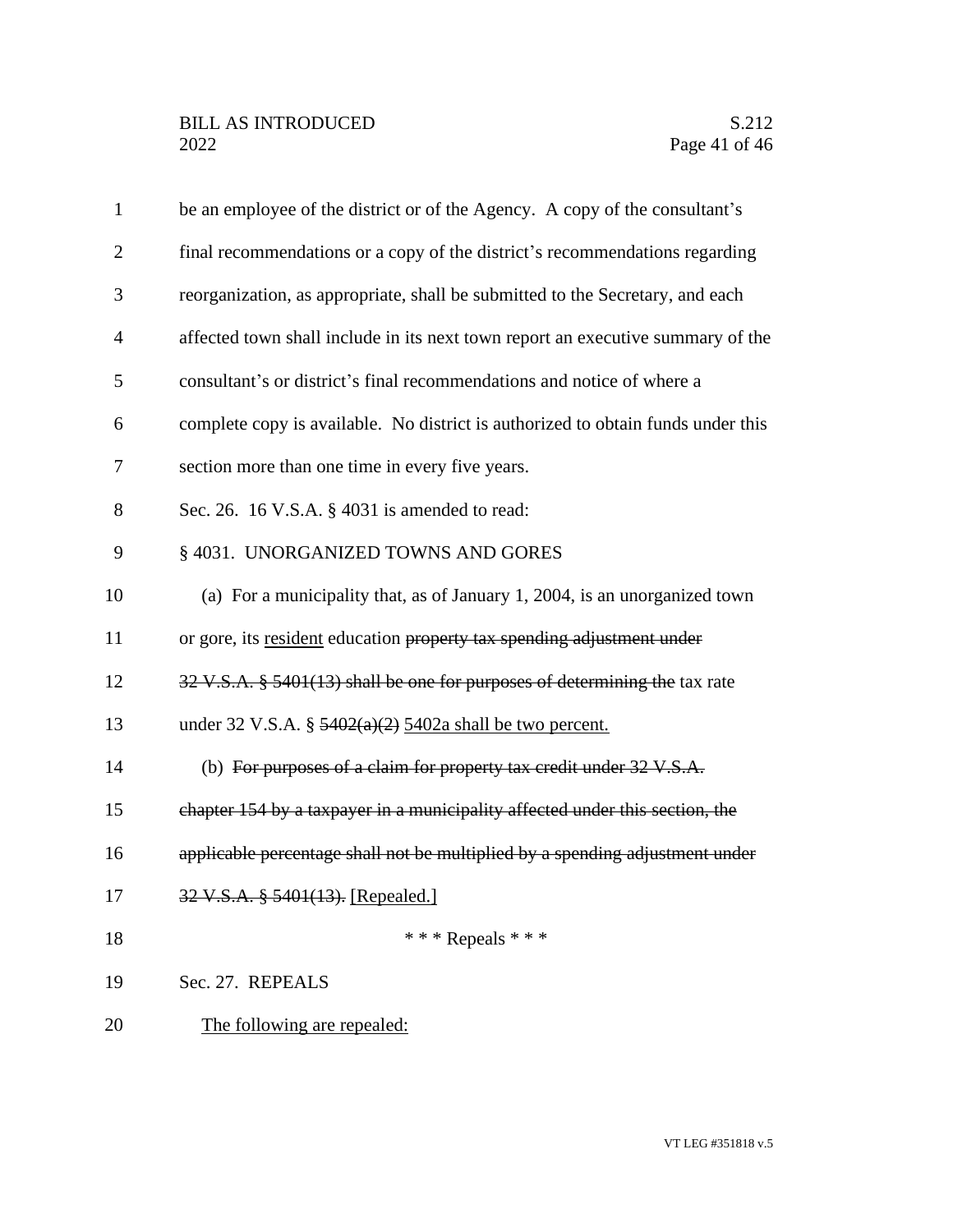| $\mathbf{1}$   | (1) 32 V.S.A. § 3108(b)(4) (interest on overpayments to homestead tax           |
|----------------|---------------------------------------------------------------------------------|
| $\overline{2}$ | liabilities);                                                                   |
| 3              | (2) $32 \text{ V.S.A. }$ § $3800(g)$ (statutory purpose for veterans' homestead |
| $\overline{4}$ | property exemptions);                                                           |
| 5              | $(3)$ 32 V.S.A. § 3802(11) (veterans' homestead property exemptions);           |
| 6              | (4) 32 V.S.A. § $6061(1)–(6)$ , (8), (11), and (13)–(17) (income sensitivity    |
| 7              | property tax credit definitions);                                               |
| 8              | (5) 32 V.S.A. § $6062(b)$ –(e) (income sensitivity property tax credit          |
| 9              | claimants);                                                                     |
| 10             | $(6)$ 32 V.S.A. § 6064 (offset of property tax credit against other tax         |
| 11             | liabilities);                                                                   |
| 12             | (7) 32 V.S.A. § 6065 (property tax credit forms, tables, and notices);          |
| 13             | $(8)$ 32 V.S.A. § 6066(a), (d)–(i) (computation of property tax credit);        |
| 14             | (9) 32 V.S.A. § 6066a (determination of property tax credit);                   |
| 15             | $(10)$ 32 V.S.A. § 6067 (property tax credit limitations); and                  |
| 16             | (11) 32 V.S.A. § 6070 (disallowed property tax credit claims).                  |
| 17             | Sec. 28. 32 V.S.A. § 4111(e) is amended to read:                                |
| 18             | (e) When the listers return the grand list book to the town clerk, they shall   |
| 19             | notify by first-class mail, on which postage has been prepaid and which has     |
| 20             | been addressed to their last known address, all affected persons, listed as     |
| 21             | property owners in the grand list book of any change in the appraised value of  |
|                |                                                                                 |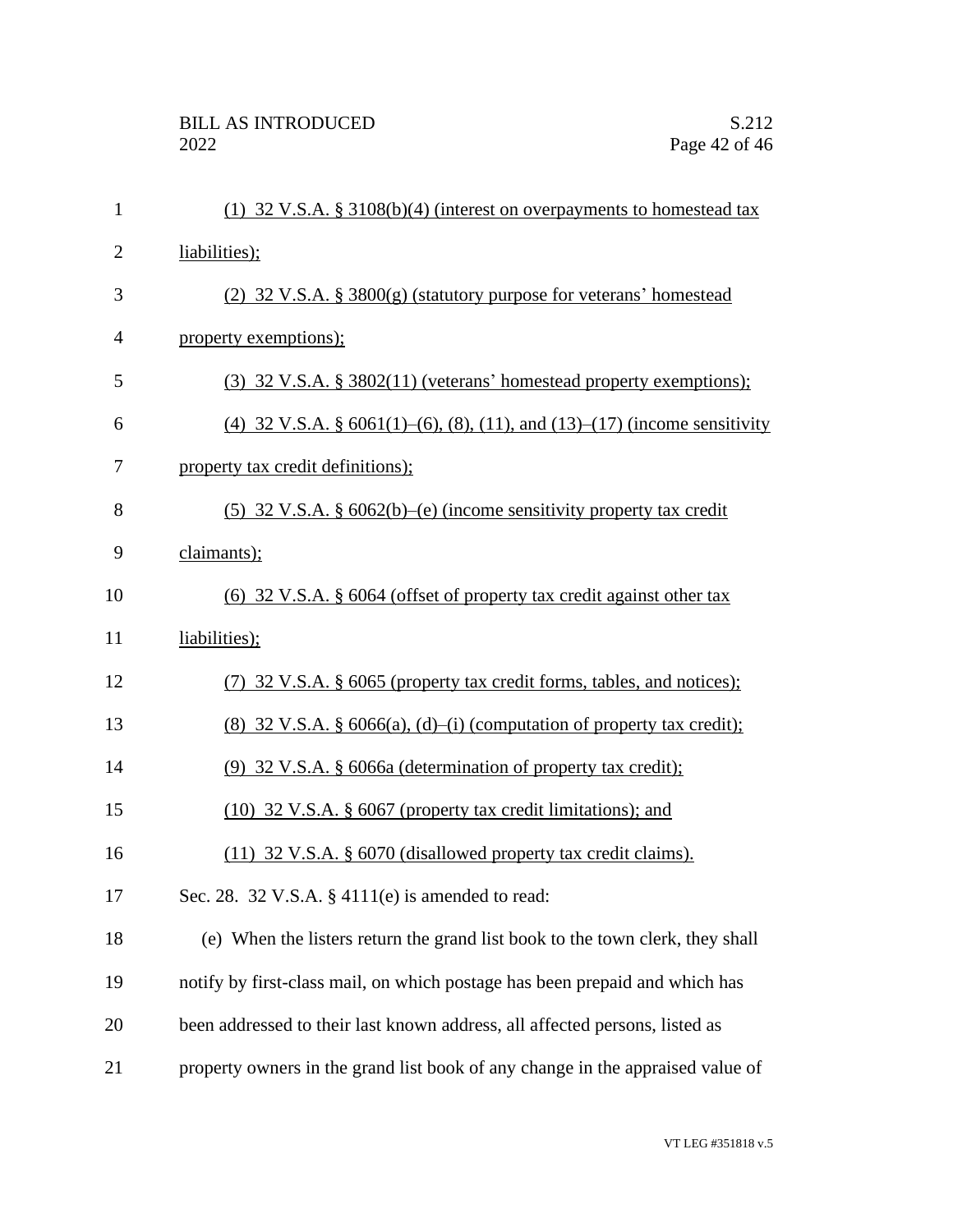| $\mathbf{1}$   | such property or any change in the allocation of value to the homestead as           |
|----------------|--------------------------------------------------------------------------------------|
| $\mathbf{2}$   | defined under subdivision $5401(7)$ of this title or the houses ite as defined under |
| 3              | subdivision $6061(11)$ of this title, and also notify them of the amount of such     |
| $\overline{4}$ | change and of the time and place fixed in the public notice hereinafter provided     |
| 5              | for, when persons aggrieved may be heard. No notice shall be required for a          |
| 6              | change solely to reflect a new use value set by the Current Use Advisory Board       |
| $\tau$         | or the adjustment of that value by the common level of appraisal. Notices shall      |
| 8              | be mailed at least 14 days before the time fixed for hearing. Such personal          |
| 9              | notices shall be given in all towns and cities within the State, anything in the     |
| 10             | charter of any city to the contrary notwithstanding. At the same time, the           |
| 11             | listers shall post notices in the town clerk's office and in at least four other     |
| 12             | public places in the town or in the case of a city, in such other manner and         |
| 13             | places as the city charter shall provide, setting forth that they have completed     |
| 14             | and filed such book as an abstract and the time and place of the meeting for         |
| 15             | hearing grievances and making corrections. Unless the personal notices               |
| 16             | required hereby were sent by registered or certified mail, or unless an official     |
| 17             | certificate of mailing of the same was obtained from the post office, in the case    |
| 18             | of any controversy subsequently arising it shall be presumed that the personal       |
| 19             | notices were not mailed as required.                                                 |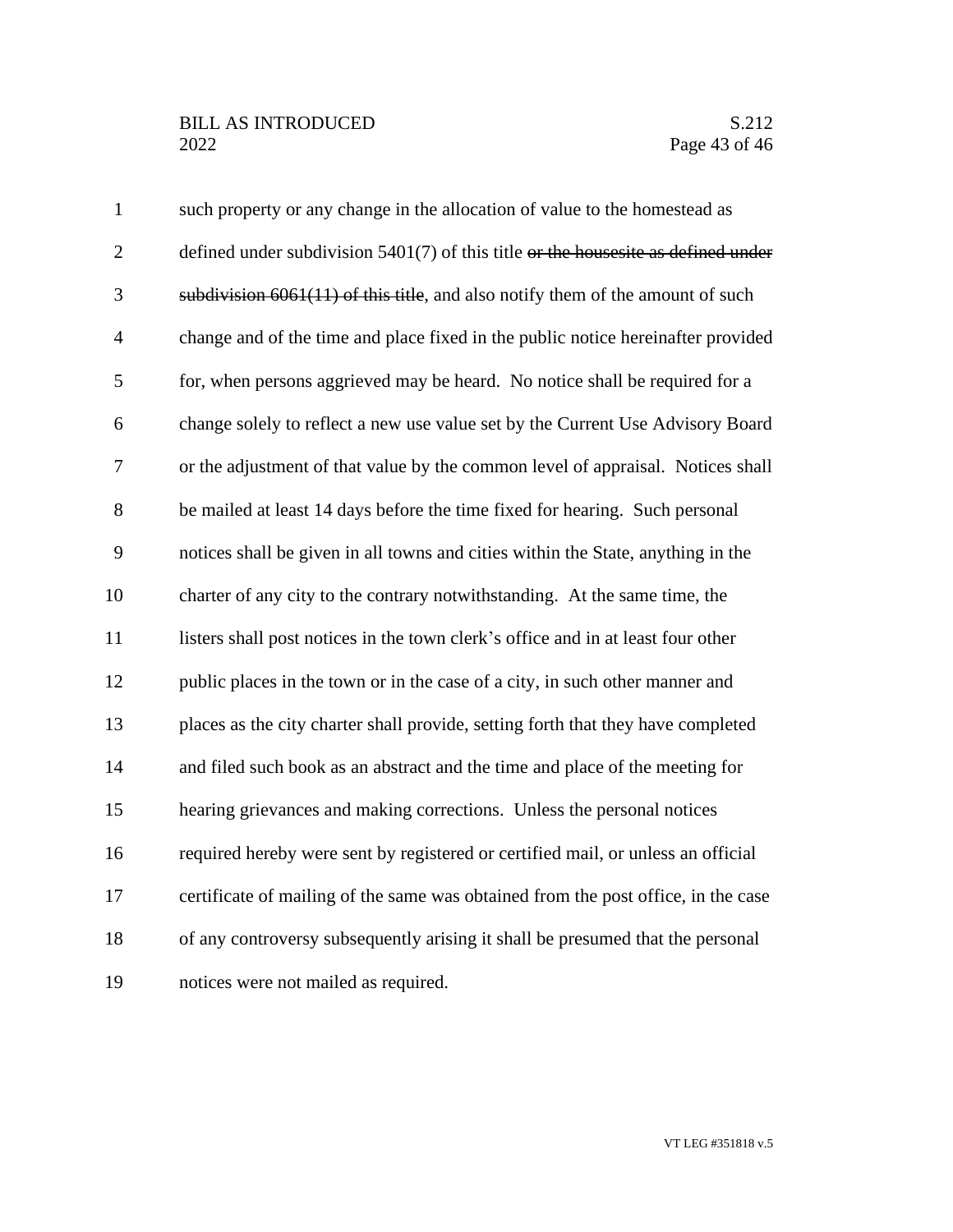| $\mathbf{1}$   | Sec. 29. 32 V.S.A $\S$ 4152(a) is amended to read:                               |
|----------------|----------------------------------------------------------------------------------|
| $\overline{2}$ | (a) When completed, the grand list of a town shall be in such form as the        |
| 3              | Director prescribes and shall contain such information as the Director           |
| 4              | prescribes, including:                                                           |
| 5              | * * *                                                                            |
| 6              | (9) Separate columns $\overline{A}$ separate column that will show the listed    |
| 7              | valuations of homesteads as defined in subdivision $5401(7)$ of this title and   |
| 8              | housesites as defined under subdivision 6061(11) of this title.                  |
| 9              | Sec. 30. 32 V.S.A. § 4261 is amended to read:                                    |
| 10             | § 4261. CORRECTING OMISSION FROM GRAND LIST                                      |
| 11             | When real or personal estate is omitted from the grand list by mistake or an     |
| 12             | obvious error is found, the listers, with the approval of the selectboard, on or |
| 13             | before December 31, may supply such omissions or correct such errors and         |
| 14             | make a certificate thereon of the fact; provided, however, the listers may make  |
| 15             | a correction resulting from the filing or rescission of a homestead resident     |
| 16             | declaration of domicile without approval of the selectboard.                     |
| 17             | Sec. 31. 32 V.S.A $\S$ 4467 is amended to read:                                  |
| 18             | § 4467. DETERMINATION OF APPEAL                                                  |
| 19             | Upon appeal to the Director or the court, the hearing officer or court shall     |
| 20             | proceed de novo and determine the correct valuation of the property as           |
| 21             | promptly as practicable and to determine a homestead and a housesite value if    |
|                |                                                                                  |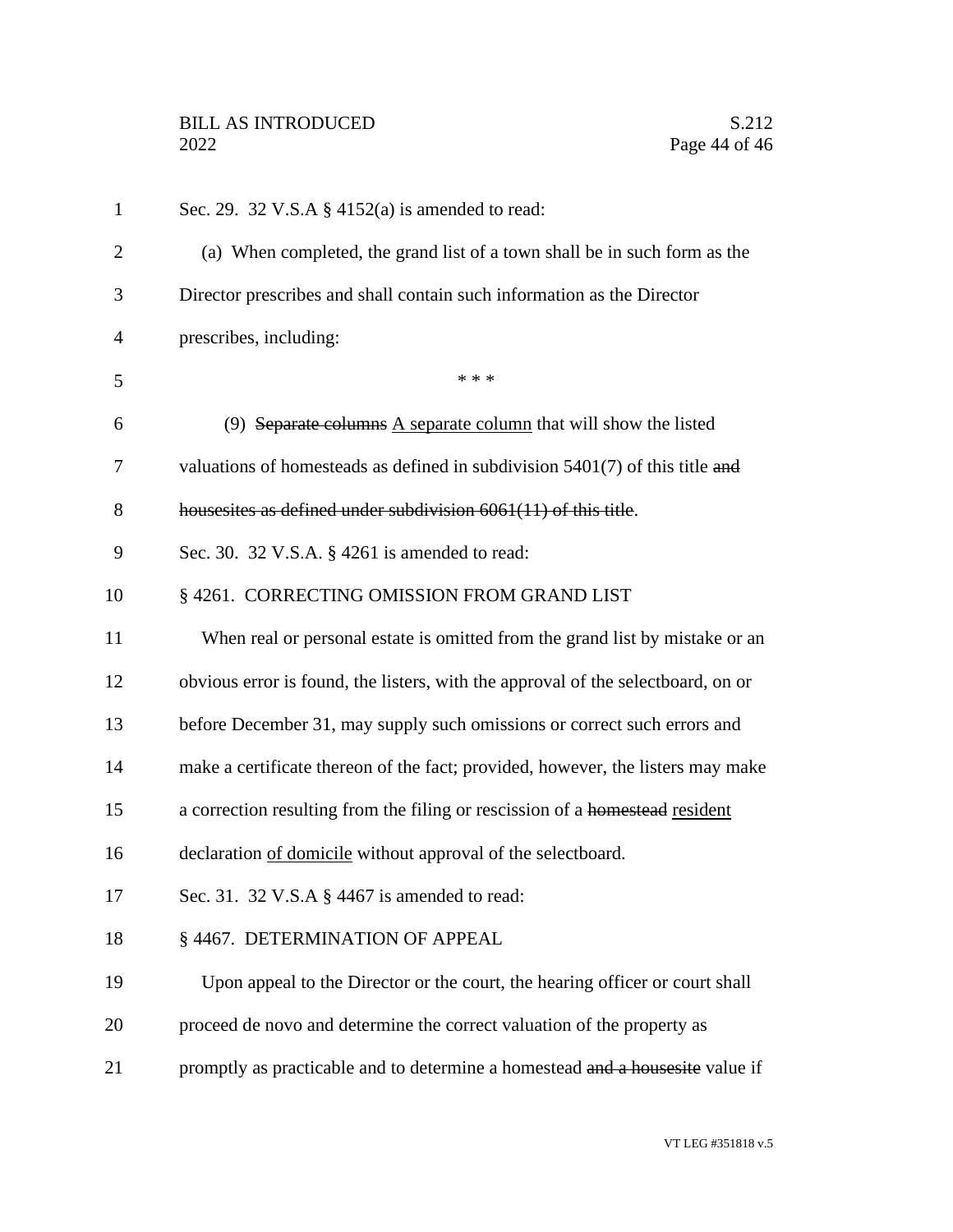| $\mathbf{1}$   | a homestead resident declaration of domicile has been declared made with            |
|----------------|-------------------------------------------------------------------------------------|
| $\overline{2}$ | respect to the property for the year in which the appeal is taken. The hearing      |
| 3              | officer or court shall take into account the requirements of law as to valuation,   |
| $\overline{4}$ | and the provisions of Chapter I, Article 9 of the Constitution of Vermont and       |
| 5              | the 14th Amendment to the Constitution of the United States. If the hearing         |
| 6              | officer or court finds that the listed value of the property subject to appeal does |
| 7              | not correspond to the listed value of comparable properties within the town, the    |
| 8              | hearing officer or court shall set said property in the list at a corresponding     |
| 9              | value. The findings and determinations of the hearing officer shall be made in      |
| 10             | writing and shall be available to the appellant. If the appeal is taken to the      |
| 11             | Director, the hearing officer may inspect the property prior to making a            |
| 12             | determination, unless one of the parties requests an inspection, in which case      |
| 13             | the hearing officer shall inspect the property prior to making a determination.     |
| 14             | Within 10 days of the appeal being filed with the Director, the Director shall      |
| 15             | notify the property owner in writing of his or her option to request an             |
| 16             | inspection under this section.                                                      |
| 17             | Sec. 32. 32 V.S.A $\S$ 5400(c) is amended to read:                                  |
| 18             | (c) The statutory purpose of the exemption for qualified housing in                 |
| 19             | subdivision $5404a(a)(6)$ of this title is to ensure that taxes on this rent-       |
| 20             | restricted housing provided to low- and moderate-income Vermonters are more         |
| 21             | equivalent to property taxed using the State homestead rate and to adjust the       |